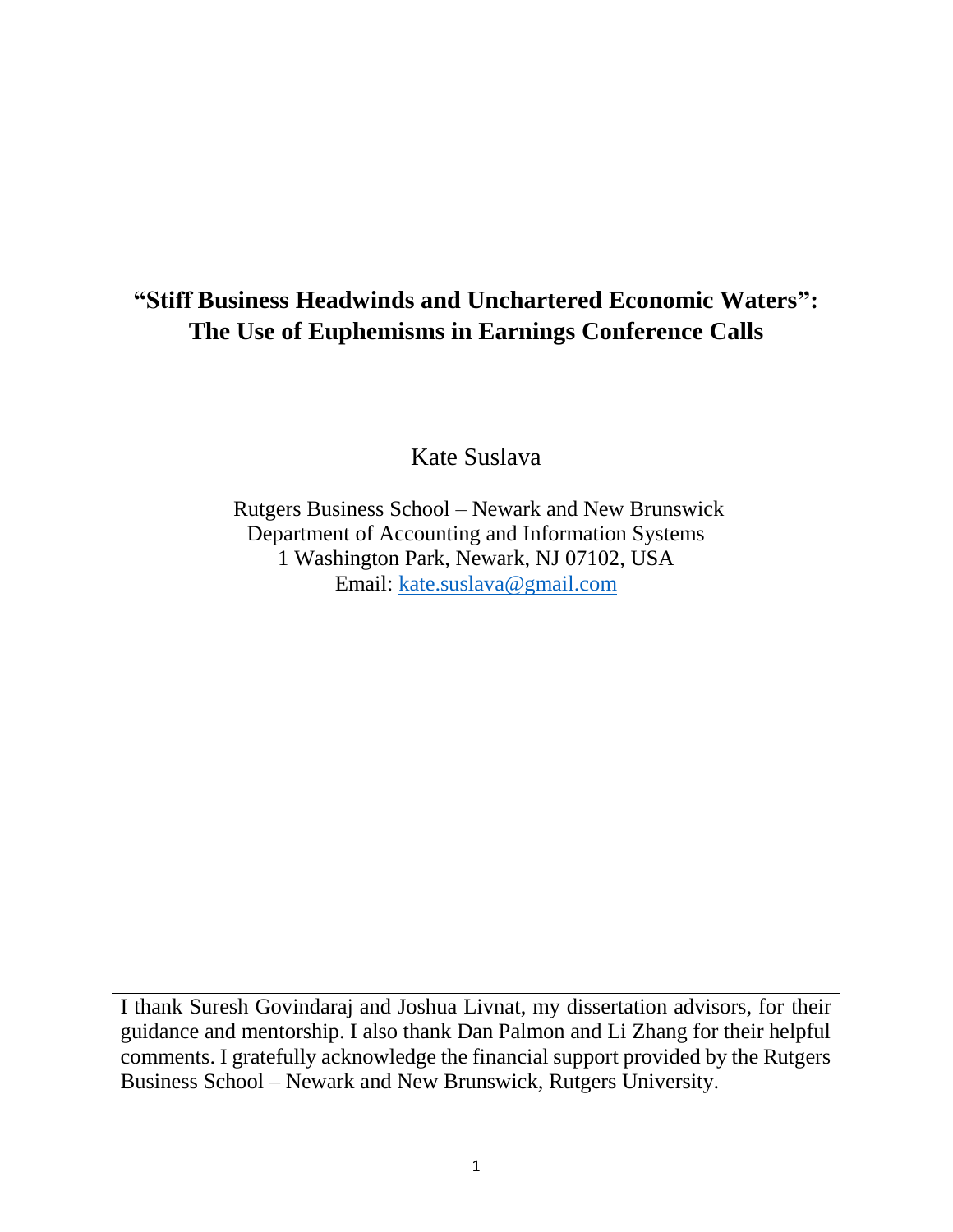# **"Stiff Business Headwinds and Unchartered Economic Waters": The Use of Euphemisms in Earnings Conference Calls**

# **ABSTRACT**

I examines the value relevance of euphemisms in the conference call transcripts. Euphemisms are "indirect words or phrase that people often use to refer to something embarrassing or unpleasant, sometimes to make it seem more acceptable than what it really is" (Hornby 2010). In the context of conference calls, euphemisms are one of the linguistic tools used by managers to soften their explanation of poor company performance. I provide evidence that the extent of euphemisms in conference calls is negatively related to short-window returns beyond earnings surprises and overall sentiment based on Loughran and McDonald dictionary. Additionally, I find that the use of euphemisms to mitigate the severity of company problems misleads investors and results in statistically significant negative effect on subsequent drift returns.

**Keyword**s: *abnormal returns; conference calls; content analysis; euphemisms.*

**JEL Classifications:** G12, G14, M41.

**Data Availability:** Data used in this study are available from public sources identified in the study.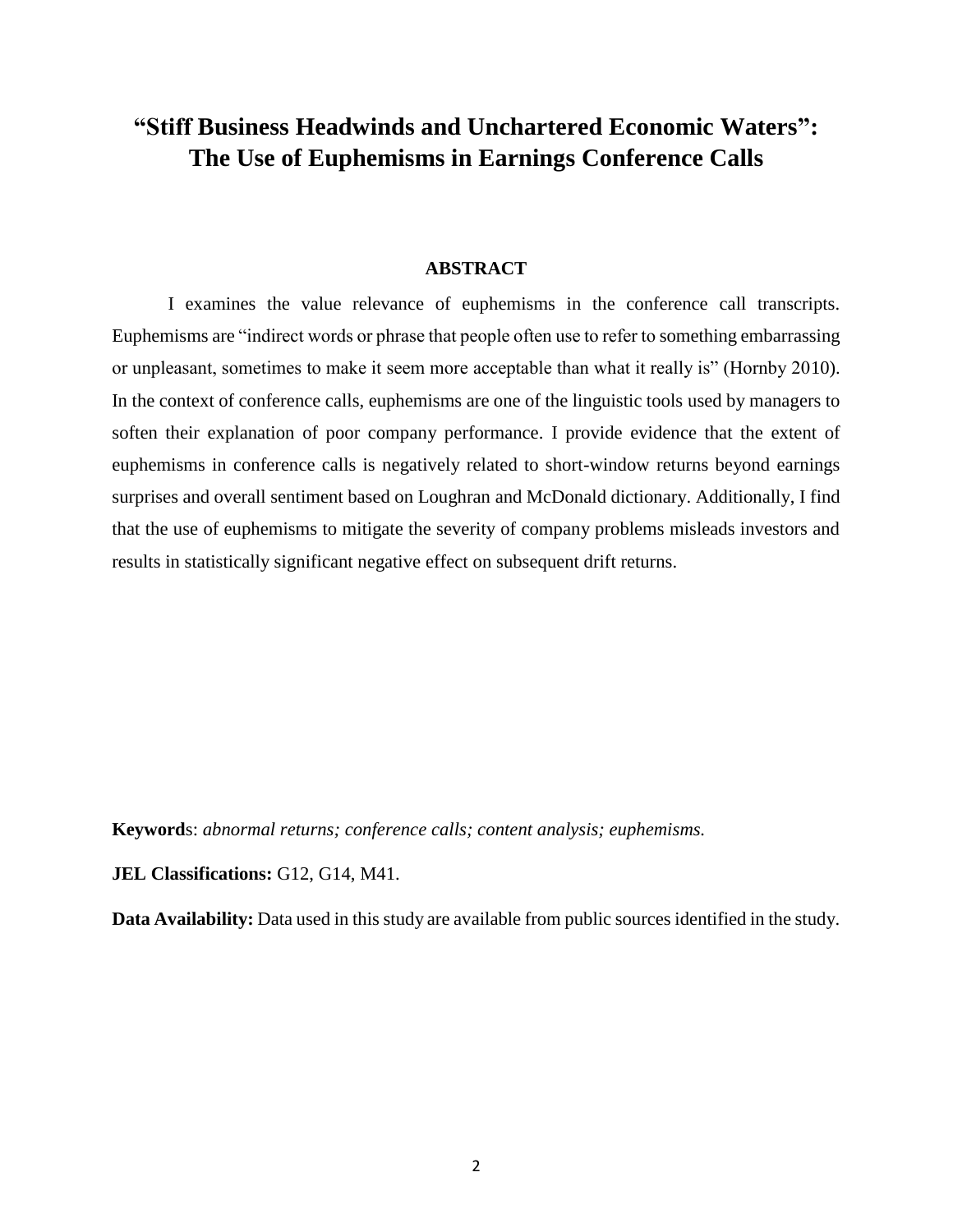# **1. Introduction**

Corporate verbal communication with investors has two purposes: to relay facts about company performance (informational purpose) and to influence the investors' views (promotional purpose or impression management). Promotional aspects of verbal communications may aim to influence news stories, analyst reports and ultimately investors' view of company value. Regulators recognize that these verbal communications may lead to mispricing and have called for a revision of language used by companies to communicate with investors. An example of such regulatory effort is SEC's Plain English Handbook, which contains guidelines on companies' verbal disclosures. The handbook calls for clearer and more informative disclosures by avoiding long sentences, superfluous words, jargon, passive voice, and abstract words (SEC 1998). The regulators' concerns are shared by academic community, as researchers in accounting and finance find evidence that firms may opportunistically use verbal cues to influence investors' reaction to the reported information (Henry (2008), Rutherford (2005), Zhou (2014), Larcker and Zakolyukina (2012), Lee (2016)). This paper extends these studies by exploring how a commonly used type of fixed expressions referred to as euphemisms, is used during earnings conference calls to manage investor perception of company performance.

Hornby 2010 defines euphemisms are indirect words or phrases that people use to refer to something unpleasant to make it sound more acceptable than what it really is (Hornby 2010). For example, when politicians talk about tax increases, they might use a euphemism – "revenue enhancement" (Lutz 1996). Euphemisms reflect a speaker's ideology of positive self-presentation – discourse participant's motivation to protect the interests of social group they belong to (van Dijk 1998, van Dijk 2002). In the context of earnings conference calls, the use of euphemisms in the discourse of the call participants implies two things. First, it should be indicative of some unfavorable news about the company. Second, by using euphemisms, call participants promote a more favorable impression of this news to the investors. Both managers and analysts willingly participate in this impression management by using euphemisms in their discourse: managers talk about "speed bumps", "hiccups", and "headwinds", while analysts mention "a disconnect" between their projections and company reports. Managers' compensation incentives are aligned with the company performance. Analysts need to curry favor with managers to get more access to them and, as a result, to produce more accurate reports.

I focus on the immediate and delayed investors' reaction to the use of euphemisms during conference calls. I hypothesize that the use of euphemisms is perceived as a negative signal by investors and results in the immediate negative market reaction. However, due to the impression management facilitated by both managers and analysts, investors underreact to the signal as they underestimate the severity of the problems faced by the company. This results in a negative delayed reaction to the content of a conference call.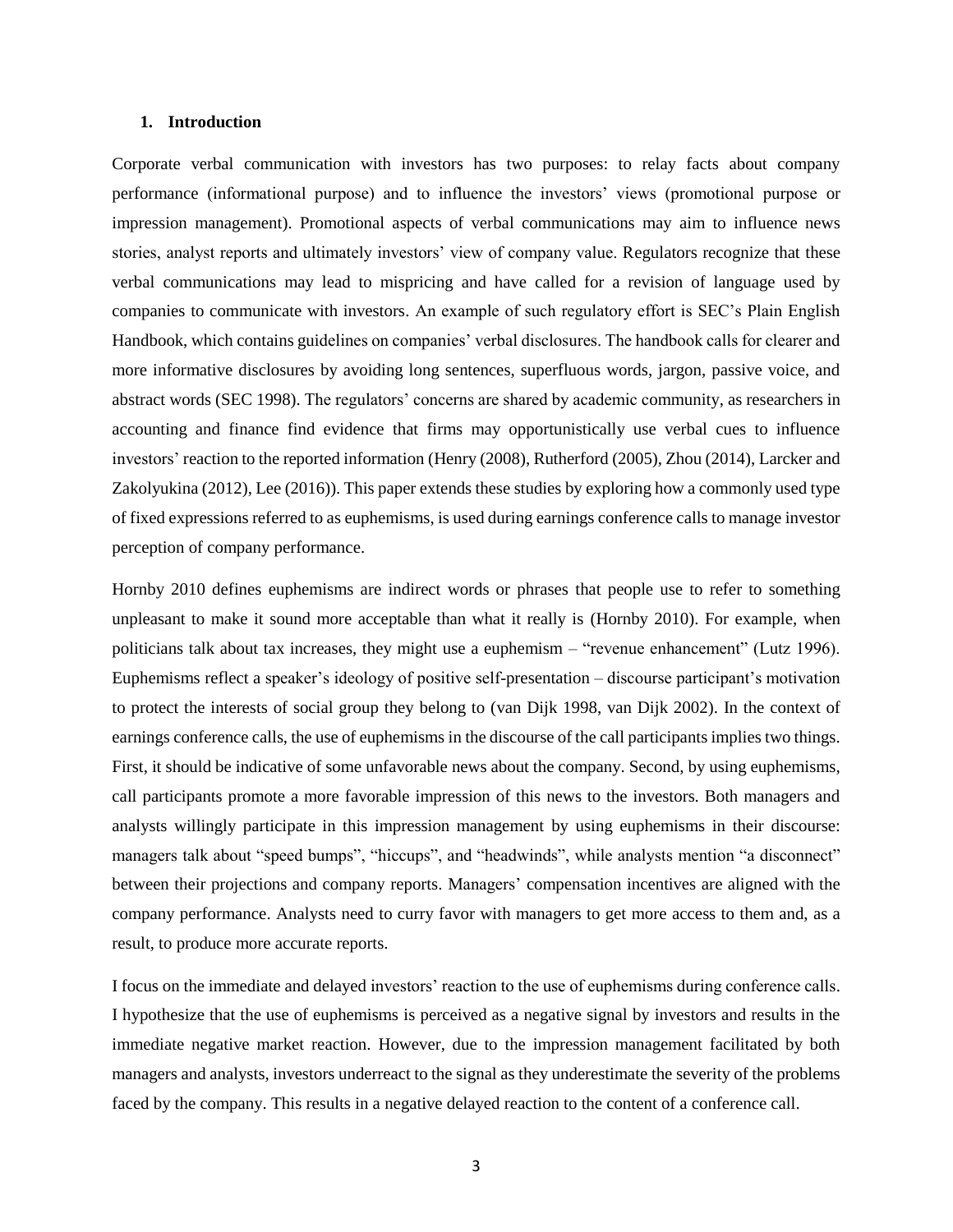In order to develop a proxy for euphemism usage, I have created my own dictionary of euphemisms and euphemistic expressions. My dictionary is based on two published dictionaries of euphemisms and is extended with expressions that I hand collect by reading through 100 randomly selected conference call transcripts. Using my dictionary and commercially available Visual Information Extraction Platform (VIP) software, I parse 72,600 earnings conference call transcripts for U.S. companies over the time period from March 2002 to December 2013 and calculate the total number of euphemisms in each call. This serves as my main measure for euphemism usage in the conference call transcripts.

I test my prediction that the use of euphemisms is a negative signal to the investors with Fama-MacBeth style regressions controlling for other sources of information around the conference call date, such as earnings surprises and the overall tone of the conference call. I find a negative association between my measure of euphemisms usage and immediate stock market reaction around the conference call date. I also find that firms with more euphemisms during the conference calls continue to experience a negative market reaction over the course of the subsequent quarter. A long-short portfolio that goes long the firms with low euphemism usage and short the ones with the high level of euphemisms earns abnormal returns ranging from 93 basis points (*t*=2.06) to 114 basis points (*t*=2.53) per quarter. These finding indicate that firms that try to mitigate the tone of conference call disclosures using euphemisms appear to be hiding bad news, which is ultimately revealed in the future. My findings are robust to firm size and to using levels, changes, and variability of euphemisms as proxies for the euphemism usage.

This paper makes contributions on several fronts. This is the first study to document the use of euphemisms in corporate communication. I have built the first dictionary of euphemisms used in business discourse and show that euphemisms are indeed used in conference calls (on average more than 70% of calls will have at least one euphemism) across various sectors and time periods. Second, I contributes to the emerging literature on the promotional aspect of conference calls by introducing euphemisms as another linguistic tool used by conference call participants to influence investors' perception of company performance. In this regard, I add a measure to the literature that compliments existing proxies for the promotional aspect of corporate communication. Third, while the earnings conference calls remain a voluntary disclosure, they still make a part of bigger corporate communication space that is of interest to regulators. Regulators remain concerned that managers might use linguistic cues to influence investors' reaction to corporate announcements. And this study does provide initial evidence consistent with regulatory concerns that the promotional aspect is indeed a part of corporate communication.

The rest of the paper proceeds as follows: Section 2 defines euphemisms and discusses their properties; Section 3 examines prior research; Section 4 develops the hypotheses; Section 5 describes the source of the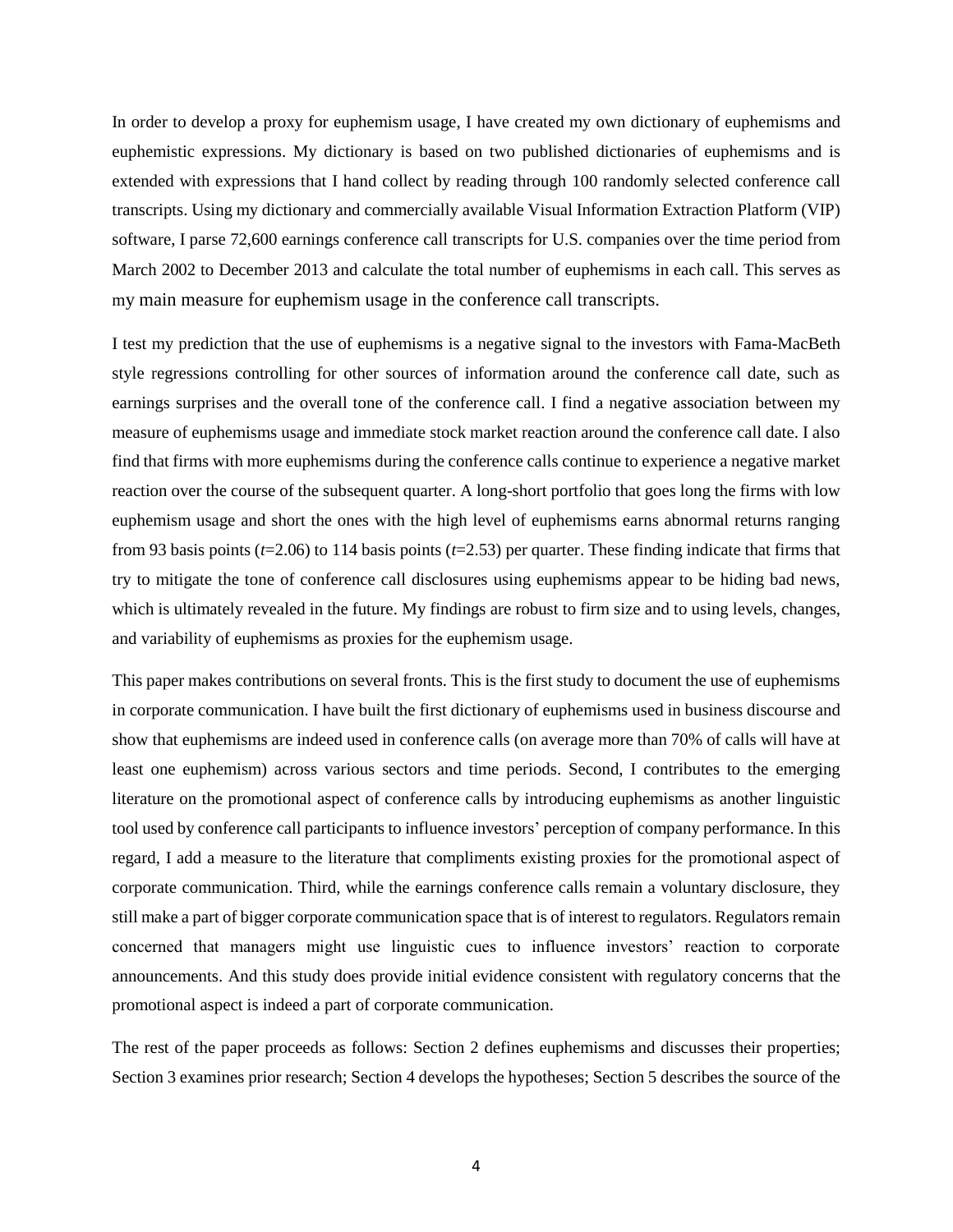data and the construction of the euphemism measure in detail; Section 6 discusses research design and methods; the main results are discussed in section 7; Section 8 concludes the paper.

#### **2. Euphemisms**

Euphemisms are mild, vague, or periphrastic expressions that are used as substitutes for blunt or disagreeable expressions; additionally, euphemisms once meant or still mean something else (Holder 2008). For example, the expression *open a can of worms* is a euphemistic expression that means "to inadvertently create numerous problems while trying to solve one". It comes from the action of fisherman who would buy a can with bait from a bait store only to discover how easy it is to open it but difficult to close. It is a euphemisms because it: 1) refers to something else, 2) talks about something unpleasant, and, 3) is a mild way of saying that someone's actions led to multiple problems.

Humans have always used euphemisms to camouflage harsh realities and to avoid offending the audience (Allen and Burridge 1991). People employ euphemistic terms in the discourse to talk about the phenomena they find embarrassing (e.g., *rest room* is a euphemism for lavatory, even though no one goes there to rest (Holder 2008)), terrifying (e.g., euphemisms for death include *fall asleep, rest, depart, check out, close your eyes* (Holder 2008)), offensive (e.g., in educational circles drop-outs are referred to as *early leavers* and lazy students are renamed *back-rowers* (Rahimi 2006)) or sensitive (e.g., *glass ceiling* means discrimination at work (Holder 2008)). In the context of corporate disclosures, euphemisms are also likely to be used to refer to something embarrassing (e.g., *we hit some speed bumps*, talking about failure to meet financial targets), unpleasant (e.g., *we continue to right-size our business*, talking about personnel layoffs), or difficult to predict and control (e.g. *currency headwinds will remain our main challenge*, talking about unfavorable currency movements).

Language is a social practice that varies over time and across social groups (Fairclough 1995). Since euphemisms are a part of language, they also have this temporal and social variability. Halmary 2011 illustrates how euphemisms change over time by tracing the name for the American Association on Intellectual and Developmental Disabilities back to the previous century. This non-profit professional organization has changed its name four times. When it was founded in 1876, it was named the American Association of Medical Officers of Institutions for Idiotic and Feebleminded Persons. Later on, words "idiotic" and "feebleminded" were deemed offensive, and in 1933 the organization was renamed to a more euphemistic version – the American Association on Mental Deficiency. This title was deemed offensive again in 1987 and the name was changed to the American Association on Mental Retardation. However, with time "mental retardation" also ceased to be considered a euphemism and the name was changed again in 2006 to its current title (Halmary 2011).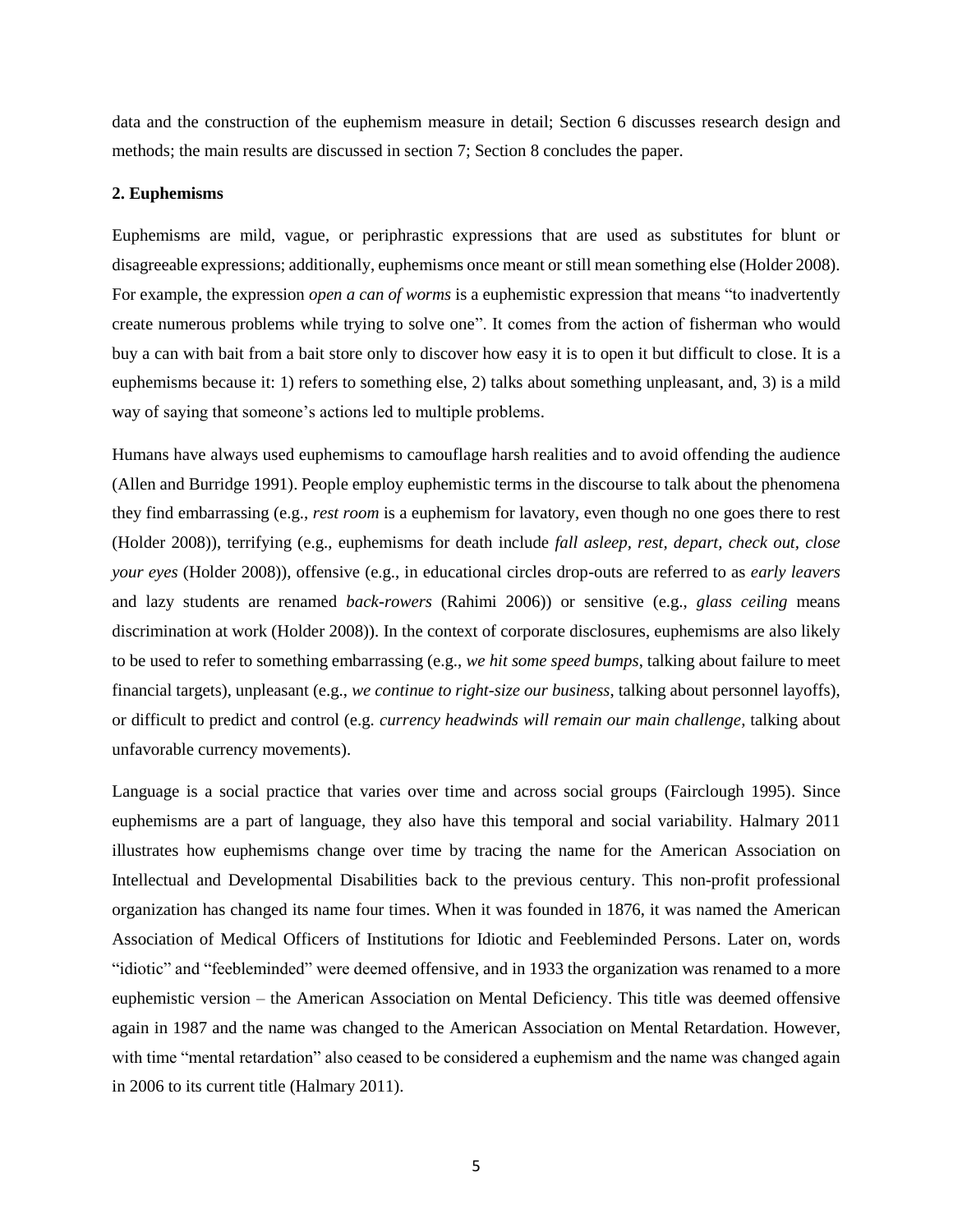In addition to the variability through time, euphemisms also vary with the speaker background. For example, it is reasonable to expect that people who are exposed to sports will more frequently use euphemisms that come from literal expressions in athletics (for example, *behind the eight ball,* "to be in difficulty", or *throw a curve ball*, "to introduce something unexpected"). A speaker might also be accustomed to the use of some specific euphemisms due to his country of origin. For example, a euphemistic expression *rebase dividends*, meaning "to lower dividends" is typical for speakers of British English. Some euphemisms are used differently even within the same country. For example, a euphemism *kiss-off*, meaning "a summary dismissal or demotion", is called a *New York kiss-off* by those living on the west coast, while those in New England call it a *California kiss-off* (Holder 2008). I will consider the social and temporal variability of euphemisms in my test design.

I rely on Critical Discourse Analysis framework ("CDA"), a stream of research in linguistics and sociology, in developing my hypothesis regarding the use of euphemisms in conference calls. CDA suggests that individuals belong to certain power relationships in a society and aim to sustain and secure these relationships. These relationships form individual's ideological prejudices, which are the attitudes a group of people hold about certain issues. Individuals' power relationships and ideologies are created and naturalized via the use of language. The very same event or phenomenon can be presented entirely differently by people belonging to different parties and mental models. In sum, according to CDA, language is the main domain of ideology and struggle for power; it is a tool to manipulate the presentation of reality in a way that is ideologically suitable for the speaker (van Dijk 1998, van Dijk 2002, Rahimi 2006). CDA identifies a number of tools that speakers can use to promote their ideology in text. For example, a speaker can use numbers excessively to sound more credible ('number game'), enhance or exaggerating meaning ('hyperbole'), say something and mean something else ('irony'), or avoid naming unpleasant phenomena directly ('euphemisation') (van Dijk 2002). CDA identifies euphemisms as a type of ideological "power language" that is used in discourse to manipulate unpleasant reality by presenting it in a better, mitigated fashion.

#### **3. Literature Review**

Accounting and finance literature clearly indicates that verbal communication by market participants has relevant information that is incremental to the quantitative information about firms. The value of qualitative information has been documented for various channels of investor communication: media news (Tetlock (2007), Tetlock et al. (2008)), analyst reports (Huang et al. (2016), Franco et al. (2015)), and internet message boards (Das and Chen 2007). These findings have been also extended to corporate reporting; researchers show value relevance of verbal cues in the context of earnings press releases (Demers and Vega (2010), Henry (2008), Davis et al. (2012)), Forms 10-Q and 10-K (Feldman et al (2010), Loughran and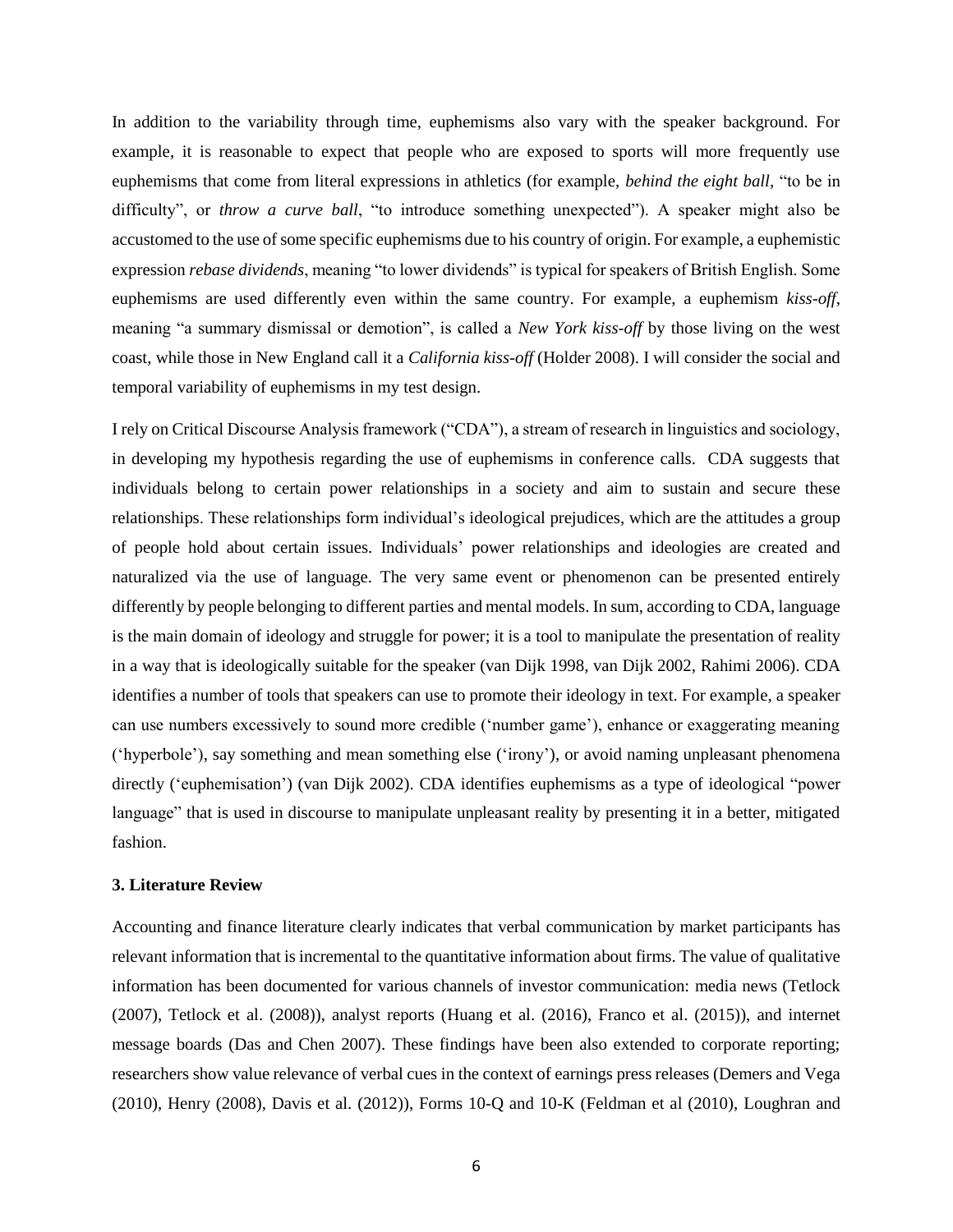McDonald (2011)), chairman's letters (Abrahamson and Amir (1996), Smith and Taffler (2000)), auditor reports (Uang et al. (2006)), and loan agreements (Bozanic 2016). More recently accounting research has focused on the linguistic study of conference call transcripts, which is a more spontaneous form of corporate disclosure and includes verbal cues for both managers and analysts. Consistent with prior studies of the qualitative aspect of business communication, research shows that the verbal content of conference call transcripts conveys important, value-relevant information (for example, Bushee et al (2003), Brockman et al. (2014), Druz et al. (2015), Chen et al. (2016), Price et al. (2012)).

Text portions of investor communication can be used not only to inform investors of corporate events (informational purpose), but also to manage investor impression of company performance (promotional purpose) (Henry 2008). Prior studies explicitly examine the promotional aspect of verbal communication in letters to shareholders (e.g., Hildebrandt and Snyder 1981, Rutherford 2005), chairman's statements (e.g., Clatworthy and Jones, 2006), 10-K reports (e.g., Li 2008, Loughran and McDonald 2011), and shareholder meetings (Li and Yermack 2016). Researchers recognize that conference call disclosures are especially fruitful ground for this stream of research due to their spontaneous nature (Larcker and Zakolyukina 2010).

Earlier work on conference call disclosures uncover various verbal communication techniques used by managers with the goal of promoting a more favorable impression of company performance. For instance, Zhou (2014) shows that executives play a blame game during conference calls by attributing bad performance to external factors, such as weather and economic environment. He finds evidence that this impression management results in investor under reaction to negative information. Lee (2016) studies another linguistic trick used by managers to cover up poor performance during the Q&A session of conference calls. He finds that managers prepare their answers to analyst questions in advance and use scripted answers to analysts' question, in effect, repeating portions of the management discussion section. Larcker and Zakolyukina (2012) find that executives that try to cover up accounting misstatements tend to use more references to general knowledge, fewer non-extreme positive emotional words, and fewer shareholder value references. My paper extends prior studies on the promotional aspect of verbal communication in conference call transcripts by introducing a new linguistic cue used to manage investor perception – euphemisms.

## **4. Hypotheses**

CDA identifies euphemisms as a type of ideological "power language" that is used in discourse to manipulate unpleasant reality by presenting it in a better, mitigated fashion (van Dijk 2002). Therefore, I expect that the use of euphemisms indicates that a speaker is trying to smooth over an unpleasant situation.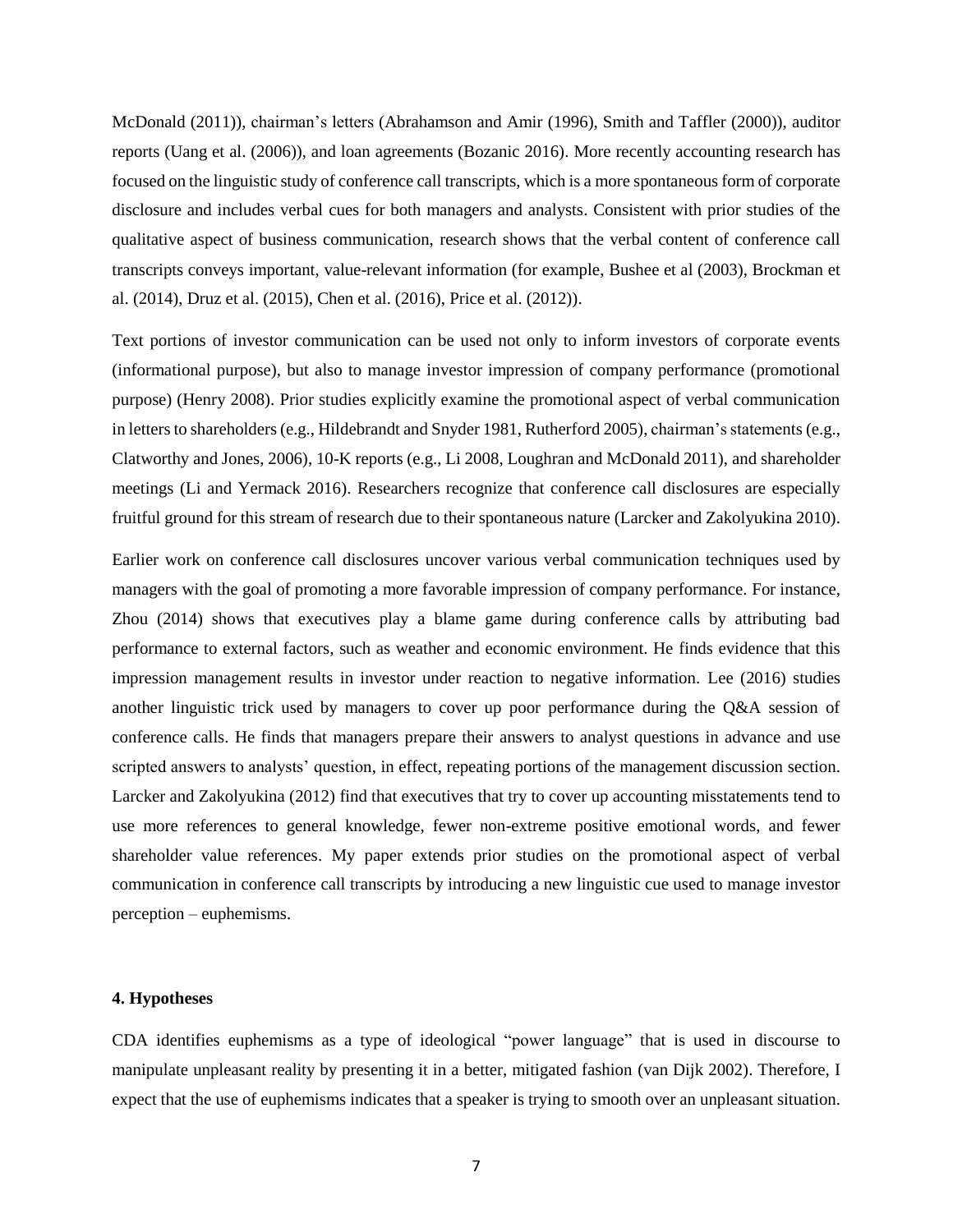In the context of conference calls, I expect that euphemisms are used to talk about poor operating performance or to lower the investors' expectations regarding future guidance or talk about unpleasant matters that a company is dealing with (e.g. lay-offs, litigations, product recalls, etc.). Based on this reasoning, I formulate my first hypothesis:

*H1*: Use of euphemisms in conference call transcripts is indicative of negative information (bad news) about the company, and leads to negative contemporaneous returns around the conference call date.

According to CDA, euphemisms are a linguistic tool that allows people to promote the ideology of their group; in the context of conference calls participants we have two groups – managers of the company and analysts that dial in to ask questions. When managers talk about operating performance of the company during the call, they are motivated to promote a more favorable image of company performance (Chen et al. 2016). This positive self-representation can be driven by managers' opportunistic motives (compensation or job retention) or their belief that negative performance is temporary. I expect that this motivation will be reflected in their choice of words. For example, if a company is reporting weak results, the executives can choose how to explain their performance. They can either explain it directly (for example, "we lost a large client and the revenues decreased by 5% because of that") or they can use a roundabout way of explaining it by using euphemisms (for example, "we are experiencing some *lumpiness* in our sales, as we faced some economic *headwinds* in the last quarter"). Managers might choose a second, more mild way of explain performance to soften the negative tone of the discussion. Even though a message with the use of euphemisms might be less helpful to the investors compared to the more direct discussion of performance, it helps executives promote a more positive image of the company during bad times and in turn results in more stable employment and compensation prospects for managers.

Analysts will also have reasons to use euphemisms in their questions during conference call Q&A section. For analysts, access to management can provide distinct informational advantage over other analysts covering the firm. During conference calls, some analysts are given priority over the rest of the call participants based on how favorably the analysts view the firm (Mayew (2008), Cohen et al (2014)). Prior research shows that analysts that ask questions during the call issue a more timely and accurate forecast after the call (Mayew et al 2011). Since managers have discretion over analysts' access to management during conference calls and since it depends on how favorably analysts view the firm, analysts have motivation to soften "tough" questions during the call. An analyst can choose to ask about some issue in a direct way, without beating around the bush. This might lead to the analyst falling out of favor with management, and, as a result, he might be passed over in the question queue in the future calls. Or an analyst might choose to soften message with euphemisms and make it sound that the issue is not as negative/ urgent/ unpleasant as it really is. For example, an analyst might say "I think I am *missing* something here" instead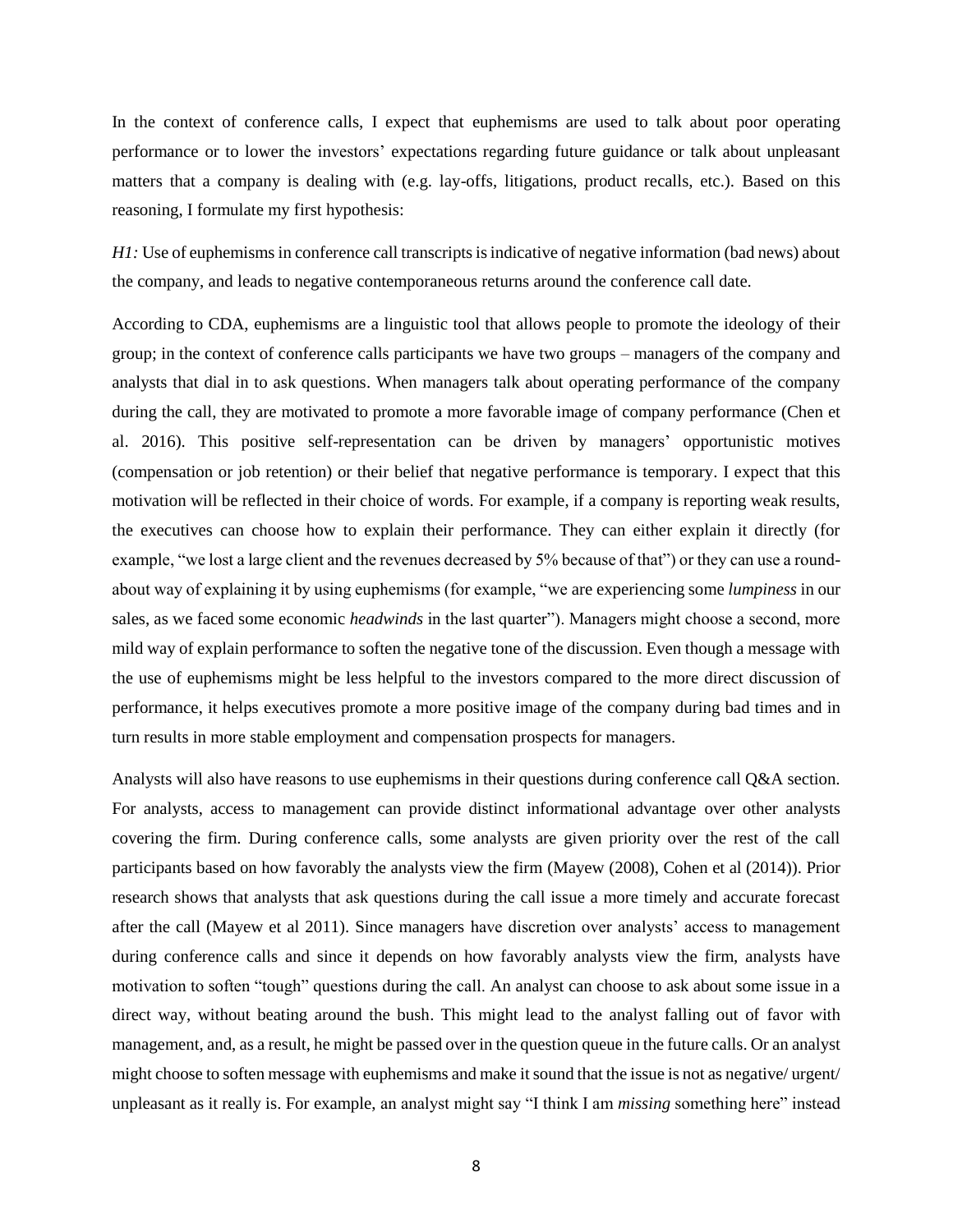of saying "your disclosures do not look right to me". Or he might say "*not to beat a dead horse*, but can you please give us more flavor regarding sales volumes" instead of saying "other analysts asked you about sales volume before me, but you are not giving much information about it". Asking questions in a softer manner might promote a more favorable view of the analyst by managers and help him get more access to ask questions in the future conference calls.

Both managers and analysts have motivation to use euphemisms during conference calls and both groups do it to promote a more positive image of the company. This embellished discussion of operating results might result in investors underestimating the extent of bad news and underreacting to the information content of the call. As such, I state my second hypothesis as follows:

*H2*: Use of euphemisms during conference calls leads to the negative drift in subsequent returns.

While I expect that investors are underreacting to the use of euphemisms, I understand that investors might also be able to see through the linguistic tricks used by the call participants. After all, euphemisms are fixed, idiomatic expressions that are easily understood by speakers of language. Therefore, it is possible that investors will correctly price in the information content of euphemisms during the call.

# **5. Sample selection and proxy for euphemism usage**

#### **5.1 Sample selection**

My sample is constructed using a comprehensive set of conference call transcripts provided by Thomson Reuters Street Events database. The database covers 203,861 full-text conference call transcripts from 7,007 US and international firms during 2002-2013. The database maintains a history of transcripts for various corporate meetings: earnings conference call, shareholder meetings, sales updates, analyst meetings, and guidance conference calls. It includes date, unique company identifiers, and verbatim transcript of the meeting.

To construct my sample for the study, I exclude international companies (40,540) and missing names (16,844). For the purpose of this study I focus on the earnings conference calls, so I exclude transcripts of all other events from my sample (44,615). I further restrict my sample to earnings conference calls that occur within one day or on the same day as the earnings release; this eliminates another group of transcripts from my sample (22,263). Finally, I match firms in Thomson Reuters database with identifiers in CRSP and Compustat to obtain financial information. My final sample includes 72,600 earnings conference calls for 3,183 unique US firms during 2002-2013. Figure 1 shows that my sample is increasing over the years: it includes about 1,200 firm-years in 2002 and grows to over 2,500 in 2011-2013. This increase is due to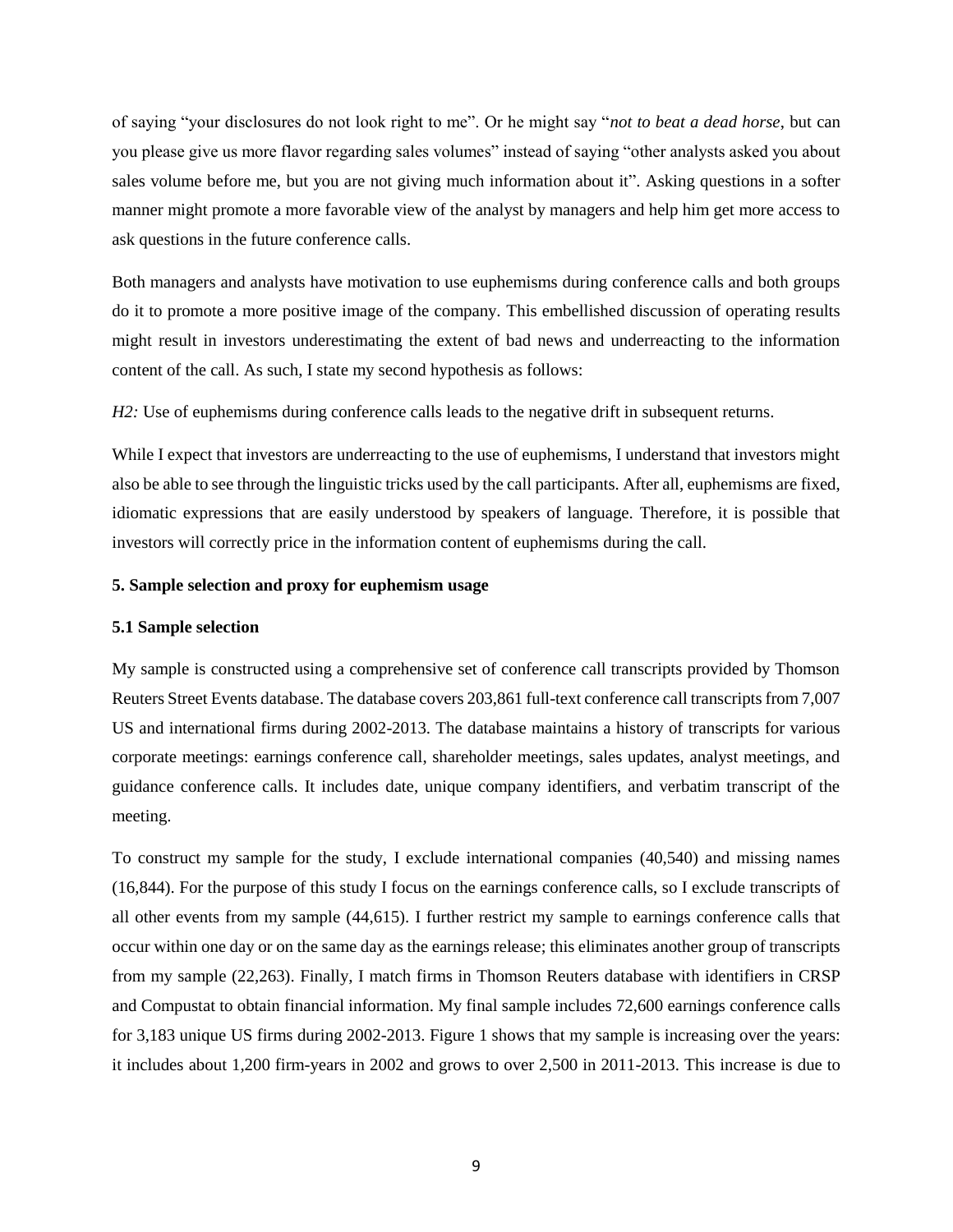the data provider expanding its coverage and due to more firms choosing to hold conference calls after Regulation FD (Mayew 2008).

## **5.2 Proxy for euphemism usage**

My main proxy for euphemism usage is the sum of euphemisms used in a conference call transcript. In order to calculate it, I compiled a dictionary of euphemisms and euphemistic phrases, constructed a set of rules in Python that identified these words and phrases in the corpus of transcripts, and, finally, used the VIP software package to calculate the euphemism scores for each transcript.

I based the initial list of euphemistic words and phrases on two published dictionaries of euphemisms: Oxford Dictionary of Euphemisms by R.W. Holder and Dictionary of Euphemisms and Other Doubletalk by Hugh Rawson. Additionally, I examined 100 random conference call transcripts and created a list of euphemisms and euphemistic expressions used in the conference calls that are omitted from the published dictionaries. In order to address the concern that a hand-collected word list can be confounded by researcher's subjectivity, I presented the list to a group of twelve investment professionals who read financial disclosures, such as earning releases, conference call transcripts, 10-Ks, and 10-Qs, as part of their work duties. Only euphemisms approved by the group were included in the list used for testing. Finally, I cross-checked my list of euphemisms against the Loughran and McDonald dictionary [\(http://www3.nd.edu/~mcdonald/Word\\_Lists.html\)](http://www3.nd.edu/~mcdonald/Word_Lists.html). If euphemisms were already included in the Loughran and McDonald dictionary (for example, euphemism *challenging* is already a part of their list), I excluded them from my list of euphemisms.

After I finalized my list of euphemisms, I used VIP software to create rules in Python that would extract instances of euphemisms from the conference call transcripts. VIP allows has several features that allow users to create rules that capture compound words and phrases in text. In Appendix 1 I show VIP features that I used to create my rules. The first example shows that VIP rules recognize a grammatical relationship in the sentence. In this case *tight* is a euphemism that is used to describe profit margins that are decreasing and the VIP rule ensures that the software will capture exactly this relationship: the word *margin* defined by a verb *be* and a predicate *tight*. The second example shows that VIP rules will capture euphemistic phrases that have negation and keep track of them as a separate group of euphemisms (this feature is called *polarity* in VIP). For example, if a manager says that they *didn't fall out of bed*, VIP software will count this phrase as an instance of a euphemistic phrase with negation. This feature allows me to calculate the euphemism score more precisely by subtracting these negations from the overall euphemism score. For example, if an analyst asks if managers *fell out of bed*, and managers answer by saying that they *didn't fall out of bed*, the resulting euphemism score for this interaction will be zero. Another useful feature is VIP's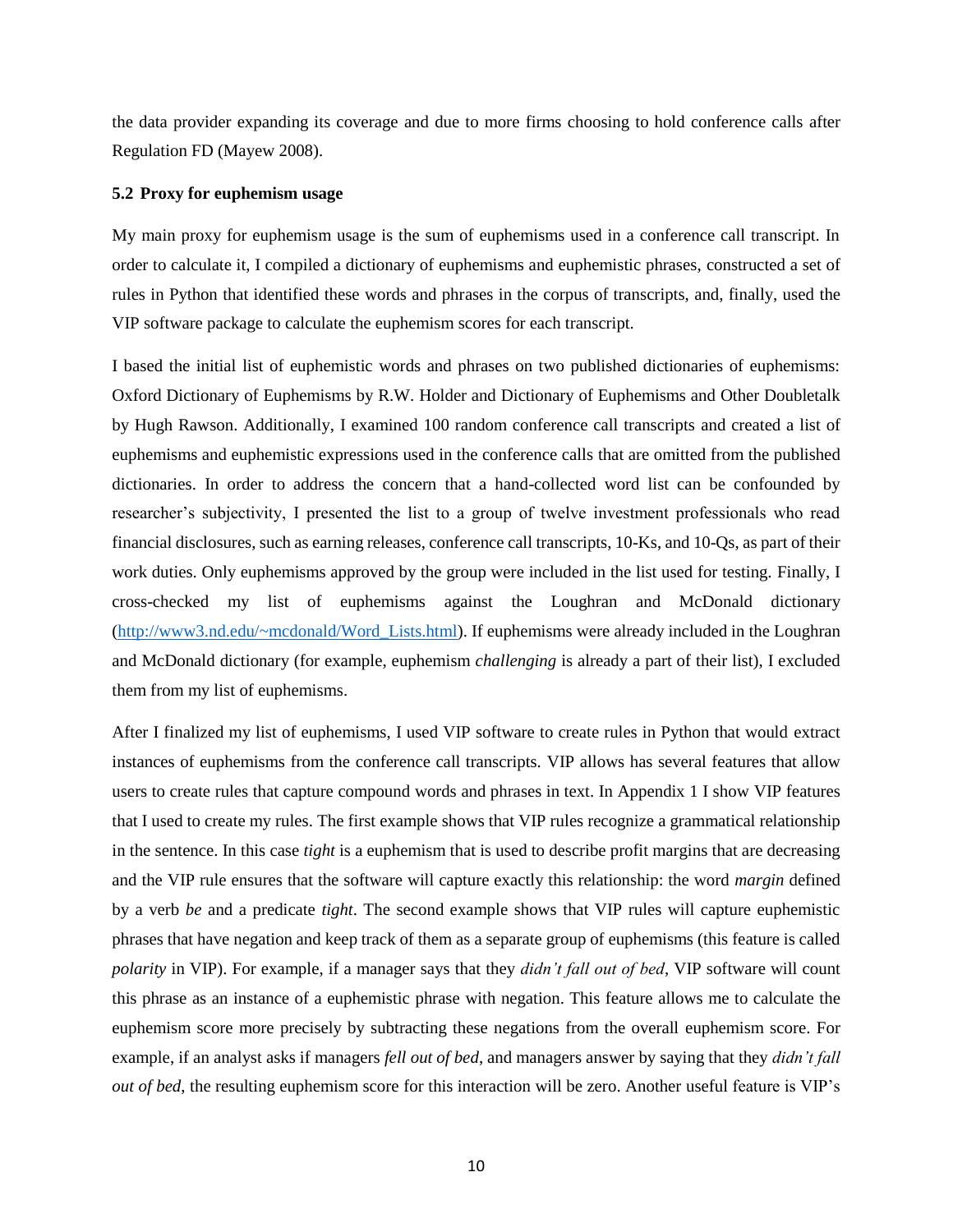capacity to create semantic rows, a list of words that can be used in a euphemistic phrase. This feature helps me capture only phrases, in which a word works as a euphemism. For example, if I take a word *soft*, it would be a euphemism if the call participants talk about *soft sales* or a *soft quarter*. However, if a word *soft* is followed by a word *pretzel*, it is not a euphemism and it should not be captured in the euphemism measure. The semantic row feature in VIP software allows to add all possible variations of euphemistic phrases in a rule. Some additional feature of VIP include punctuation and tagging capacity and are illustrated in Appendix 1.

Next, using my set of rules, I parse the conference call corpus using VIP batch process, which calculates how many times each euphemism occurs in each transcripts. To provide readers with a sense for most frequently encountered euphemisms, Figure 4 shows examples of most frequent euphemisms per given transcript (Figure A) and which euphemisms are most likely to be repeated in a transcript (Figure B). Euphemisms *have an issue* and *headwind* are most likely to occur in a transcript: 3.3% of all transcripts mention *having an issue* and 2.7% having *headwinds* at least once. Most frequently repeated euphemisms within a transcript are *headwinds* (repeated on average 11 times per transcript) and *price pressure* (repeated 8 times on average). After capturing the euphemism instances in the body of a transcript, the program then identifies the polarity of euphemisms. By definition euphemisms refer to bad news, so in VIP rules, euphemisms are assigned a negative polarity by default. VIP software will change euphemism polarity to a positive one if a euphemism is used in a negative sentence or if there is a word/phrase that flips the meaning of the sentence.

To better understand euphemisms that are captured using VIP technology and how polarity is assigned, I have selected some extracts captured by VIP in Appendix 2. In all examples the euphemism captured by VIP software are underlined and in bold. In the first example, VIP assigns negative polarity to euphemism *headwinds* because it is not surrounded by negation. However, in the second example, the polarity is switched to a positive one because euphemism *price pressure* appears after a negative particle *not*. In addition to capturing direct negation with *not* or *no*, VIP has a list of verbs that imply negation. For example, in the third example the presence of a verb *offset* changes the polarity of euphemism *price pressure*.

Finally, VIP program outputs the following information: the count of euphemisms with negative polarity and the count of euphemisms with positive polarity for each of the conference call transcripts. Using this output, I calculate the measure of euphemism usage (*Euph*) for each conference call as the total number of euphemisms with negative polarity less the total number of euphemisms with positive polarity. I use this measure to proxy for two things: the extent of negative news discussed on the conference call and the extent of the promotional aspect of a conference call (to what extent conference call participants manipulate the perception of company performance).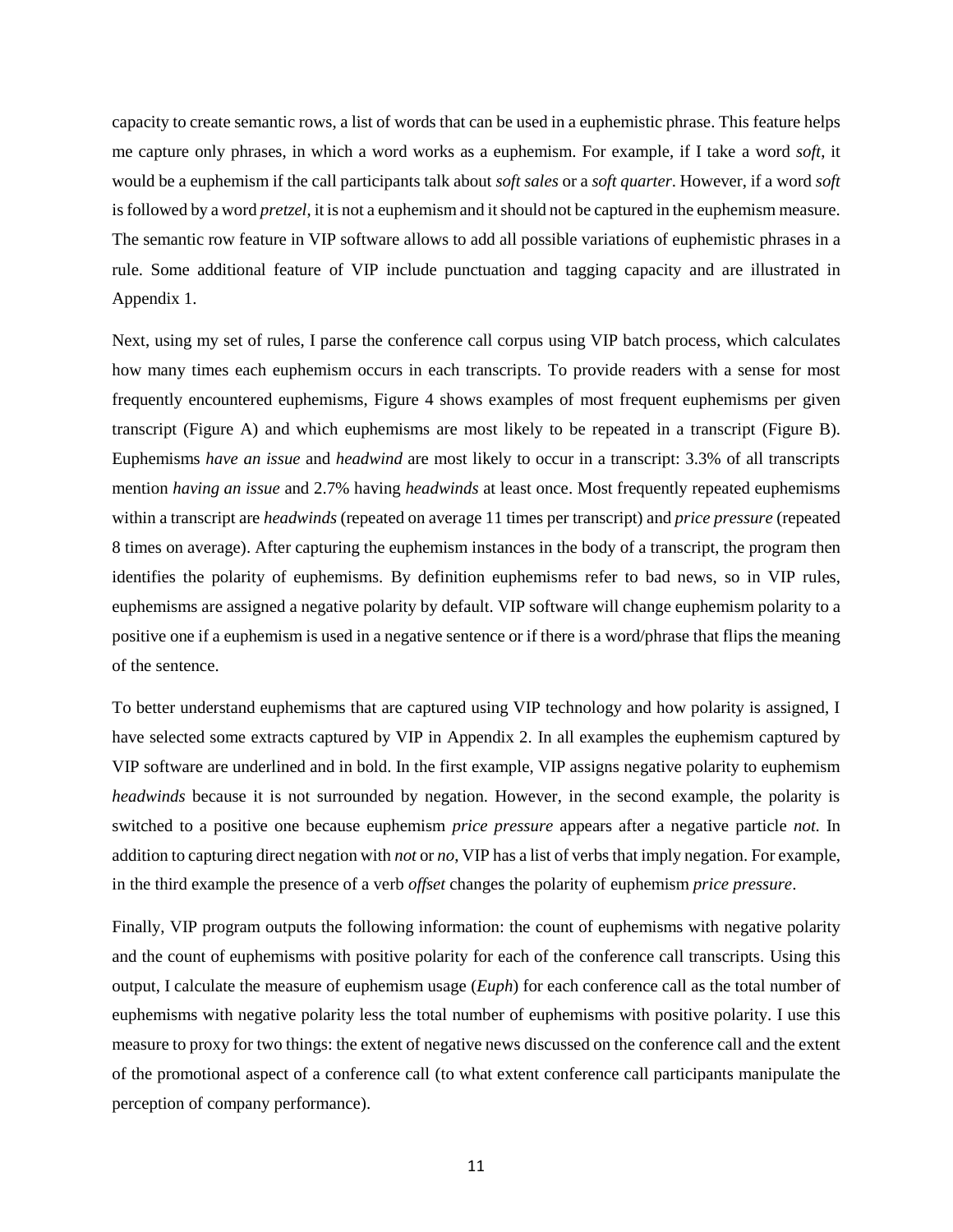#### **6. Research design and variable definitions**

#### **6.1 Euphemisms as indicators of bad news**

First, I test whether my proxy for euphemism usage is negatively related to the company performance and stock returns at the date of the conference call (H1). If a higher euphemism measure means that a company is communicating bad news to the investors, then a higher use of euphemism should be negatively associated with earnings news and immediate abnormal returns. I use both univariate and regression analysis to test this prediction.

As part of my univariate testing, I examine short-window abnormal returns and earnings surprises on portfolios constructed according to the measure of euphemism usage. I calculate abnormal return, using the Daniel et al. (1997) methodology. In this approach, abnormal return is the buy and hold return on a security minus the capitalization-weighted average buy and hold return on a portfolio of firms with similar size (3 groups), B/M (3 groups) and 11-month momentum (3 groups). I estimate cumulative abnormal return (*XretPrelim*) for each observation over the interval  $[-1, +1]$ , where day 0 is the preliminary earnings announcement date. I also examine a normalized the measures of earning surprises (*rSUE*) across the ranked sentiment quartiles. I calculate my measure of earnings surprises (*SUE*) as the adjusted fully-diluted preliminary EPS (before extraordinary items) in the current quarter minus expected EPS for the quarter, scaled by the standard deviation of EPS surprises in the prior 8 quarters. Expected EPS is the adjusted fullydiluted EPS in the same quarter of the prior year plus a constant growth term equivalent to the average EPS surprise in the prior 8 quarters. I derive the normalized measure of earning surprises by ranking *SUE* into the deciles (0 to 9), dividing the rank by 9, and subtracting 0.5, so that each observation is scaled between -0.5 and 0.5.

For my univariate testing, I construct portfolios by sorting all firms into four groups each quarter in reverse order based on their euphemism count (*iEuph*). The reverse ranking means that stocks with fewer euphemisms are ranked higher, and vice versa. In the cross-tabulation analysis, I control for the overall tone of the conference call and earnings surprises to ensure that *Euph* is incremental to these other determinants of stock returns. I use two proxies for the tone of a transcript: a measure of tone based on Loughran and McDonald dictionary [\(http://www3.nd.edu/~mcdonald/Word\\_Lists.html\)](http://www3.nd.edu/~mcdonald/Word_Lists.html) *(L&M)* and a measure of tone based on the dictionary developed by VIP. I calculate my measure of tone for each conference call transcript, as the count of positive words minus the count of negative words, divided by the sum of positive and negative word counts. For the purpose of cross-tabulation analysis and similar to the ranking applied to *Euph*, I rank my measures of tone (*L&M* and *VIP*) and earnings surprises (*SUE*) quarterly into four groups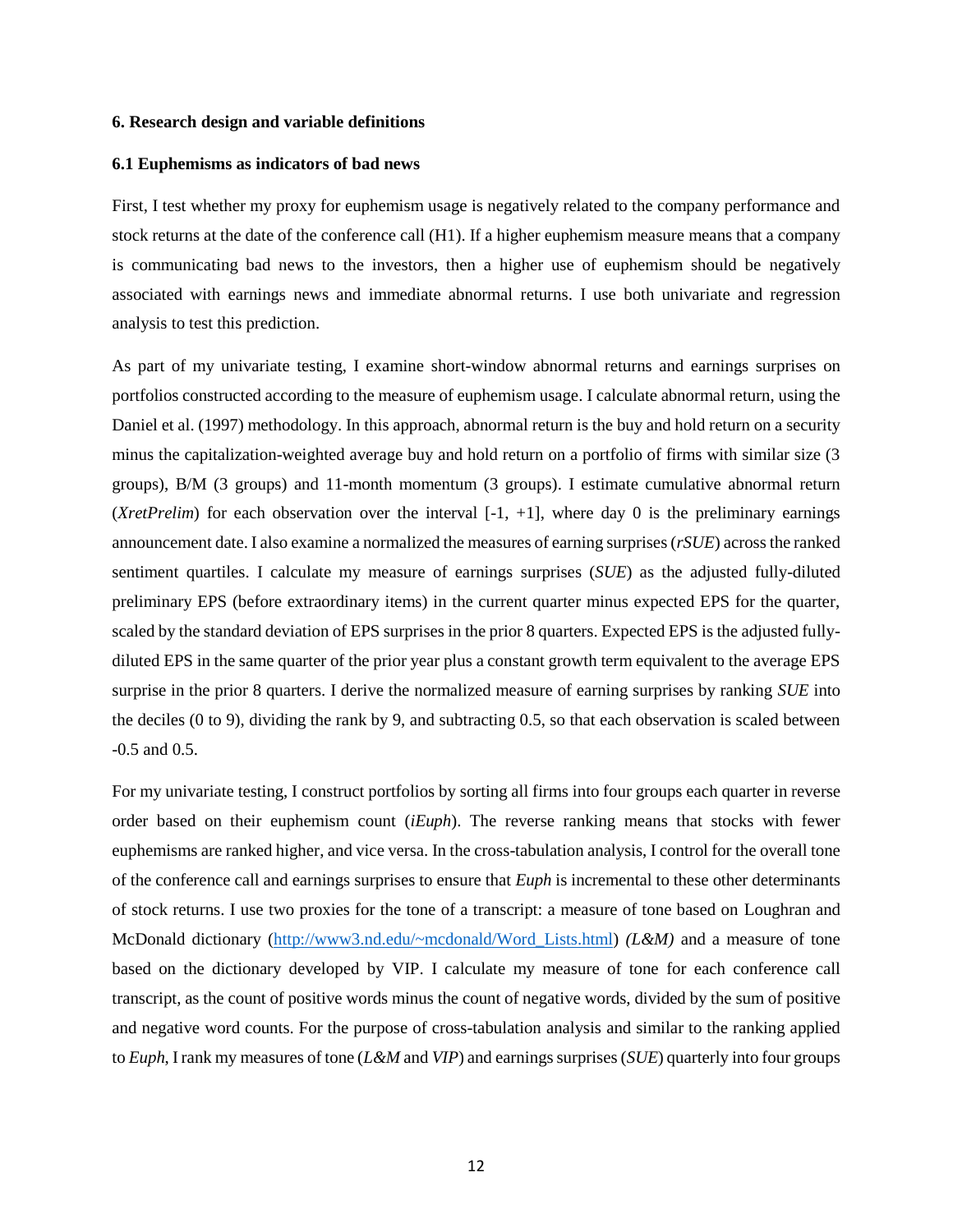so that stocks with more positive sentiment (higher *L&M* and *VIP*) and more positive earnings surprises (higher *SUE*) are ranked higher ( *iL&M, iVIP,* and *iSUE*).

In addition to the univariate analysis, I test my prediction using Fama-MacBeth style regressions (Fama and MacBeth, 1973) where the dependent variable is 3-day cumulative abnormal return (*XretPrelim*). I rely on prior literature (Feldman et al. (2010), Price et al. (2012)) and include controls for unexpected earnings surprises and the overall sentiment of the conference call transcript.

$$
XretPrelim[-1,+1]_{i,t} = \alpha + \beta_1 Euph_{it} + \beta_2 SUE_{it} + \beta_3 Sentiment_{it} + \epsilon_{it}
$$
 (1)

I normalize all independent variables by ranking them into the deciles (0 to 9) by quarter, dividing them by 9 and subtracting 0.5. Thus, the coefficients on the signals represent the returns on the hedged portfolio that is long the highest decile and short the bottom one (Feldman et al (2010)). Following my univariate approach, I rank stocks based on *Euph* measure in reverse order (stocks with fewer euphemisms are ranked higher), while earnings surprises (*SUE*) and sentiment measurements (*VIP* and *L&M*) are ranked directly, with higher variables corresponding to higher rankings. Finally, in order in order to control for the intertemporal variation of euphemisms and given that conference calls happen on quarterly basis, I group all conference calls made in one quarter as a cross-section.

The main variable of interest in this regression is my measure of euphemism usage (*Euph*); I expect it to have a positive coefficient consistent with my hypothesis that investors prefer conference calls with fewer euphemisms. As for control variables, I expect that, consistent with prior literature, short-window returns will be positively related to earnings surprises and both measures of call sentiment.

#### **6.2 Do euphemisms mislead investors?**

In order to test whether the use of euphemisms is associated with delayed reaction to the unfavorable information, I examine the relationship between my euphemism measure and future returns. If the use of euphemism captures the tendency of companies to soften the delivery of bad news and to manipulate investor perception of company performance during the conference call, market participants might be underreacting to bad news. As a result, the company stock might experience negative performance after the earnings announcement. Similar to the test of immediate returns, I test this hypothesis in univariate and multivariate settings.

I estimate post-announcement long-term abnormal return from 2 days after the preliminary earnings announcement date through 1 day after the subsequent quarter's preliminary earnings announcement (*XretDrift*). My univariate tests consist of examining portfolios that are formed according to the ranked euphemism measure (*iEuph*), controlling for the overall sentiment and earnings surprises (*iL&M, iVIP*,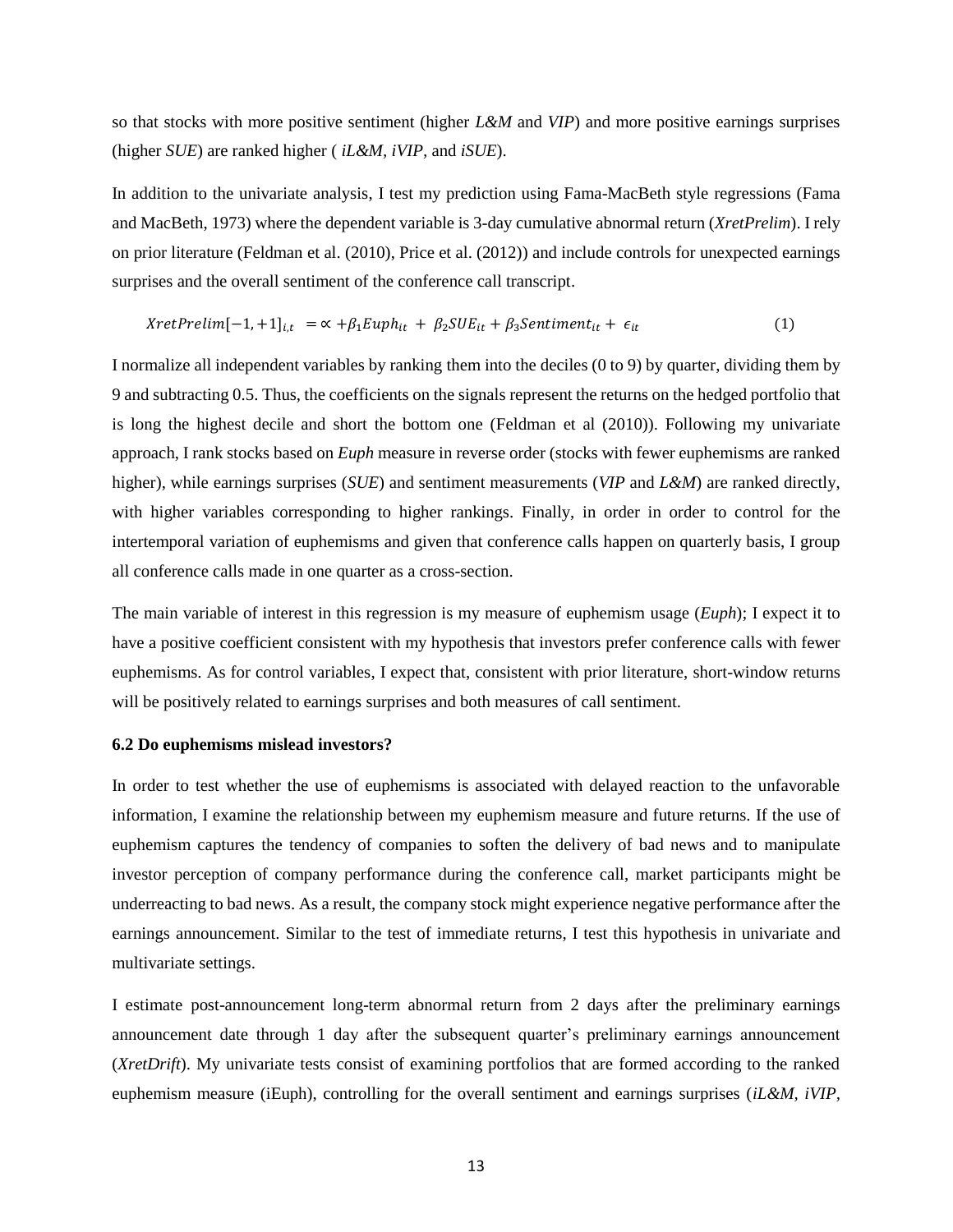*iSUE*). Additionally, I test my prediction using regression analysis; I estimate the following Fama-MacBeth style regressions, specified as follows:

*XretDrift* 
$$
[2,60]_{i,t} = \alpha + \beta_1 \text{Euph}_{it} + \beta_2 \text{SUE}_{it} + \beta_3 \text{Sentiment}_{it} + \beta_4 \text{XretPrelim}_{it} + \epsilon_{it}
$$
 (2)

Similar to Model 1, I normalize all independent variables by ranking them into the deciles (0 to 9) by fiscal quarter, dividing them by 9 and subtracting 0.5. The main variable of interest in this regression is *Euph*; a positive coefficient on this variable would indicate that a lower/higher level of euphemisms results in higher/lower subsequent drift abnormal returns. This would be consistent with my prediction that the use euphemisms during the earnings calls might mislead investors and result in a delayed market reaction. Consistent with prior studies, I expect that all control variables are positively and significantly related with drift returns.

## **6.3 Changes in euphemism usage over time and market reaction**

I examine the role of euphemism usage on immediate and delayed market reactions by focusing on the levels of euphemisms in each conference call. However, prior studies of non-quantitative disclosures find that the changes of those disclosures from the recent past and not the levels might be a more relevant variable to examine (Demers and Vega (2007), Feldman et al (2010), Davis et al. (2012)). Researchers argue that non-financial disclosures do not vary significantly from period to period, as managers tend to modify them slightly, and that a word choice for a particular company can depend on the industry or a specific company. When it comes to the conference calls, one can, similarly, argue that the habits of call participants of a particular company might bias the level of some words during a conference call. For example, if a call participant tends to repeat some words in his speech and if these words happen to be a part of researcher's dictionary, this would bias the count of these words for that specific conference call. Also, when it comes to euphemisms, the frequency of these words in speech depends on the social background of a speaker. For example, prior studies of euphemisms show people with certain professional backgrounds, such as politics and law, are more likely to use euphemisms in their speech (Lutz 1996). Additionally, if a call participant is not a native English speaker, he or she might use fewer euphemisms all together. Prior studies find that non-native English speakers might not be fully aware of euphemisms and their cultural meaning (Plancic 2009, Damen 1984).

In order to mitigate the concern that company-specific use of euphemisms might bias my cross-sectional comparison of tone levels, I conduct an additional analysis using the change of euphemism level as a proxy for euphemism measure. I expect the results of euphemism tone change analysis to be stronger, as it should uncover increased or decreased pessimism of the speakers and eliminate the effects of their social background. Following Feldman et al (2010), I calculate the change in euphemism measure (*Ch\_Euph*) as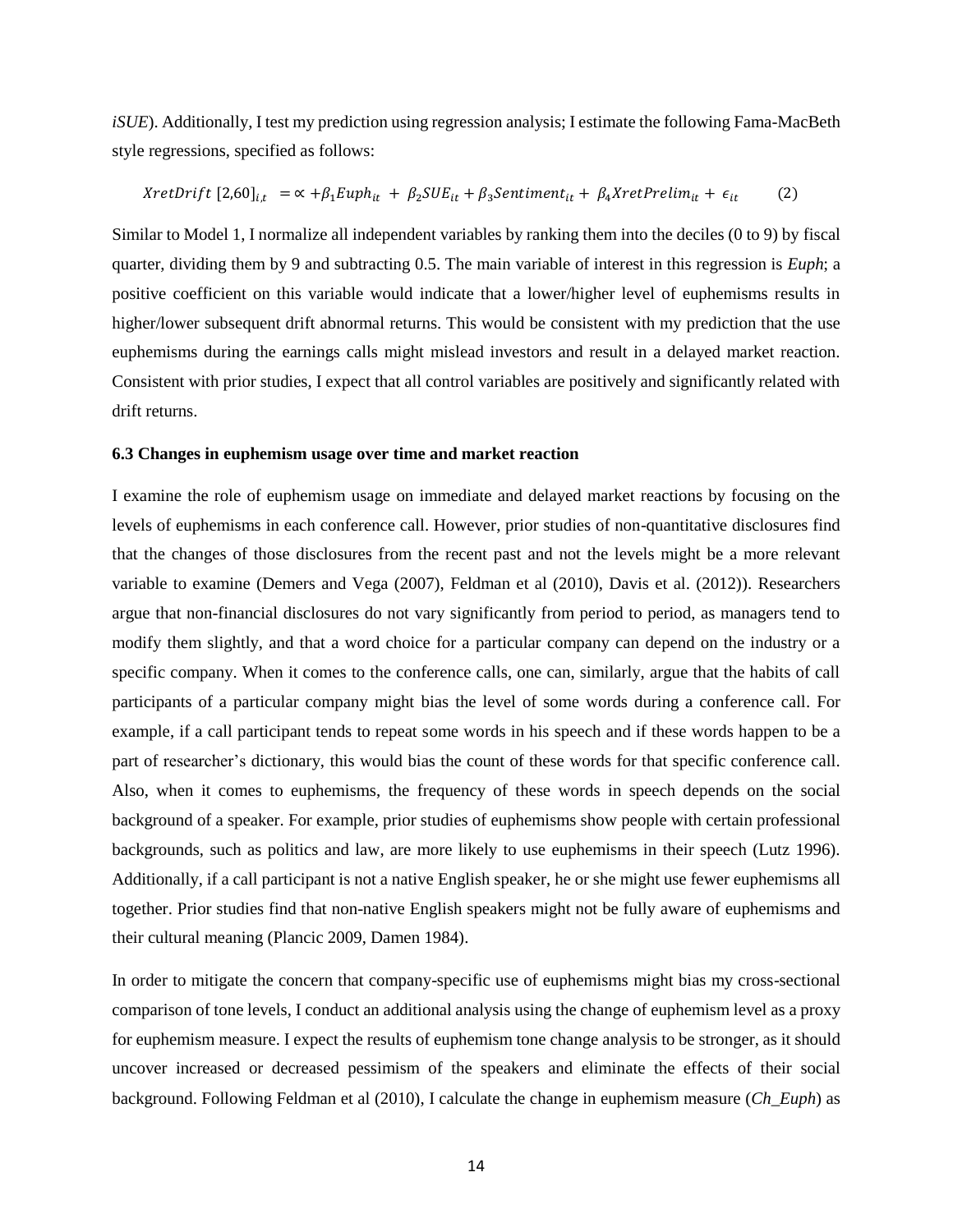the difference between euphemism measure in the current quarter and the average euphemism measure in the previous four quarters. For the purpose of regression analysis, *Ch\_Euph* is ranked by assigning a value of +1 for all negative changes and a value if -1 for all positive ones; the resulting rank is then scaled by dividing the rank by two.

To test whether the change in the euphemism measure is negatively related to the immediate and delayed market reaction, I estimate Fama-MacBeth style regressions specified as follows:

$$
XretPrelim[-1,+1]_{i,t} = \alpha + \beta_1 Ch_Euph_{it} + \beta_2 SUE_{it} + \beta_3 Ch_Sentiment_{it} + \epsilon_{it}
$$
\n(3)

$$
XretDrift [2,60]_{i,t} = \alpha + \beta_1 Ch\_Euph_{it} + \beta_2 SUE_{it} + \beta_3 Ch\_Sentiment_{it} + \beta_4 X retPrelim_{it} + \epsilon_{it}
$$
 (4)

Similar to Models 1 and 2, all dependent variables are normalized between -0.5 and 0.5 and I include controls for earnings surprises (*SUE*) and immediate market reaction (*XretPrelim*) for Model 4. Following Feldman et al (2010), I also control for the change in the overall tone of a conference call (*Ch\_Sentiment*). The change in tone is calculated as the difference between the tone sentiment signal in a company's conference call and the mean sentiment signal in the company's conference calls held within the preceding 370 calendar days. Similar to the tests of levels, I calculate the change in tone for two measures of call sentiment – *L&M* and *VIP*.

A positive coefficient *Ch\_Euph*, my main variable of interest, would indicate that firms with a decreased level of euphemism usage have higher immediate and subsequent returns. Consistent with prior literature, I expect higher scores on the *SUE, XretPrelim,* and *Ch\_Sentiment* signals to have higher immediate and subsequent returns than those with low scores.

## **7 Results**

## **7.1 Summary Statistics**

Table 1 reports summary statistics. My sample consists of firms with a large distribution of sizes: the mean (median) market value is \$5.7 billion (\$1 billion), with firms in lower quartile with the market value below \$329 million. The median value for earnings surprises is roughly zero, indicating that my earnings model is reasonably good for a median firm.

On average, euphemisms are encountered twice in a conference call transcripts: the mean for *Euph* is 1.99. An examination of *Euph* distribution suggests that its frequencies exhibit substantial skewness caused by outliers. Only top quartile of conference calls have more than three euphemisms during the call, but within this group there are some calls with substantial amount of euphemisms (euphemism count can reach up to thirty euphemisms per conference call). The scarcity of euphemisms in most conference calls is consistent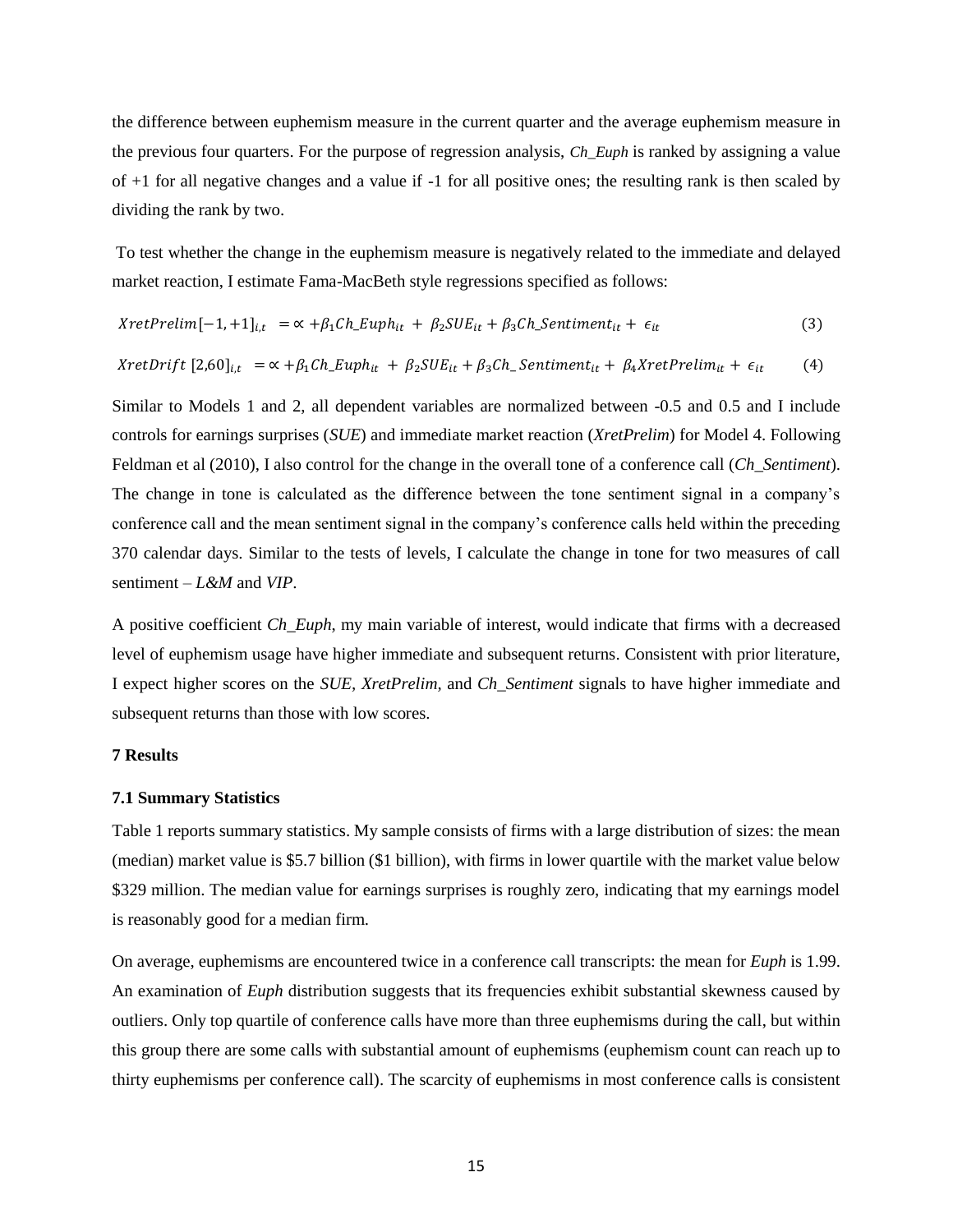with prior findings that managers choose to hold a conference call in times when a company is performing well (Frankel et al. 1999), and those calls are not likely to have too many euphemisms.

Conference calls in my sample have mostly positive sentiment both for the tone measure based on Loughran and McDonald dictionary as well as the one based on VIP dictionary. For *L&M* tone, only in the lower quartile the number of negative words start to exceed the number of positive words (Q1 is around zero), while *VIP* sentiment is even more positive: conference calls in the lowest quartile have 42% more positive words than negative words. Again, this overall positive tone of conference call is consistent with prior findings that firms with good news are more likely to hold conference calls than firms with bad news.

Panel B reports a correlation matrix between the excess returns in the 3-day window centered on the preliminary earning announcement (*XretPrelim*), the subsequent drift (*XretDrift*), the control variables, namely, earning surprises (*SUE*) and tone measures (*L&M* and *VIP*), the proxy for euphemism usage (*Euph*) and the tone change measures (*Ch\_L&M*, *Ch\_VIP*, and *Ch\_Euph*). Consistent with the idea that high use of euphemisms is indicative of bad news, higher *Euph* is negatively and significantly correlated with the immediate excess stock returns (-0.06), SUE (-0.06), and the overall tone of the call based both on Loughran and McDonald dictionary (-0.03) and VIP dictionary (-0.13). Consistent with the prior studies, SUE is positively and significantly correlated with immediate excess stock returns (0.15) and the subsequent drift (0.03), while the tone signal based on the Loughran and McDonald dictionary exhibits significant positive correlation with the short-window excess returns (0.16), the drift (0.04), and *SUE* (0.14).

A similar relationship can be observed if we look at the tone change signals. Firms with increased euphemism usage (*Ch\_Euph*) have lower earnings surprises (-0.03) and lower immediate and drift excess returns (-0.07 and -0.01, respectively). Consistent with the prior literature, tone change signal based on the Loughran and McDonald dictionary is strongly positively correlated with the short-window and drift returns (0.18 and 0.04) as well as *SUE* (0.19). The correlation patterns for the tone change signal based on VIP dictionary are the same directionally. I also notice a negative significant correlation between the increased euphemism usage and the change in *L&M* and *VIP* signals (-0.12 and -0.17). This indicates that call participants, on average, use more euphemisms when a call has more negative tone, which is consistent with my prediction that euphemisms are words that are used to cover up something unpleasant or bad. Overall, the correlation patterns indicate the need to control for *SUE* and tone measures in my returns tests.

In order to learn more about the properties of the euphemism measure I examine how it varies across sectors. Specifically, I calculate the average percentage of calls with at least one euphemisms across all companies in each sector by year. Figure 3 presents the results for some years in the sample for illustrative purposes. Companies that belong to more cyclical types of sectors (Materials, Industrials, and Consumer Products)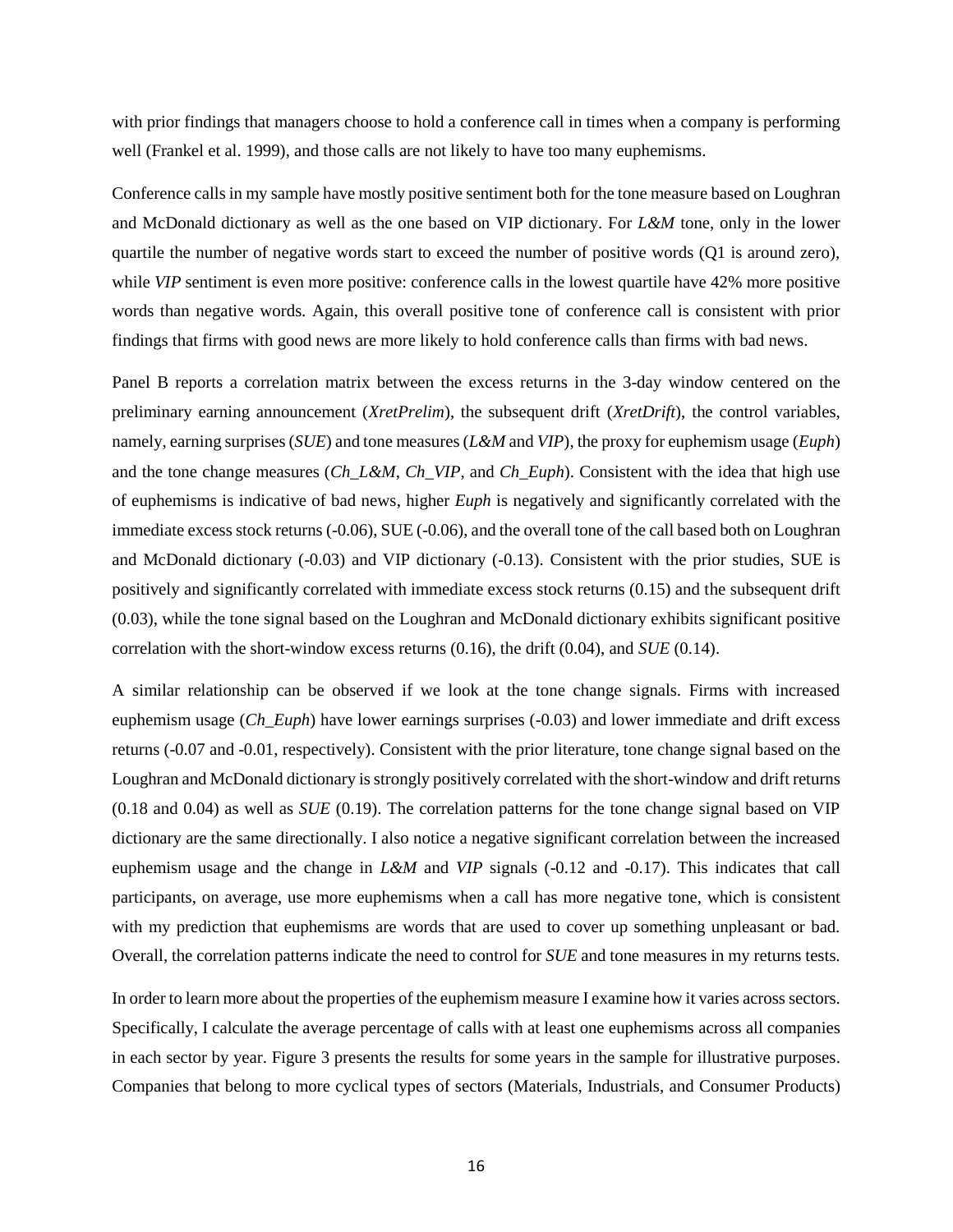use euphemisms more frequently. In contrast, companies that belong to less volatile sectors, such as Utilities and Telecommunication, tend to use fewer euphemisms. This observation is consistent with my hypothesis that euphemisms are used to soften the delivery of negative news, a verbal skill that can be helpful to managers of highly cyclical sectors.

I also explore the time series variability of the euphemism measure to examine how it is correlated with the stock market fluctuations over the years. I plot the average *Euph* measure and the contemporaneous stock market returns on Russell 3000 index for each year (refer to Figure 2). The plot indicates that stock market performance is negatively associated with the euphemism measure across time for my sample. The use of euphemisms increases in the period of economic downturns, as is clearly visible during the period of around 2007-2009. This observation provides some support to my hypothesis that executives will resort to the use of euphemisms at times when the operating performance of the firms is weaker.

# **7.2 Univariate evidence**

Panel A of Table 2 shows how the mean excess returns and earnings surprises vary across four subgroups formed using the *Euph* signal. In order to align the rankings with other measures of sentiment, I rank the *Euph* signal in reverse. This way firms with higher *Euph* score are ranked lower. I expect them to have similar directional relationship with excess returns as firms with lower sentiment scores (*L&M* and *VIP*).

Consistent with my expectations about short-window reaction around the earnings announcement, firms with lower level of euphemisms during the call earn, on average, higher excess returns. *XretPrelim* is monotonically increasing across the four groups with the mean excess returns of  $+0.9\%$  in the fourth group and -0.6% in the first group. I observe a similar pattern for the drift returns: stocks with higher euphemism usage during conference calls continue to experience lower subsequent returns for three months after the conference call date. *XretDrift* is +0.5% for the lowest group (highest euphemism usage during a call) and monotonically increases to 1.4% for the highest group (calls with the lowest euphemism usage). The interesting observation in this table pertains to the distribution of the average earnings surprises across *iEuph* quartiles. I find that companies with higher level of euphemisms have more negative earnings surprises: firms with the highest euphemism usage have a negative earnings surprise (-0.027), while the ones with the lowest number of euphemisms have a positive earnings surprise of +0.023. The result provides some evidence that a higher euphemism usage is pointing to poor operating performance. All in all, the evidence from Table 2 implies that the *Euph* factor works at identifying stocks with lower immediate and subsequent returns and poor financial performance. I also re-perform similar analysis for my two measures of tone (*L&M* and *VIP*). The results are consistent with prior literature for *L&M* and my expectations for *VIP*. Both factors are positively associated with contemporaneous and forward looking returns as well as earnings surprises.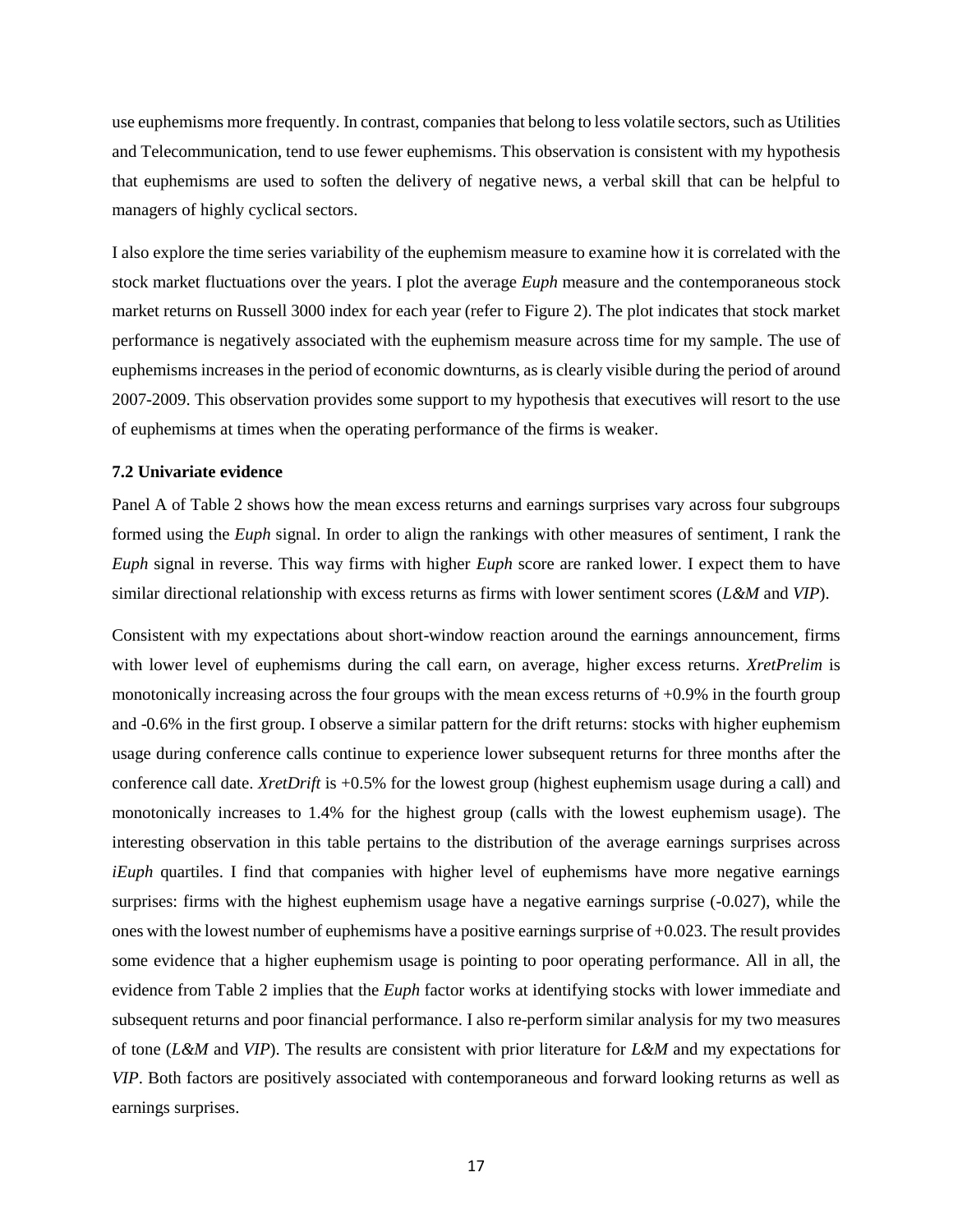Panel B of Table 2 presents average excess returns (both immediate (*XretPrelim*) and drift (*XretDrift*)) after sorting observation by both the measure of euphemism usage (*Euph*) and the overall tone measure based on Loughran and McDonald dictionary (*L&M*). Specifically, the rows correspond to quartiles based on the *L&M* tone measure, while the columns correspond to the euphemism usage quartiles. The table consists of sixteen portfolios each reporting the average excess return for observations that are similar both in the extent of euphemism usage and the overall sentiment. The bottom row represents average excess returns by the euphemism usage quartile and the far-right column shows average excess returns by the sentiment quartile. As the table shows, if I hold the overall tone of the call constant, the mean excess returns monotonically increase for companies with fewer euphemisms during their conference calls. For example, if we look at the calls with the most negative tone  $(iL\&MI)$ , theses calls earn, on average, an immediate negative excess return of -1.4%. However, my measure of euphemisms usage allows to further differentiate within this group. Calls with the lowest level of euphemisms (*iEuph4*) have an average immediate excess return of -0.7%, and as the level of euphemisms increases, the excess returns start to drop to -1.1% for *iEup3*, -1.8% for *iEuph2*, and -2.4% for *iEuph1*. This observation holds for both immediate and drifts returns and works across all quartiles formed on the sentiment measure. Figure 5 visualizes this observation in two bar charts: one for *XretPrelim* (Figure 5A) and another for *XretDrift* (Figure 5B).

Panel C of Table 2 is the counterpart of Panel B: it uses *SUE* signal instead of *L&M* sentiment in the portfolio construction. The table shows that my measure of euphemism usage works across all groups of earnings surprises. Holding the earnings surprises constant, the mean excess returns for the quartile with the lowest number of euphemisms during a conference call are greater than those with the highest quartile across all portfolios. I plot the mean excess returns for sixteen portfolios in Figure 6A for the immediate excess returns and Figure 6B for the drift returns.

These findings, together with the correlation results from the prior section, suggest that my measure of euphemism usage is negatively related to immediate and drift excess returns. Further, the information content of this signal is incremental to earnings news and the overall tone of the conference call.

## **7.3 Regression Results: Level of Euphemisms and Abnormal Stock Returns**

Next, I turn to regression analysis to support my univariate findings. First, I test whether the level of euphemisms during conference call is signaling negative news about the company and, therefore, results in negative short-window returns around the date of the call. Table 3 presents the results of my Fama-MacBeth type regressions for returns around the earnings announcement date regressed on SUE and my two measurements of tone signal. Each specification records the intercept and slope for the regression of immediate excess returns on different combinations of these signals. The slope coefficients can be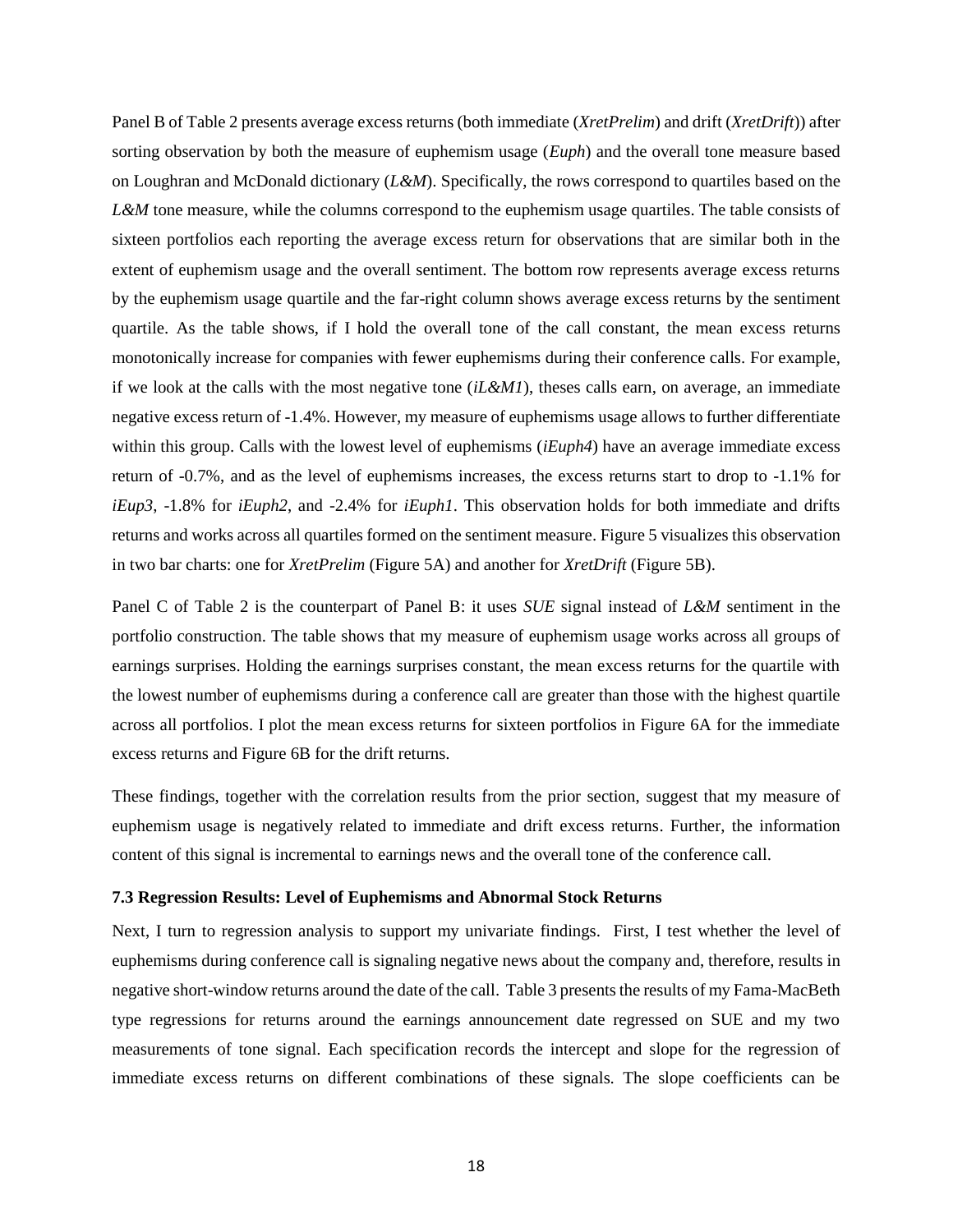interpreted as a return on a hedged portfolio that is long in the top decile and is short in the bottom decile for a specific signal.

As can be seen from the results of the first specification, the coefficient on *Euph* (0.00155) is positive and statistically significant (p<0.01). Since *Euph* is a reverse measure of euphemisms usage, the positive coefficient means that conference calls with the lower number of euphemisms earn higher abnormal returns around the conference call date beyond earnings surprises. This lends support to my hypothesis that euphemisms are indicative of poor performance. The coefficient on the control for earnings surprises (0.0399) loads positively, which is consistent with prior studies.

In specification 2 and 3, I add my proxies for the overall tone of the conference call. Both *L&M* and *VIP* are positively related to abnormal contemporaneous returns and are statistically significant, which is consistent with prior studies. It is worth noting that the return on the hedged portfolio constructed using the VIP dictionary (4.07%) is higher than the hedged return on the signal constructed using Loughran and McDonald dictionary (3.51%). This indicates that a signal constructed using VIP dictionary might be more informative to market participants when evaluating the overall tone of a conference call. Including the proxies for the overall tone reduces the coefficient on *Euph* slightly, but it still remains significant with the hedged return of 1.08% at the 99% level. This further supports my prior findings that a higher number of euphemisms in a conference call is negatively related to the immediate stock reaction and is incremental to the overall tone of the call.

After validating that my measure of euphemism usage is reflected in the short-window excess stock returns, I test whether it is also associated with the drift returns. Specifications 4-6 in Table 3 report the results for the test of delayed market reaction using Model 2. The dependent variable is 3-month drift returns (*XretDrift*). I find that companies that had conference calls with more euphemisms continue to experience negative returns during the subsequent quarter: the coefficient on *Euph* is positive and significant at the 5% level. This result holds as I add controls for the overall sentiment of the call: *L&M* (in Specification 5) and *VIP* (in Specification 6). In terms of economic magnitude, the euphemism measure can generate return predictability comparable to SUE and Loughran and McDonald measure of tone: the coefficient on *Euph* is 0.011 while the one of *SUE* is at 0.013 and L&M at 0.010. The VIP measure of sentiment outperforms L&M as a predictor of the drift returns. It is statistically more significant and is almost double the magnitude: the coefficient for *VIP* is 0.0203 at 1% percent significance vs. 0.0117 at 10% significance for *L&M*.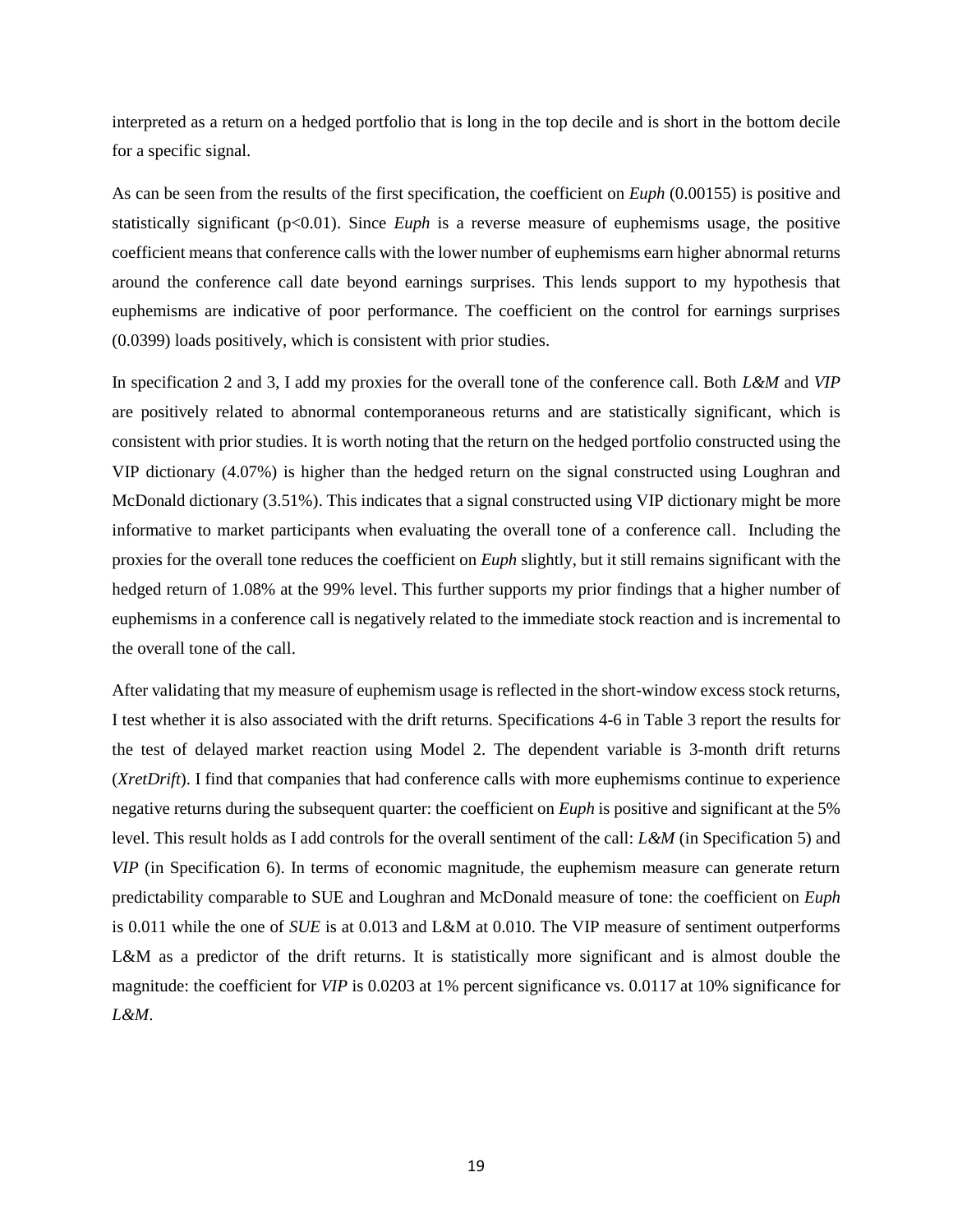To summarize, the results in Table 3 show that a higher usage of euphemisms in conference calls is negatively related to the immediate and drift excess returns and that these market reactions are incremental to the widely used signals based on earnings surprises and the sentiment of a call.

# **7.4 Regression Results: Change in Euphemism Level and Abnormal Stock Returns**

After validating that the level of euphemisms in conference calls is negatively related to immediate and drift abnormal returns, I test whether the increase in euphemism usage is also associated with a negative stock reaction. Table 4 presents the results of Fama-MacBeth type regressions for returns around the preliminary earnings announcements (*XretPrelim*) – specifications 1-3, and the drift returns (*XretDrift*) – specifications 4-6. My main variable of interest is *EuphChange*, which is ranked as +1 for a decreased usage of euphemisms and -1 for an increased usage. I expect the coefficient to be positive, meaning that lower usage of euphemisms on the call compared to the prior four quarters leads to more positive returns and vice versa. I also expect the results to be more significant, as using the change should control for speaker's social and cultural background. The control variables include *SUE*, the changes in the call sentiment (*L&MChange* and *VIPChange*), and immediate market reaction for the test of subsequent drift (*XretPrelim*).

In all three specifications that test the relationship between the change in the euphemism level and contemporaneous excess returns the coefficient on *EuphChange* is consistently positive: the hedged portfolio returns on *EuphChange* ranges between 0.9% and 0.6% per quarter. The first specification shows that a decrease in euphemism level is positively and significantly related to the contemporaneous shortwindow returns controlling for earnings surprises. The magnitude of the effect is diminished by the inclusion of a well-documented measure of tone change (*L&MChange*): the coefficient on *EuphChange* decreases from 0.009 to 0.007, but the relationship remains statistically significant at 99% level. Substituting Loughran and McDonald measure of tone with the one based on the VIP dictionary yields similar results: the hedge portfolio returns on the coefficients on *EuphChange* are positive and significant. The coefficients on control variables are consistent with prior literature and my expectations: they are all positive and significant. In terms of magnitude, the tone measures seems to be more economically significant than SUE: *VIPChange* produces a hedge return of about 4.8% and *L&MChange* – 4.3%, while the one for *SUE* is 3.4%.

In Specifications 4-6, the dependent variable is the drift excess returns (*XretDrift*) from 2 days after the SEC filing through 1 day after the subsequent earnings announcement. The *EuphChange* signal is significantly and positively associated with drift returns adding around 0.6% to the quarterly return. The result is statistically stronger than the one observed for the association between the euphemism level signal and the drift: 99% level of significance for the signal based on change vs. 95% for the signal based on the level. Both differential tone variables (*L&MChange* and *VIPChange*) and *SUE* are significantly and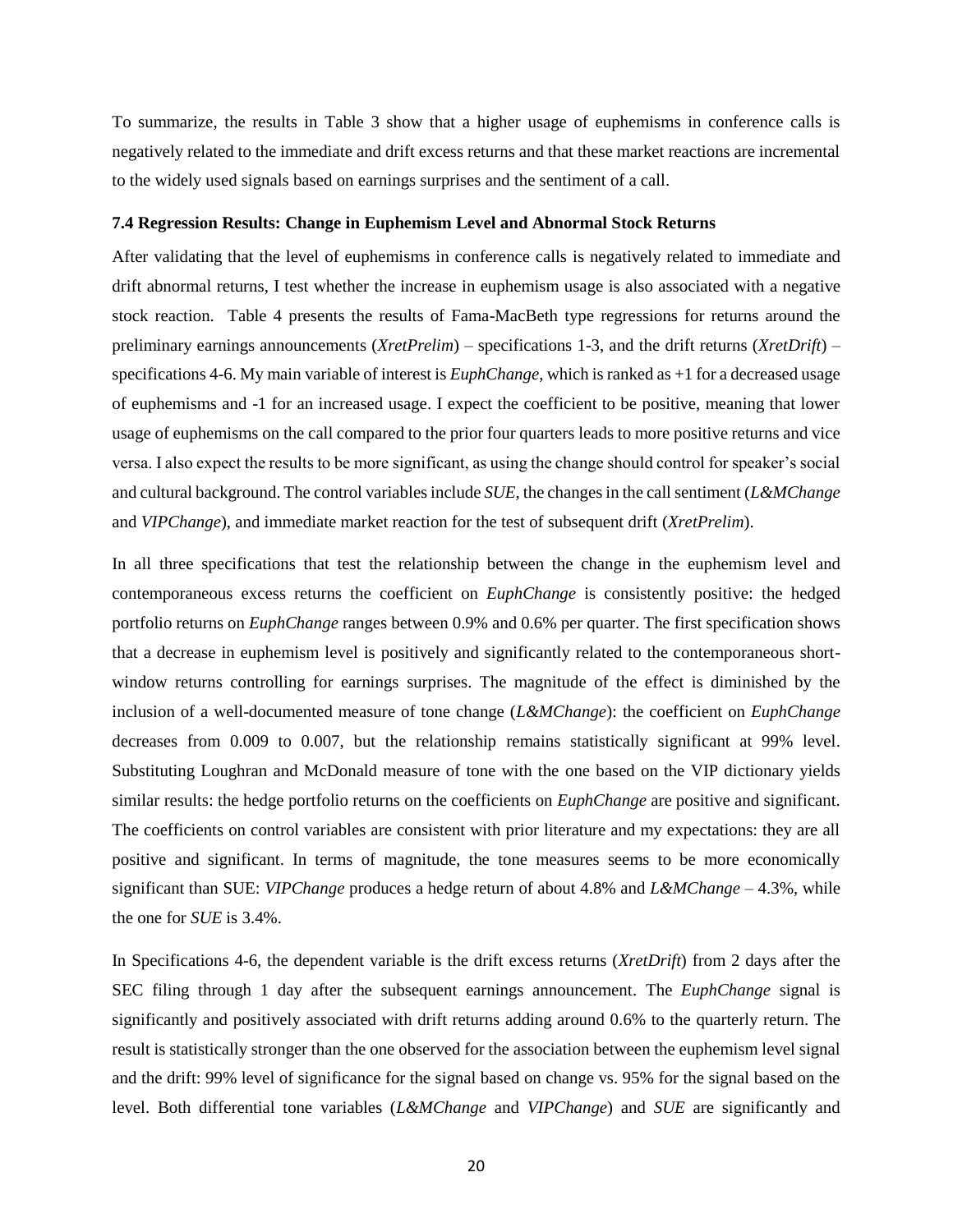positively associated with drift returns. Consistent with prior findings (Feldman et al (2010)), the differential tone variables produce stronger results compared to the variables based on the levels both in terms of economic magnitude and statistical significance.

In summary, Fama-Macbeth regressions provide evidence that change of euphemism usage (*EuphChange*) contributes incrementally to associations with short-window returns around the preliminary earnings announcements and also to drift in returns through the subsequent quarter.

## **7.5 Robustness Tests**

To alleviate the concern that my results are driven by a well-documented size anomaly (Fama and French 1993, 2014), I perform my tests on the sub-sample of conference calls that exclude small-cap firms. I define small-cap companies as companies with market capitalization less than \$500 million. Table 5 reports the results for the association between my measure of euphemism usage and stock returns for a subsample that excludes small-cap firms.

The association between the level of euphemisms and short-window excess stock returns (Panel A) remains at the same level of statistical significance (1% level) and magnitude (0.009) as the results reported for the full sample in Table 3 (0.015). The results of the regression testing the association between the level of euphemisms and 90-day drift returns are statistically weaker, but remain significant at 10% level for two out of three specifications (Panel B). Also, I explore the robustness of my results using a euphemism change as a proxy for euphemism usage. As can be seen from Panel C, the statistical and economic significance of the association between my measurement of euphemism change and contemporaneous returns remains unaffected by the exclusion of small-cap stocks (Panel C). When it comes to using drift returns as a dependent variable, the association weakens, but remains significant at 10% (Panel D). All in all, the main takeaway from Table 5 is that my results on the association between my measure of euphemism usage and excess stock returns are robust to the size anomaly.

My results might also be driven by the choice of the main explanatory variable. I use the total count of euphemisms to capture the extent of euphemism usage during a conference call. Using the sum to capture the effect of euphemism usage might capture a repetition of the same popular euphemisms by different call participants and confound the effect of euphemism variability during a conference call. To ensure that my results are not driven by my choice of explanatory variable, I perform the tests using an alternative measure of euphemism usage that captures the variability of these words on the call. I count the number of distinct euphemisms in each conference call; this way if euphemisms is repeated more than once, it is counted as one euphemism occurrence. Next, I rank this measure (*EuphVar*) in reverse order into three groups to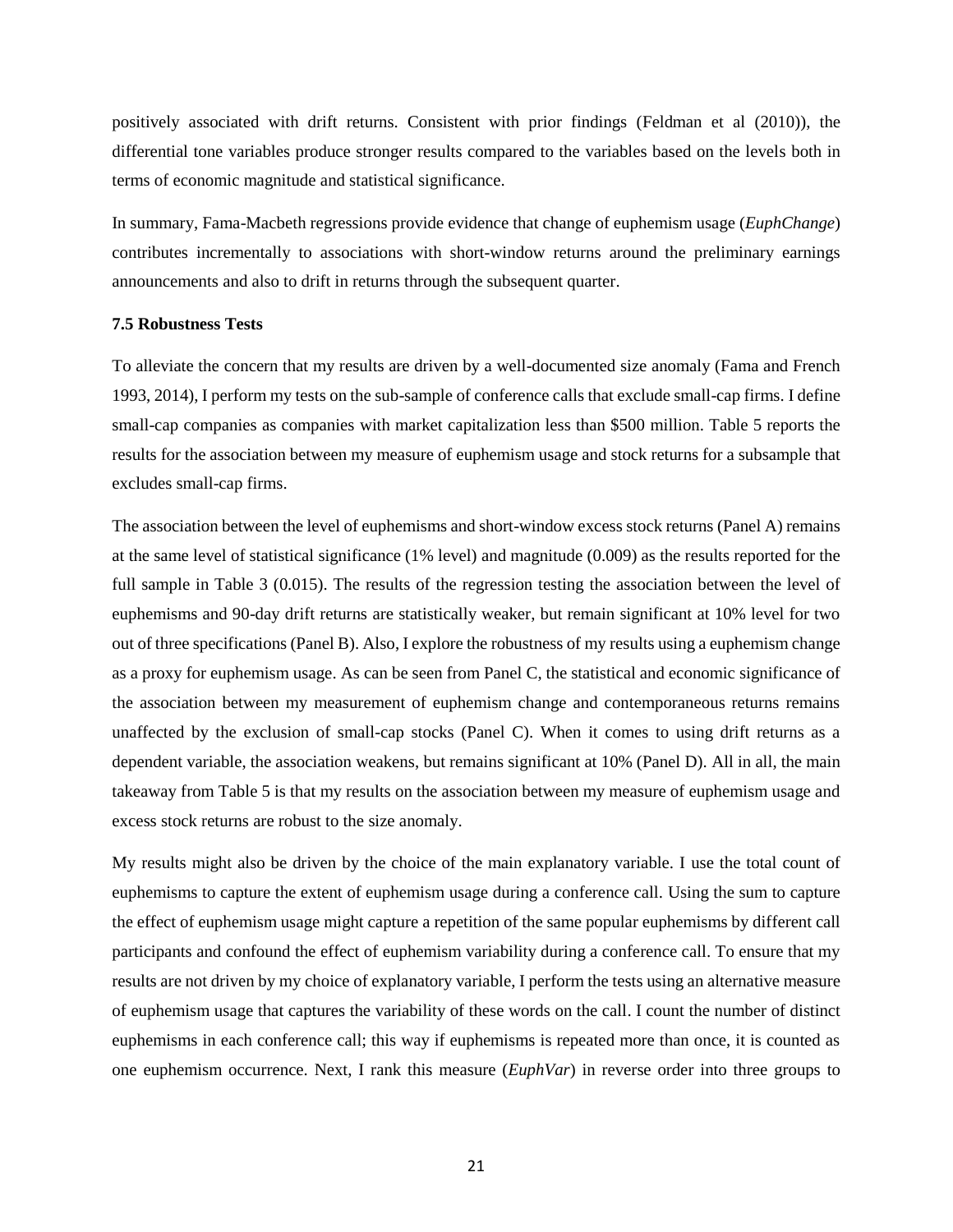(higher ranking means fewer distinct euphemisms during a call) and scale it by dividing the rank by 2, and subtracting 0.5, so that each observation is scaled between -0.5 and 0.5.

Table 6 reports the results. Panel A and B show the results of my baseline regression, using the level of euphemism variability. The coefficient on *EuphVar* is positive and significant at the 99% level in the regression specifications with immediate market returns (*XretPrelim*) as a dependent variable and controlling for the earnings surprises and the two measures of tone (*L&M* and *VIP*). The effect of *EuphVar* is also meaningful for the three-month drift returns, controlling for *SUE*, *XretPrelim* and *L&M*. This supports my earlier conclusion that a less (more) extensive use of euphemisms during a conference call leads to higher (lower) immediate and drift abnormal returns. Panel C and D test the effect of change in the euphemism variability during a given call versus the previous four-quarter average (*EuphVarChange*). The results continue to support my earlier conclusion that the increased level of euphemism usage is associated with lower immediate and drift excess returns. The coefficients remain positive and statistically significant in most specifications.

# **8. Conclusion**

This study uses the earnings conference call setting to test the role of euphemisms in corporate communication. I develop a dictionary of euphemisms and create a measure of euphemism usage based on the count of euphemisms in a conference call transcript. I use both univariate and multivariate tests to examine the effect that levels and changes in euphemism usage have on the immediate and drift excess returns.

First, I show that my measurement is negatively associated with the previously identified sources of excess returns. I find that firms that have more euphemisms in their conference calls tend have lower earnings surprises and more negative overall tone, based on the Loughran and McDonald dictionary. Next, I show that my measure of euphemism usage is negatively associated with short-window returns around the date of the conference call and with the subsequent 90-day drift returns. My results are robust to controlling for the earnings surprises, the overall tone of the conference call, the size of the firm, and two alternative measurements of euphemism usage – the change in the euphemism level and the variability of euphemisms.

Collectively, these results suggest that the overall use of euphemism in the conference call setting is indicative of negative information about the company performance. However, due to the strong promotional aspect of euphemistic words, the negative news is only gradually absorbed by market participants. In essence, investors are pacified with euphemistic terms and, as a result, underestimate the extent of bad news that a company is reporting.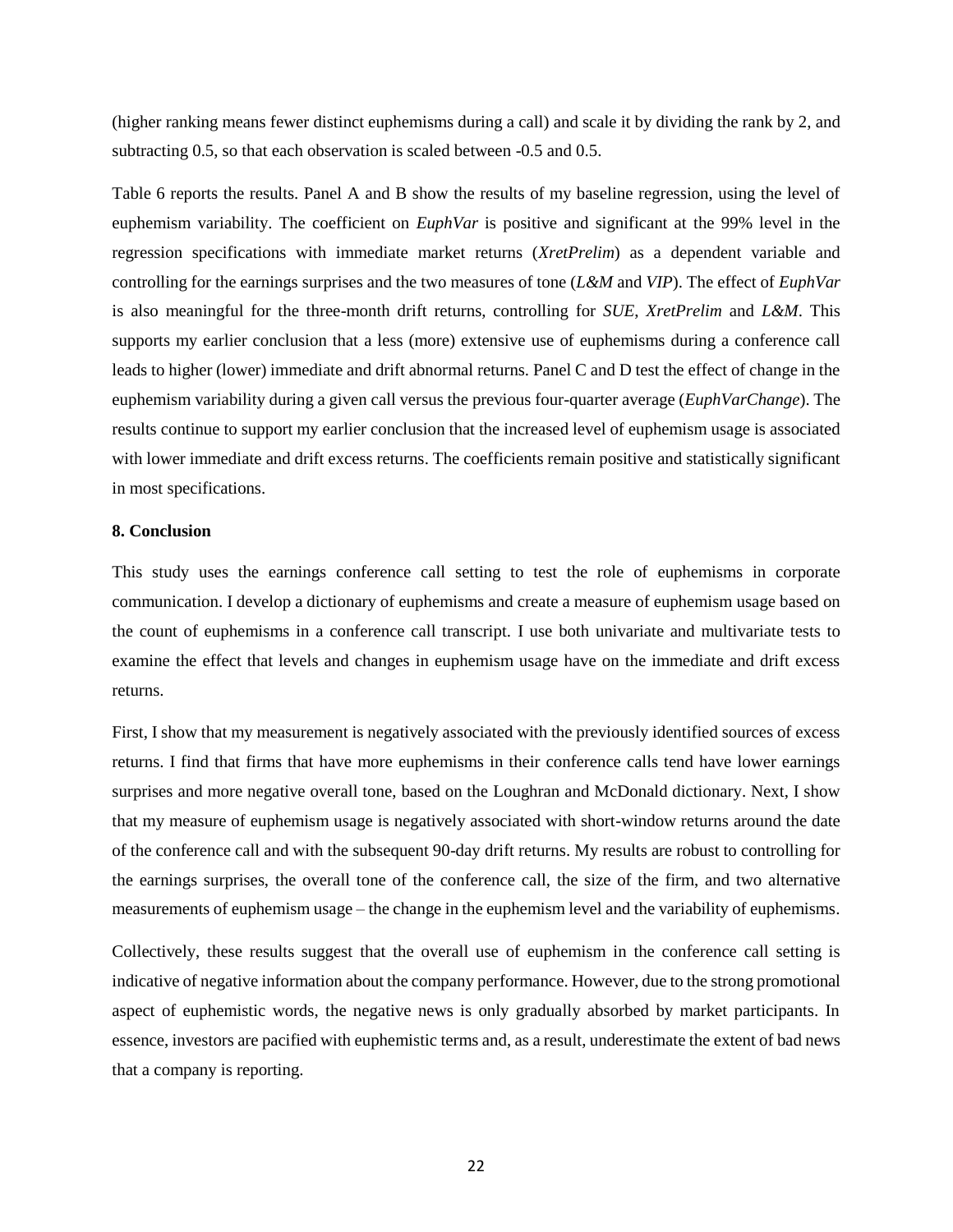My results contribute to the growing stream of accounting literature that examines the promotional aspect of corporate communication, and provide evidence on a specific type of linguistic tricks scrutinized by the regulators. Even though, the results suggest that euphemism usage in conference calls poses a material detrimental effect to market participants, it remains unclear whether managers and analysts use euphemisms intentionally to mislead investors. The impact of managerial compensation as well as analyst' career success on their linguistic habits represents a promising area for future research on euphemisms.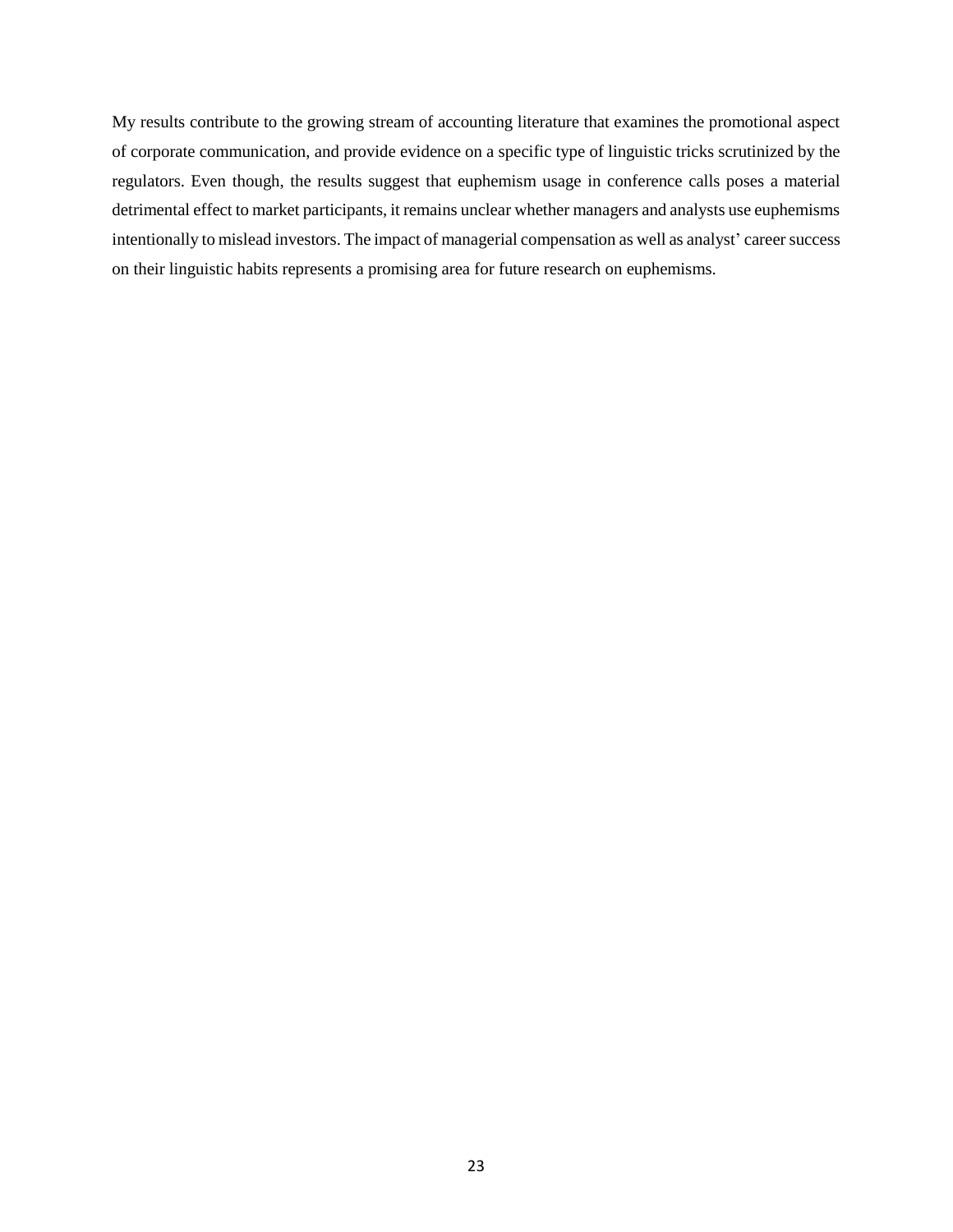## **REFERENCES**

Abrahamson E, Amir E. The Information Content of the President's Letter to Shareholders. Journal of Business Finance & Accounting. October 1996; 23 (8):1157-1182.

Allan, K., K. Burridge. 1991. Euphemism & Dysphemism: Language Used as a Shield and as a Weapon. Oxford University Press, Oxford.

Bozanic, Z., L. Cheng, T. Zach. 2016. Soft Information in Loan Agreements. Working paper, Fisher College of Business, Eller College of Management.

Brochet, F., M. Loumioti, G. Serafeim. 2015. Speaking Of the Short-Term: Disclosure Horizon and Managerial Myopia. Review of Accounting Studies 20: 1122-1163.

Brockman P, Unlu E. Earned/contributed capital, dividend policy, and disclosure quality: An international study. Journal of Banking & Finance. July 2011; 35(7):1610-1625.

Bushee, B. J., D. A. Matsumoto, and G. S. Miller. 2003. Open Versus Closed Conference Calls: The Determinants And Effects Of Broadening Access To Disclosure. Journal of Accounting and Economics 34  $(1-3):149-180.$ 

Chen, S., S. Hollander, and K. Law. 2016. In Search of Interaction Working paper. University of Texas at Austin.

Clatworthy, M., M. Jones. 2006. Differential patterns of textual characteristics and company performance in the chairman's statement. Accounting, Auditing & Accountability Journal. August 2006; 19 (4):493-511.

Cohen, L., D. Lou, and C. Malloy. 2014. Playing Favorites: How Firms Prevent the Revelation of Bad News. Working paper, Harvard University.

Damen, L. 1984. Overcoming the Pollyanna Syndrome. Cross Currents 11.1.

Daniel, K., M. Grinblatt, S. Titman and R. Wermers. 1997. Measuring Mutual Fund Performance with Characteristic-Based Benchmarks. Journal of Finance 52 (3): 1035-1058.

Das S, Chen M. Yahoo! for Amazon: Sentiment Extraction from Small Talk on the Web. Management Science. September 2007; 53 (9):1375-1388.

Davis, A. K., J. M. Piger, L. M. Sedor. 2012. Beyond the Numbers: Measuring the Information Content of Earnings Press Release Language. Contemporary Accounting Research, 29(3), 845-868

Demers, E., C. Vega 2010. Soft Information in Earnings Announcements: News or Noise? INSEAD Working Papers Collection, (33), 1-67.

Druz, M., A. Wagner, R. Zeckhauser. 2015. Tips and tells from managers: How the market reads between the lines of conference calls. NBER Working Paper No. 20991.

Fairclough, N. 1995. Critical discourse analysis. London: Longman.

Fama, E. F., and K. R. French. 1993. Common risk factors in the returns on stocks and bonds. Journal of Financial Economics 33, 3–56.

Fama, E. F., and K. R. French. 2014. A five-factor asset pricing model. Working paper, Booth School of Business, University of Chicago.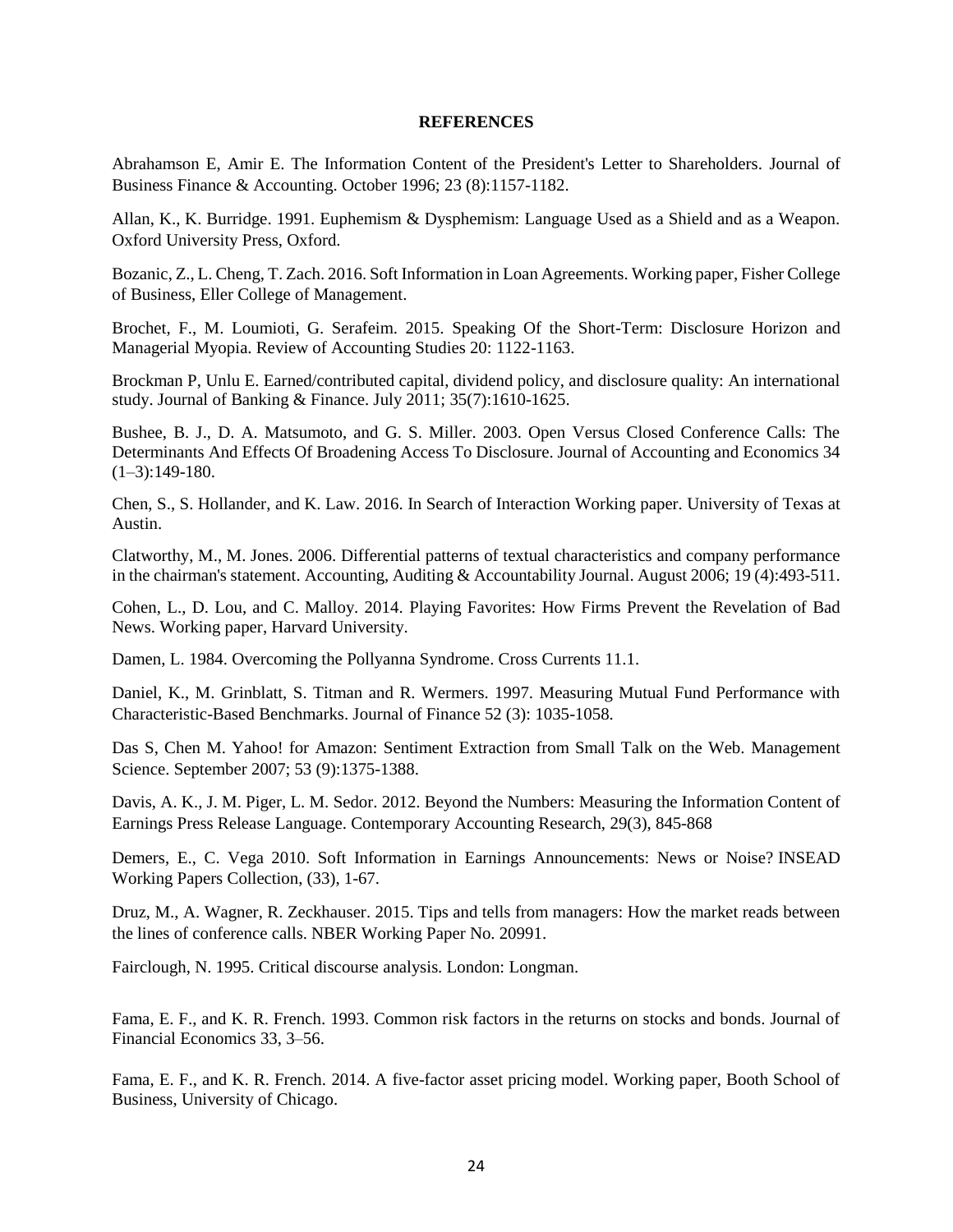Fama, E. F., and J. MacBeth. 1973. Risk, return, and equilibrium: empirical tests. Journal of Political Economy 81, 607–636.

Feldman, R., S. Govindaraj, J. Livnat, B. Segal. 2010. Management's tone change, post earnings announcement drift and accruals, Review of Accounting Studies 15, 915–953.

Franco G., O. Hope, D. Vyas, Y. Zhou. Analyst Report Readability. Contemporary Accounting Research. Spring2015 2015; 32 (1).

Frankel, R., M. Johnson, and D. J. Skinner. 1999. An Empirical Examination of Conference Calls as a Voluntary Disclosure Medium. Journal of Accounting Research, Vol. 37, No. 1, pp. 133-150.

Halmari, H. 2011. Political correctness, [euphemism, and language change: The case of 'people first'](http://www.sciencedirect.com.proxy.libraries.rutgers.edu/science/article/pii/S0378216610002961) Journal of Pragmatics, Volume 43, Issue 3, February 2011, Pages 828-840.

Henry, E. 2008. Are Investors Influenced By How Earnings Press Releases Are Written? Journal of Business Communication 45.4.

Hildebrandt, H., Snyder R. The Pollyanna Hypothesis in Business Writing: Initial Results, Suggestions for Research. Journal of Business Communication. Winter 81 1981; 18(1):5-15

Holder, R.W. 2008. Oxford Dictionary of Euphemisms. Oxford University Press.

Hornby, A.S. 2010. Oxford Advanced Learner's Dictionary. 8th edition. Oxford: O.U.P.

Huang, A., R. Lehavy, A. Zang, and R. Zheng. 2016. Analyst Information Discovery and Interpretation Roles: A Topic Modeling Approach. Working paper.

Kelner, D. 1992. The Persian Gulf TV War. Boulder, Colorado: West view Press.

Larcker, D. F., Zakolyukina, A. A. 2012. Detecting Deceptive Discussions in Conference Calls. Journal of Accounting Research, 50(2), 495-540.

Lee, J. 2016. Can Investors Detect Managers' Lack of Spontaneity? Adherence to Predetermined Scripts during Earnings Conference Calls. [Accounting Review.](javascript:__doLinkPostBack() Jan2016, Vol. 91 Issue 1.

Li, F. 2008. Annual Report Readability, Current Earnings, And Earnings Persistence. Journal of Accounting & Economics 45, No. 2/3: 221-247.

Li, Y., D. Yermack. 2016. Evasive Shareholder Meetings. Journal of Corporate Finance 38, 318-334.

Loughran, T., B. McDonald. 2011. "When Is a Liability Not a Liability? Textual Analysis, Dictionaries, and 10-Ks." The Journal of Finance 66.

Lutz, W. 1996. The New Doublespeak. Why No One knows what anyone's Saying Anymore. Harper Collins Publishers.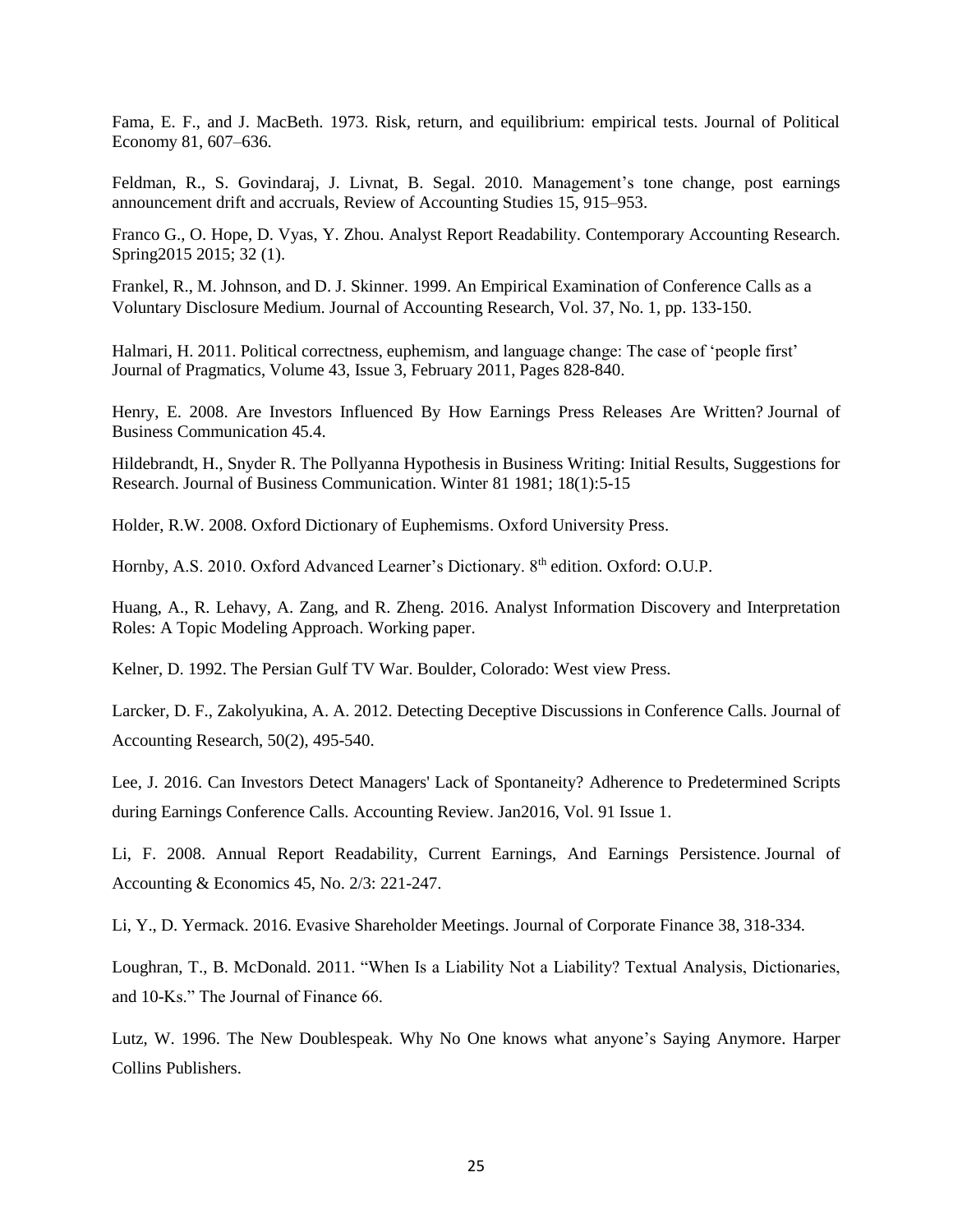Mayew, W. J. 2008. Evidence of Management Discrimination among Analysts during Earnings Conference Calls. Journal of Accounting Research, June 2008, Vol. 46, Issue 3.

Mayew, W. J., N. Y. Sharp, M. Venkatachalam. 2011. Using Earnings Conference Calls to Identify Analysts with Superior Private Information. AAA 2010 Financial Accounting and Reporting Section (FARS) Paper.

Plancic, B., Zanchi Z. 2009. Political Correctness – A Challenge to EFL Teaching. Strani Jezici 38.2.

Price, S. M., J. S. Doran, D. R. Peterson, and B. A. Bliss. 2012. Earnings Conference Calls and Stock Returns: The Incremental Informativeness of Textual Tone. Journal of Banking & Finance, 36, pp. 992- 1011.

Rahimi, A., Sahragard R. A. 2006. Critical Discourse Analysis of Euphemisation and Derogation in Emails on the Late Pope. Linguistics Journal, January 2006. Volume 2.

Rawson, H. 1995. Dictionary of Euphemisms and Other Doubletalk: being a compilation of linguistic fig leaves and verbal flourishes for artful users of the English language. Castle Books.

Rutherford, B.A. 2005. Genre Analysis of Corporate Annual Report Narratives. A Corpus Linguistics-Based Approach. Journal of Business Communication, Volume 42, Number 4, October 2005, 349-378.

[Smith,](http://www.emeraldinsight.com/author/Smith%2C+Malcolm) M., R. J. [Taffler.](http://www.emeraldinsight.com/author/Taffler%2C+Richard+J) 2000. The chairman's statement - A content analysis of discretionary narrative disclosures. Accounting, Auditing & Accountability Journal, Vol. 13 Iss.: 5, pp.624 - 647

Tetlock, P. C. 2007. Giving Content to Investor Sentiment: The Role of Media in the Stock Market. The Journal of Finance, 62(3), 1139–1167.

Tetlock, P. C., Saar-Tsechansky, M., Macskassy, S. 2008. More than Words: Quantifying Language to Measure Firms' Fundamentals. Journal of Finance, 63(3), 1437–1467.

U.S. Securities and Exchange Commission. 1998. A plain English handbook: How to create clear SEC disclosure documents. Available from the U.S. Securities and Exchange Commission Web site, <https://www.sec.gov/pdf/handbook.pdf>

Uang J., D. Citron, S. Sudarsanam, R. Taffler. Management Going-concern Disclosures: Impact of Corporate Governance and Auditor Reputation. European Financial Management. November 2006; 12 (5): 789-816.

van Dijk, T. A. 1998. Critical discourse analysis. Retrieved from:<http://www.hum.uva.nl/teun/cda.htm>

van Dijk, T. A. 2002. The discourse knowledge interface. Paper for a book edited by Gilbert Weiss and Ruth Wodak. Theory and interdisciplinarity in CDA.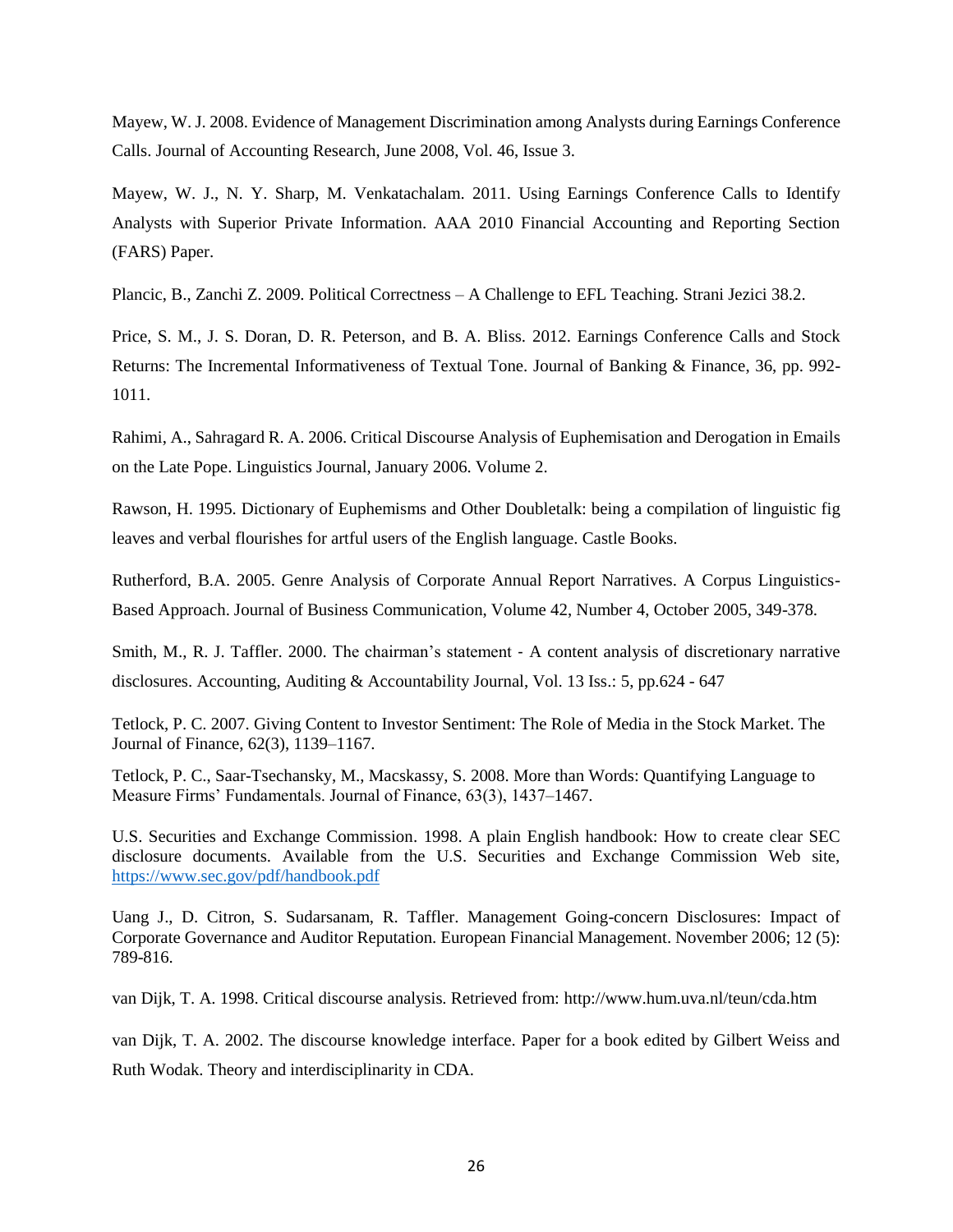van Dijk, T. A. 1997. Political discourse and political cognition. Congress Paper on Political Discourse, Aston University July 1997. Retrieved from: http://www.let.uva.nl~teun

van Dijk T. A. 2005. Politics Ideology and Discourse. Volume on Politics and Language 2005. pp. 728- 740. 2005.

Widdowson, H. 2000. Critical Practices: On Representation and the Interpretation of Text. In: S. Sarangi & Malcolm Coulthard (Eds.), Discourse and social life. Harlow: Pearson Education.

Zhou, D. 2014. The Blame Game. Working paper, June 6, 2014.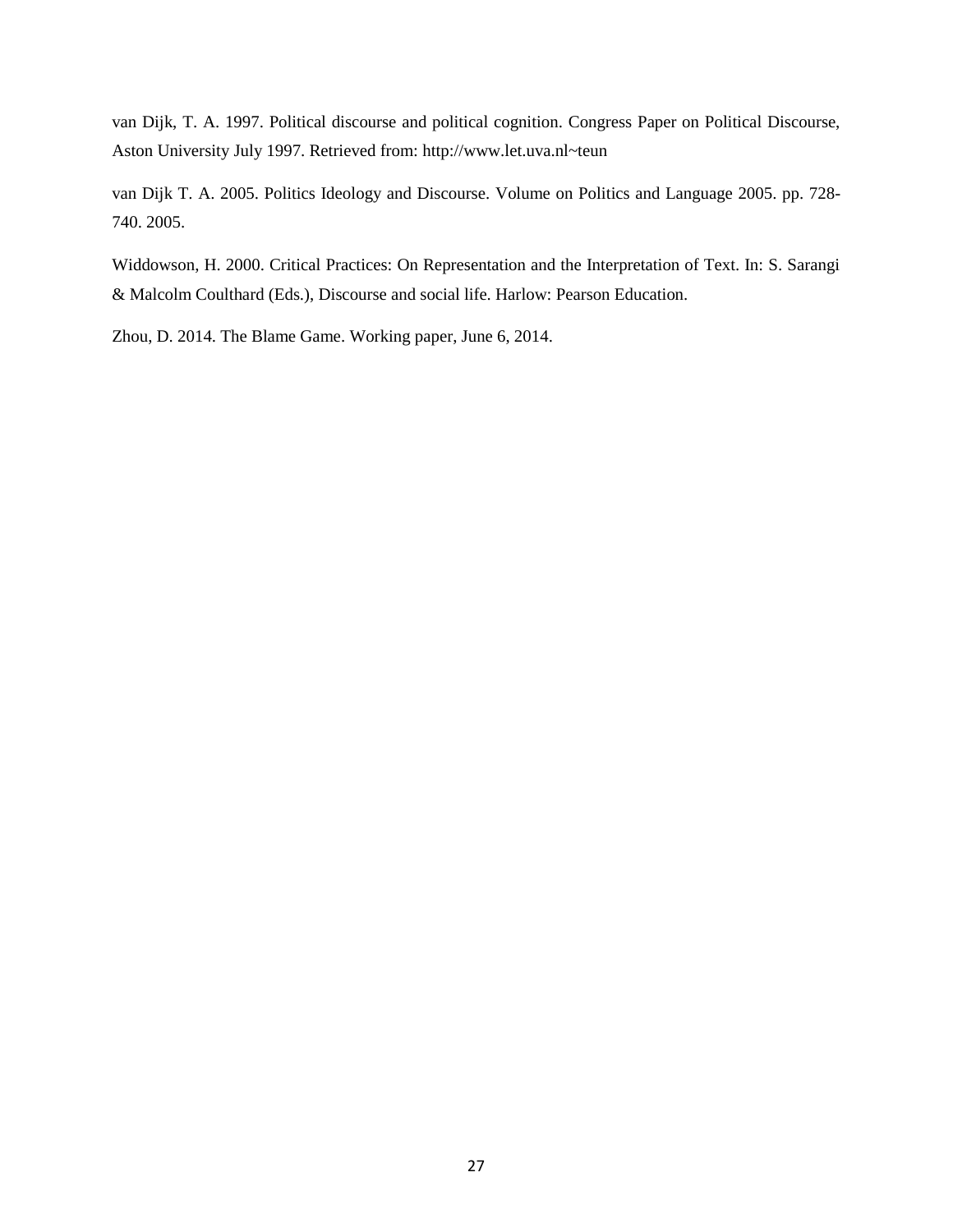# **Appendix 1: Examples of VIP Rules**

This table exhibits some examples of VIP rules that I wrote to capture instances of euphemisms in the corpus of conference call transcripts. The rules shows some features of VIP software that helped me create rules that can capture euphemisms and euphemistic phrases, accounting for punctuation, semantic rows, and grammatical structure of sentences.

| Identifies<br>$(0: Lemma="right PRD-1)$<br>PHH Corporation, November 11, 2005, Terence W.<br>Edwards, CEO: Margins are very, very tight by<br>phrases<br>$+ (1: Lemma = be A1 < -2)$<br>by<br>$+ (2: Lemma = margin)$ =><br>historical standards. And I would tell you now that<br>recognizing<br>{AddProp(1.SENTIMENT=NEG);<br>grammatical<br>we're -- into the month of October they're tighter still.<br>relationships<br>AddProp(1.NOMERGE=true);<br>AddProp(1.EVENT=Euph_margintight);<br>AddLink(1.SentWord->0);<br>AddLink(1.SentWord->2);}<br>Identifies<br>$(0: Lemma = bed \text{ pobj} > 1)$<br>Walgreen, June 22, 2010, Greg Wasson, CEO: When<br>we removed Duane Reade and in light of the 5.9% new<br>negations<br>$+$ (1: Lemma=of prep->2)<br>$+$ (2: Lemma=out DIR->3)<br>store growth, our SG&A trend is pretty consistent with |
|----------------------------------------------------------------------------------------------------------------------------------------------------------------------------------------------------------------------------------------------------------------------------------------------------------------------------------------------------------------------------------------------------------------------------------------------------------------------------------------------------------------------------------------------------------------------------------------------------------------------------------------------------------------------------------------------------------------------------------------------------------------------------------------------------------------------------------------------------|
|                                                                                                                                                                                                                                                                                                                                                                                                                                                                                                                                                                                                                                                                                                                                                                                                                                                    |
|                                                                                                                                                                                                                                                                                                                                                                                                                                                                                                                                                                                                                                                                                                                                                                                                                                                    |
|                                                                                                                                                                                                                                                                                                                                                                                                                                                                                                                                                                                                                                                                                                                                                                                                                                                    |
|                                                                                                                                                                                                                                                                                                                                                                                                                                                                                                                                                                                                                                                                                                                                                                                                                                                    |
|                                                                                                                                                                                                                                                                                                                                                                                                                                                                                                                                                                                                                                                                                                                                                                                                                                                    |
|                                                                                                                                                                                                                                                                                                                                                                                                                                                                                                                                                                                                                                                                                                                                                                                                                                                    |
|                                                                                                                                                                                                                                                                                                                                                                                                                                                                                                                                                                                                                                                                                                                                                                                                                                                    |
|                                                                                                                                                                                                                                                                                                                                                                                                                                                                                                                                                                                                                                                                                                                                                                                                                                                    |
|                                                                                                                                                                                                                                                                                                                                                                                                                                                                                                                                                                                                                                                                                                                                                                                                                                                    |
|                                                                                                                                                                                                                                                                                                                                                                                                                                                                                                                                                                                                                                                                                                                                                                                                                                                    |
|                                                                                                                                                                                                                                                                                                                                                                                                                                                                                                                                                                                                                                                                                                                                                                                                                                                    |
| where we've been over the last two or three years. We<br>$+$ (3: Lemma=fall) =>                                                                                                                                                                                                                                                                                                                                                                                                                                                                                                                                                                                                                                                                                                                                                                    |
| {AddProp (3.SENTIMENT=NEG);<br>certainly <b>didn't fall out of bed</b> . We certainly know that                                                                                                                                                                                                                                                                                                                                                                                                                                                                                                                                                                                                                                                                                                                                                    |
| there's opportunity, we're going to keep pushing. The<br>AddProp(3.EVENT=Euph_falloutofbed);                                                                                                                                                                                                                                                                                                                                                                                                                                                                                                                                                                                                                                                                                                                                                       |
| goal I have, I've given this team is make sure that that<br>AddLink(3.SentWord->0);                                                                                                                                                                                                                                                                                                                                                                                                                                                                                                                                                                                                                                                                                                                                                                |
| AddLink(3.SentWord->1);<br>two year stack yea                                                                                                                                                                                                                                                                                                                                                                                                                                                                                                                                                                                                                                                                                                                                                                                                      |
| AddLink(3.SentWord->2);}                                                                                                                                                                                                                                                                                                                                                                                                                                                                                                                                                                                                                                                                                                                                                                                                                           |
| $(0: Lemma = ball \text{ pobj} > 1 \text{ det} < -2 \text{ nummod} < -3)$<br>United States Steel Corp, June 26, 2011, John Surma,<br>Has<br>tagging                                                                                                                                                                                                                                                                                                                                                                                                                                                                                                                                                                                                                                                                                                |
| capacity<br>$+$ (1: Lemma=behind)<br>CEO: In the first quarter we had a disruption at our                                                                                                                                                                                                                                                                                                                                                                                                                                                                                                                                                                                                                                                                                                                                                          |
| industrial gas supplier at our Great Lakes Works and<br>$+ (2: Lemma = the)$                                                                                                                                                                                                                                                                                                                                                                                                                                                                                                                                                                                                                                                                                                                                                                       |
| $+$ (3: NERTag=CARDINAL) =><br>that got us sort of <b>behind the eight ball</b> on inventory                                                                                                                                                                                                                                                                                                                                                                                                                                                                                                                                                                                                                                                                                                                                                       |
| {AddProp(1.SENTIMENT=NEG);<br>coverage. So we didn't have as many tons available in                                                                                                                                                                                                                                                                                                                                                                                                                                                                                                                                                                                                                                                                                                                                                                |
| AddProp(1.NOMERGE=true);<br>the spot market in the second quarter as we might have                                                                                                                                                                                                                                                                                                                                                                                                                                                                                                                                                                                                                                                                                                                                                                 |
| AddProp(1.EVENT=Euphemism_behindball);<br>liked.                                                                                                                                                                                                                                                                                                                                                                                                                                                                                                                                                                                                                                                                                                                                                                                                   |
| AddLink(1.SentWord->0);                                                                                                                                                                                                                                                                                                                                                                                                                                                                                                                                                                                                                                                                                                                                                                                                                            |
| AddLink(1.SentWord->2);                                                                                                                                                                                                                                                                                                                                                                                                                                                                                                                                                                                                                                                                                                                                                                                                                            |
| AddLink(1.SentWord->3);}                                                                                                                                                                                                                                                                                                                                                                                                                                                                                                                                                                                                                                                                                                                                                                                                                           |
| <b>Allows</b><br>$(0: Lemma = soft \text{ and } >1)$<br>Carlisle Companies, July 19, 2005, Richmond                                                                                                                                                                                                                                                                                                                                                                                                                                                                                                                                                                                                                                                                                                                                                |
| creation<br>+ (1: Lemma=(market   April   August  <br>McKinnish, CEO: What was really disappointing to us<br>of                                                                                                                                                                                                                                                                                                                                                                                                                                                                                                                                                                                                                                                                                                                                    |
| December   demand   environment   February  <br>was the earnings. We had several significant actions,<br>semantic rows                                                                                                                                                                                                                                                                                                                                                                                                                                                                                                                                                                                                                                                                                                                             |
| January   July   June   March   May   month  <br>which reduced our earnings in the quarter. The first was                                                                                                                                                                                                                                                                                                                                                                                                                                                                                                                                                                                                                                                                                                                                          |
| November   October   orders   Q1   Q2   Q3  <br>a layoff at our Pennsylvania tire plant, where we                                                                                                                                                                                                                                                                                                                                                                                                                                                                                                                                                                                                                                                                                                                                                  |
| recognized the <b>soft demand</b> in lawn and garden.<br>$Q4$   quarter   sales   September   year)) =>                                                                                                                                                                                                                                                                                                                                                                                                                                                                                                                                                                                                                                                                                                                                            |
| {AddProp(1.SENTIMENT=NEG);                                                                                                                                                                                                                                                                                                                                                                                                                                                                                                                                                                                                                                                                                                                                                                                                                         |
| AddProp(1.NOMERGE=true);                                                                                                                                                                                                                                                                                                                                                                                                                                                                                                                                                                                                                                                                                                                                                                                                                           |
| AddProp(1.EVENT=Euphemism_softmarket);                                                                                                                                                                                                                                                                                                                                                                                                                                                                                                                                                                                                                                                                                                                                                                                                             |
| AddLink(1.SentWord->0);}                                                                                                                                                                                                                                                                                                                                                                                                                                                                                                                                                                                                                                                                                                                                                                                                                           |
| St. Jude Medical, July 19, 2006, Bruce Nudell, Sanford<br>for<br>$(0: Lemma = _{pure} > 1)$<br>Accounts                                                                                                                                                                                                                                                                                                                                                                                                                                                                                                                                                                                                                                                                                                                                            |
| $+$ (1: Lemma=up det <-2 compound <- 3)<br>Bernstein, Analyst: Good morning, Dan. Two<br>punctuation,                                                                                                                                                                                                                                                                                                                                                                                                                                                                                                                                                                                                                                                                                                                                              |
| questions. One is, we did a little survey work, and it<br>$+ (2: Lemma = the)$<br>compound                                                                                                                                                                                                                                                                                                                                                                                                                                                                                                                                                                                                                                                                                                                                                         |
| $+$ (3: Lemma=hang) =><br>was certainly inadequate to sample the waterfront. But<br>word<br>it suggested that the issue in referral may be even below<br>{AddProp(1.SENTIMENT=NEG);                                                                                                                                                                                                                                                                                                                                                                                                                                                                                                                                                                                                                                                                |
| AddProp(1.NOMERGE=true);                                                                                                                                                                                                                                                                                                                                                                                                                                                                                                                                                                                                                                                                                                                                                                                                                           |
| the cardiologist's level, affecting better preserved<br>AddProp(1.EVENT=Euphemism_hangup);<br>patients who are seemingly doing well, you know, not                                                                                                                                                                                                                                                                                                                                                                                                                                                                                                                                                                                                                                                                                                 |
| routinely managed by cardiologists. Just your thought<br>AddLink(1.SentWord->0);                                                                                                                                                                                                                                                                                                                                                                                                                                                                                                                                                                                                                                                                                                                                                                   |
| about where the hang-up in the referral chain might<br>AddLink(1.SentWord->2);                                                                                                                                                                                                                                                                                                                                                                                                                                                                                                                                                                                                                                                                                                                                                                     |
| AddLink(1.SentWord->3);}<br>be.                                                                                                                                                                                                                                                                                                                                                                                                                                                                                                                                                                                                                                                                                                                                                                                                                    |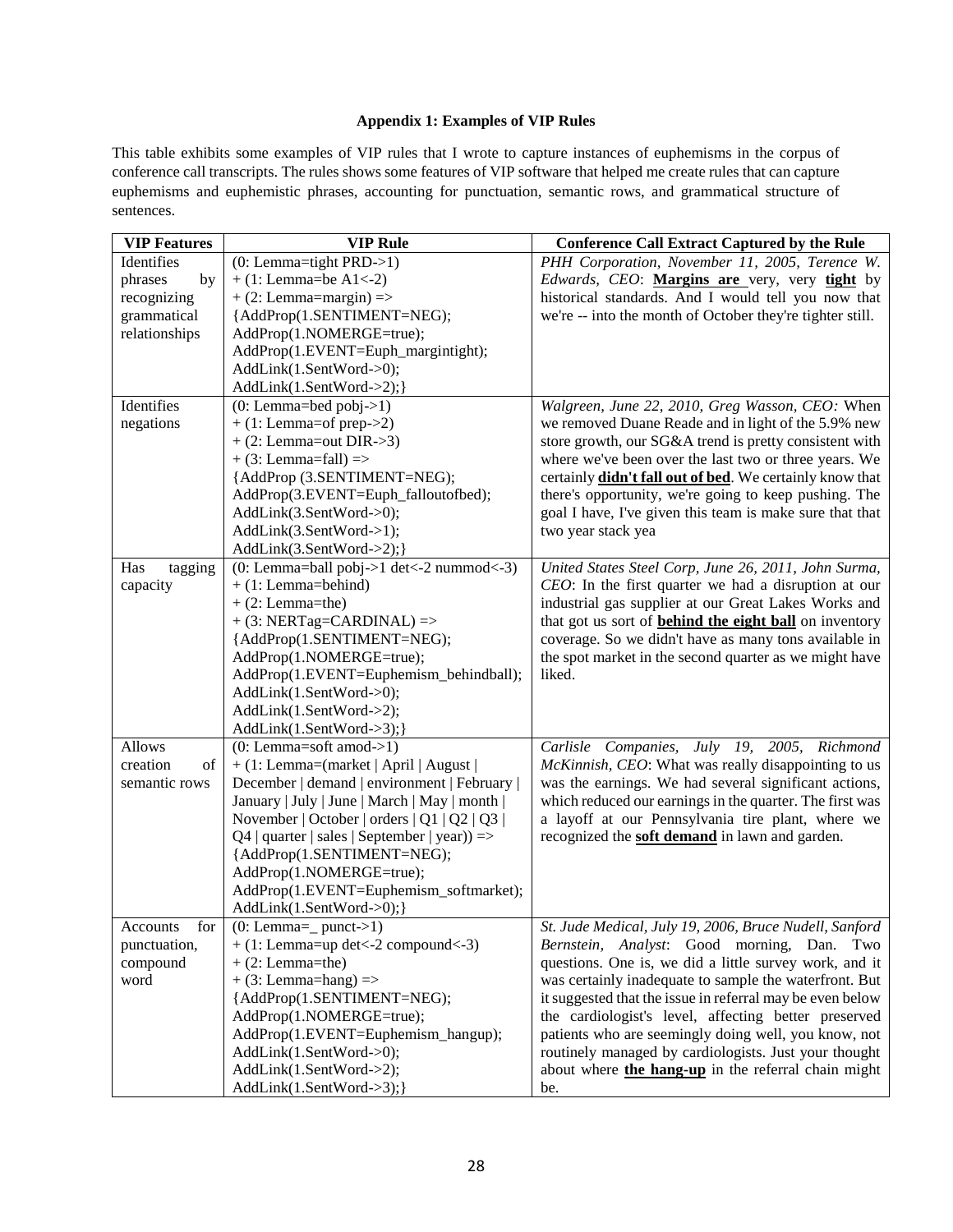## **Appendix 2: Examples of Sentences with Euphemisms**

This table exhibits extracts with some most frequently used euphemisms from the conference call transcripts. VIP software captures these instances and assigns polarity to each case. By definition, euphemisms will have negative sentiment because they are used to present unpleasant reality in a more positive light. Therefore, I assign negative sentiment to all euphemism rules in VIP. However, VIP software will identify negation in the sentence structure and might change the polarity for some cases from negative to positive. Most examples below have negative polarity. The second example shows how euphemisms can be classified as having positive polarity, while third example shows examples of euphemisms both with positive and negative polarity within a conference call paragraph.

| <b>Company/ Call Date</b>  | <b>Examples</b>                                                                        | <b>Polarity</b> |
|----------------------------|----------------------------------------------------------------------------------------|-----------------|
| TriQuint                   | Ralph Quinsey, CEO: With cloudier near-term visibility and some                        | <b>NEG</b>      |
| Semiconductor Inc.         | headwinds, we are forecasting flat revenue in Q3, but I anticipate returning           |                 |
| July 27, 2011              | to strong sequential growth in Q4.                                                     |                 |
| Micron Technology          | Tim Luke, Lehman Brothers, Analyst: That makes sense. Any color just with              | POS             |
| December 22, 2005          | respect to pricing and how that may play out in terms of gross margin outlook?         |                 |
|                            | Steve Appleton, Micron Technology, CEO: Very difficult to project what's               |                 |
|                            | going to happen with respect to pricing. If you paid attention to some of the          |                 |
|                            | news that's been out in the public on spot market pricing in the DRAM area             |                 |
|                            | just in the past week or so, it appears to have stabilized at a level that's much      |                 |
|                            | lower than we would have hoped for. But it appears to have stabilized. Our             |                 |
|                            | contract renegotiations that occurred midmonth with our big OEMs resulted              |                 |
|                            | in flat pricing. So it appears that we're through the storm, anyway, on the            |                 |
|                            | strong price reductions that we have seen in the DRAM area. And on the                 |                 |
|                            | NAND Flash area, there's really not much price pressure at all. Prices are             |                 |
|                            | relatively stable. In the CMOS image sensor area, we are kind of in a sole-            |                 |
|                            | source situation with virtually all of our customers. So there's not a lot of          |                 |
|                            | commodity-type price pressure there, either.                                           |                 |
| Lennox International       | Bob Hau, CFO: We now expect commodity headwind of \$45 million to \$50                 | ${\rm NEG}/$    |
| April 26, 2011             | million for the full year, weighted more to the first half of the year. We also        | <b>POS</b>      |
|                            | expect to fully offset this commodity headwind on a full year basis through            |                 |
|                            | pricing actions we've taken.                                                           |                 |
| <b>Brooks Automation</b>   | Bob Woodbury, CFO: Our inventories are still somewhat stalled. We have an              | ${\rm NEG}$     |
| February 1, 2005           | 18, \$19 million amount sitting in deferred. I would like to get that more than        |                 |
|                            | half of that value reduced the course of this year. We did have as I alluded to        |                 |
|                            | on the call, we had some timing issues just because of the literally the               |                 |
|                            | holidays, where we had almost \$5 million in cash land January 3 in our lock           |                 |
|                            | boxes; again all held by holidays. DSO's we're still trying to drive back into a       |                 |
|                            | 60-day normalized value. Again, take 10 off of the inventories. Again we ate           |                 |
|                            | into payables a little bit this quarter, but the focus on balance sheet with           |                 |
|                            | operating profitability is somewhat of a daily mantra here.                            |                 |
| Polo Ralph Lauren          | Roger Farah, COO: The proactive measures we've taken to scale back                     | <b>NEG</b>      |
| February 4, 2009           | inventory levels across channels to manage our expenses, and to execute our            |                 |
|                            | day to day operations with a high level of precision and agility have helped to        |                 |
|                            | mitigate the dramatic <b>pullback</b> in consumer spending that occurred during the    |                 |
|                            | quarter.                                                                               |                 |
| <b>Halliburton Company</b> | Douglas Foshee, CFO: Now I want to give you a little more detail by segment            | <b>NEG</b>      |
| February 20, 2003          | on our operating results. In the Energy Services Group, quarterly revenues             |                 |
|                            | were \$1.7 billion, a 10% decrease year-over-year and a 2% increase                    |                 |
|                            | sequentially. The year-over-year revenue decrease is attributable to the               |                 |
|                            | decline in U.S. activity, <i>pricing pressures</i> , and importantly, our contribution |                 |
|                            | of Halliburton subsidy assets to SubSea 7.                                             |                 |
| Union Pacific Corp         | Scott Group, Wolfe Trahan Co, Analyst: And just the last question is on                | <b>NEG</b>      |
| July 21, 2011              | intermodal, I understand that the contract loss, but if I look at your volumes,        |                 |
|                            | they are <b>flattish</b> . Your western competitor's up 10. I'm guessing there's more  |                 |
|                            | than just a contract loss driving that spread and any additional color you can         |                 |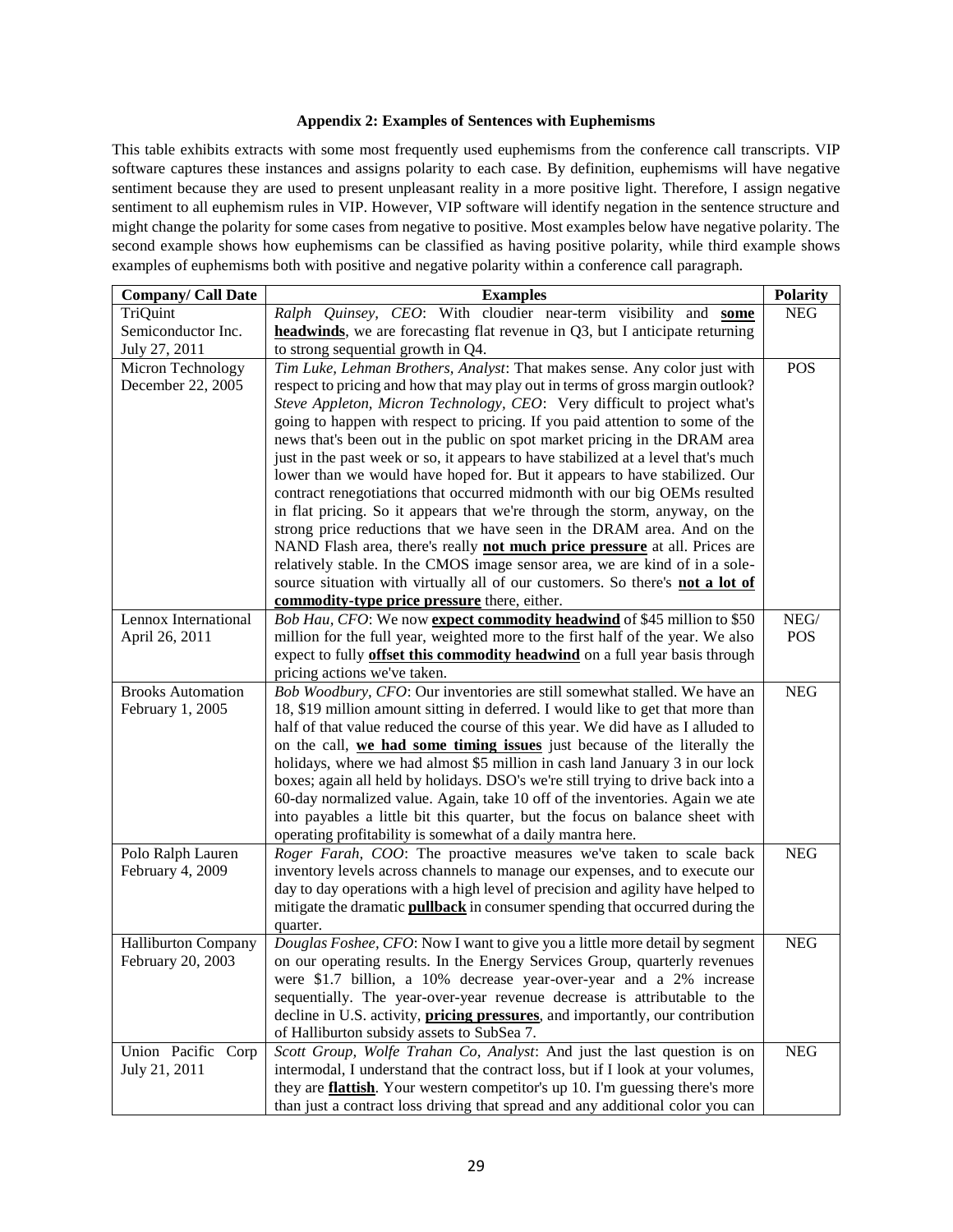|                               | give would be great on why you're seeing kind of <i>flattish</i> intermodal volumes,                                                          |             |
|-------------------------------|-----------------------------------------------------------------------------------------------------------------------------------------------|-------------|
|                               | particularly on the domestic side given the strength we're seeing from JP Hunt                                                                |             |
|                               | and Hub.                                                                                                                                      |             |
| Syntel, Inc.                  | David Mackey, SVP Finance: As we have been pretty consistent in saying                                                                        | <b>NEG</b>  |
| November 7, 2009              | over the last year we certainly expected a lot of these headwinds to come back                                                                |             |
|                               | on the cost side of our business when the demand environment started to                                                                       |             |
|                               | improve. So things like wage increases, utilization levels, and as you                                                                        |             |
|                               | mentioned before, the currency, these will all create headwinds. In terms of                                                                  |             |
|                               | the magnitude, we are going to have to wait and see exactly what that means.                                                                  |             |
| Dentsply                      | Bill Jellison, CFO: However, these positives were offset in the quarter by                                                                    | ${\rm NEG}$ |
| International                 | lower precious metal sales and the unleveraged start-up costs of our new                                                                      |             |
| July 27, 2005                 | anesthetic facility. Rates are expected to only improve slightly the by the end                                                               |             |
|                               | of 2005 due to the negative impact of the precious metal product mix,                                                                         |             |
|                               |                                                                                                                                               |             |
|                               | primarily the result of the <b>soft</b> German dental <b>market</b> and the higher<br>unleveraged start-up costs for the anesthetic facility. |             |
| <b>CNA Financial Corp</b>     | Scott Frost, HSBC, Analyst: Yes, I think I may have missed something here,                                                                    | ${\rm NEG}$ |
| July 28, 2005                 | and I apologize if I have. But you're saying the Corporate and other Non-                                                                     |             |
|                               |                                                                                                                                               |             |
|                               | Core, the results were largely driven by the tax settlement. Excluding those                                                                  |             |
|                               | results you would've shown a fairly significant deterioration. And I'm not sure                                                               |             |
|                               | I understand -- and again, I apologize if <i>I've missed it here</i> -- what drove that                                                       |             |
|                               | deterioration. Is that the right way to look at that?                                                                                         |             |
|                               | Stephen W. Lilienthal, CEO: No, I don't think it is. You -- there are two things                                                              |             |
|                               | in the Corporate results. One is the tax settlement, which is a 115 good guy.                                                                 |             |
|                               | And the other is the commutation of the reinsurance, which is a \$36 million                                                                  |             |
|                               | the other way. So, if you take those two things out, you'll see relatively, you                                                               |             |
|                               | know, consistent numbers. Scott Frost: So, 115 less 35, that's around what, I                                                                 |             |
|                               | mean--. Stephen W. Lilienthal: 79. Scott Frost: OK. So, excluding that, your                                                                  |             |
|                               | net income would have been 2 versus 58 in 2004, right? Stephen W. Lilienthal                                                                  |             |
|                               | Yes. And there were a lot of investment gains in 2004, which accounts for the                                                                 |             |
|                               | majority of the difference. - Scott Frost: OK. All right. So that's the main                                                                  |             |
|                               | driver is lower investment gains. OK. Thank you.                                                                                              |             |
| <b>PCTEL</b>                  | Marty Singer, CEO: The <b>lumpiness</b> in 2004 with RFS (type of product) was                                                                | ${\rm NEG}$ |
| April 29, 2005                | largely due to an error that I made, and that was being unrealistically bullish                                                               |             |
|                               | about our opportunities in the third quarter for government sales, and                                                                        |             |
|                               | secondly, we had <b>lumpiness</b> because after we introduced Clarify, we had an                                                              |             |
|                               | algorithm glitch in the first quarter of 2004 that led to some significant delays                                                             |             |
|                               | in rolling out that product in a -- in a strong way. And so there was a real                                                                  |             |
|                               | hiccup in the Clarify rollout.                                                                                                                |             |
| <b>LMI</b> Aerospace          | Ed Dickinson, CFO: Good morning everybody and thanks for joining the call                                                                     | ${\rm NEG}$ |
| November 8, 2010              | today. As Ron said, the third quarter was a bit of a <b>transitional quarter</b> in                                                           |             |
|                               | both segments, and as we prepare ourselves for expected growth with new                                                                       |             |
|                               | work and both -- and production rates as well. I will go through the financial                                                                |             |
|                               | results and try to explain a few of the unusual items during the quarter. Sales                                                               |             |
|                               | for the quarter <b>were light</b> , as we generated \$52.3 million in the quarter, down                                                       |             |
|                               | from \$58.7 million the prior year and down sequentially from \$55.6 million.                                                                 |             |
| <b>Marriott International</b> | Bill Crow, Raymond James, Analyst: Right. Finally on the syn fuel, not to                                                                     | <b>NEG</b>  |
| October 6, 2005               | beat a dead horse, but is there any way that it could be dilutive to the \$3 to                                                               |             |
|                               | \$3.10 range next year, or you think you can manage it so that you're not                                                                     |             |
|                               | surprised by the end of year fuel price spike or something that would eliminate                                                               |             |
|                               | your profits to date?                                                                                                                         |             |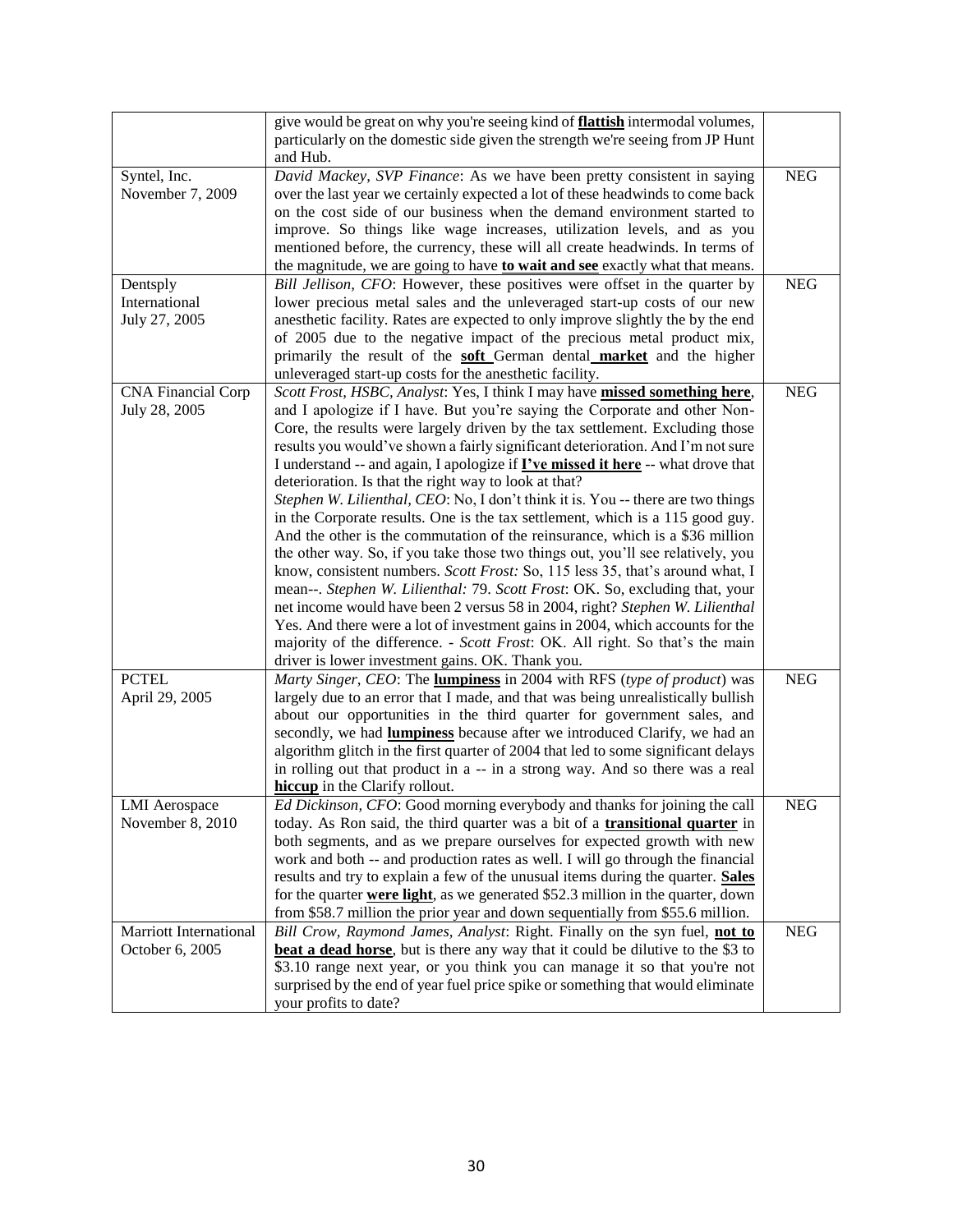## **Figure 1 Sample Size**

Figure 1 plots the number of firms over the sample period (*N*). The sample consists of all US firms in Thompson Reuter's conference calls database for the years 2002-2013 that hold earnings conference calls within one day or on the same day as the earnings release.



**Figure 2 Russell 3000 Returns and Proportion of Calls with Euphemisms**

Figure 2 plots Russell 3000 returns for the period covered by the sample of conference calls and the proportion of conference calls that have euphemisms (*Euph %*).

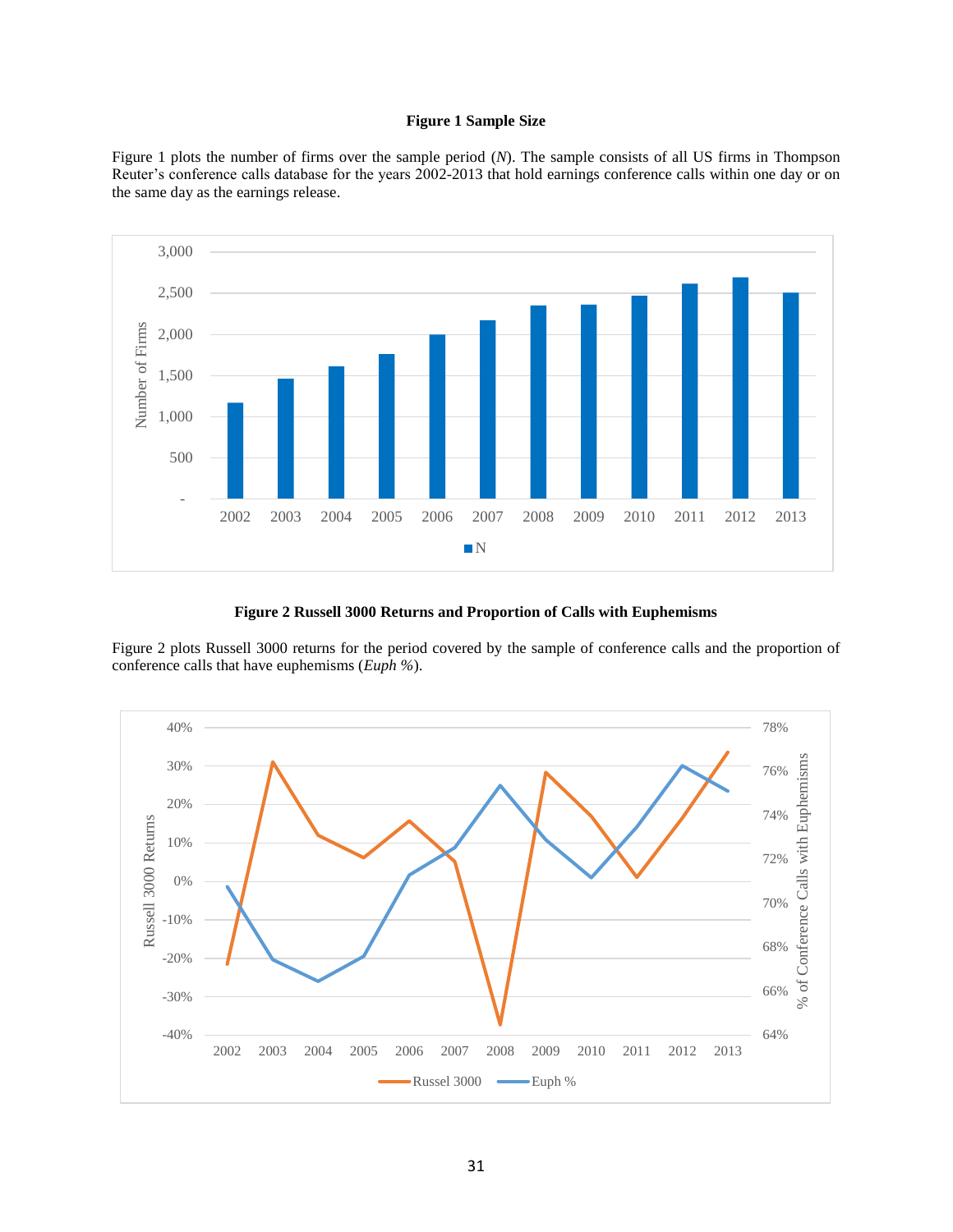# **Figure 3 Use of Euphemisms by Sector**



Figure 2 plots the proportion of conference calls that have euphemisms by sector for some years in the sample.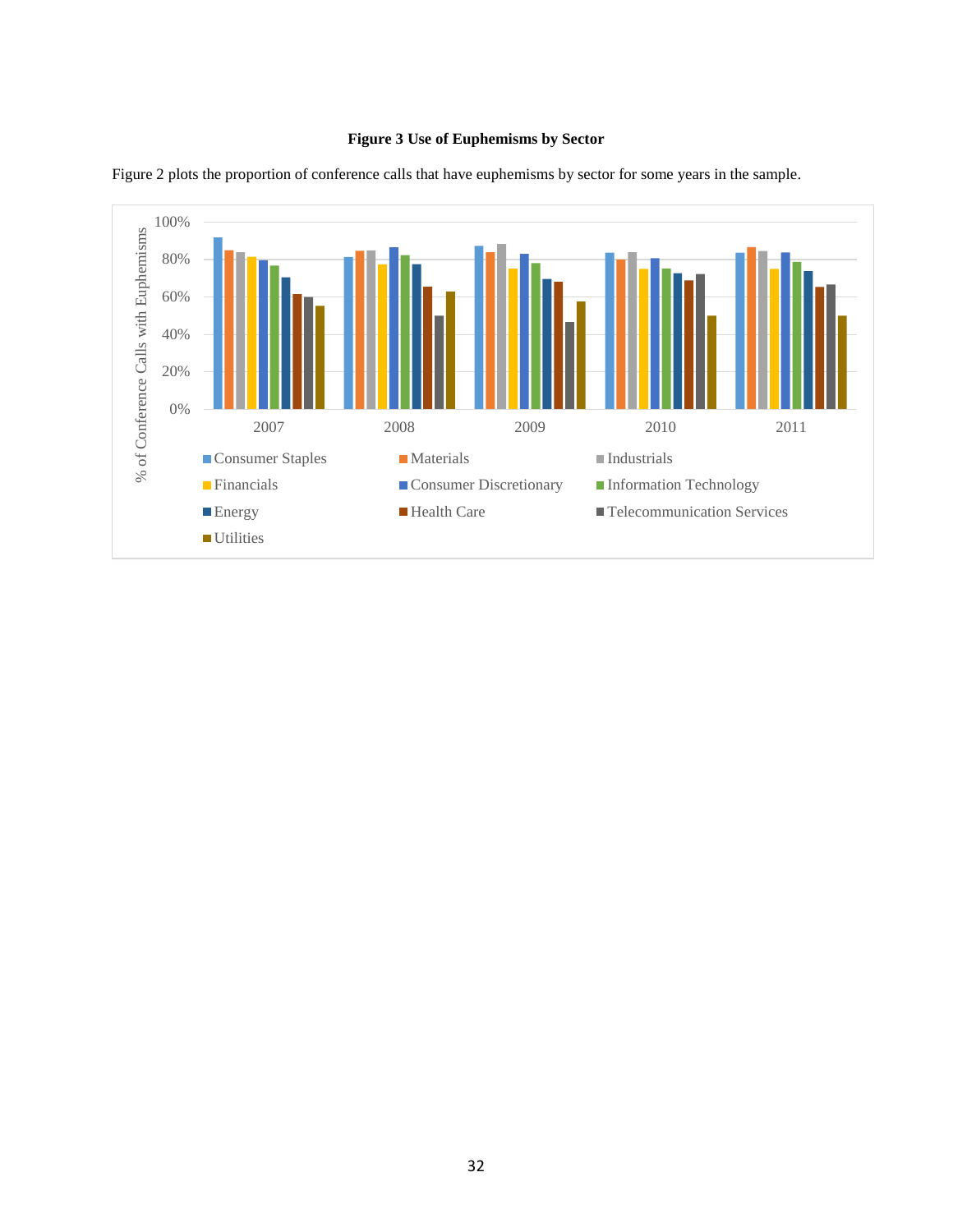# **Figure 4 Most Frequently Used Euphemisms**

Figure 3 shows mostly frequently used euphemisms. Figure A shows euphemisms that are most likely to be used at least once in a transcript. Figure B shows how often these most frequent euphemisms are repeated on average per transcript.



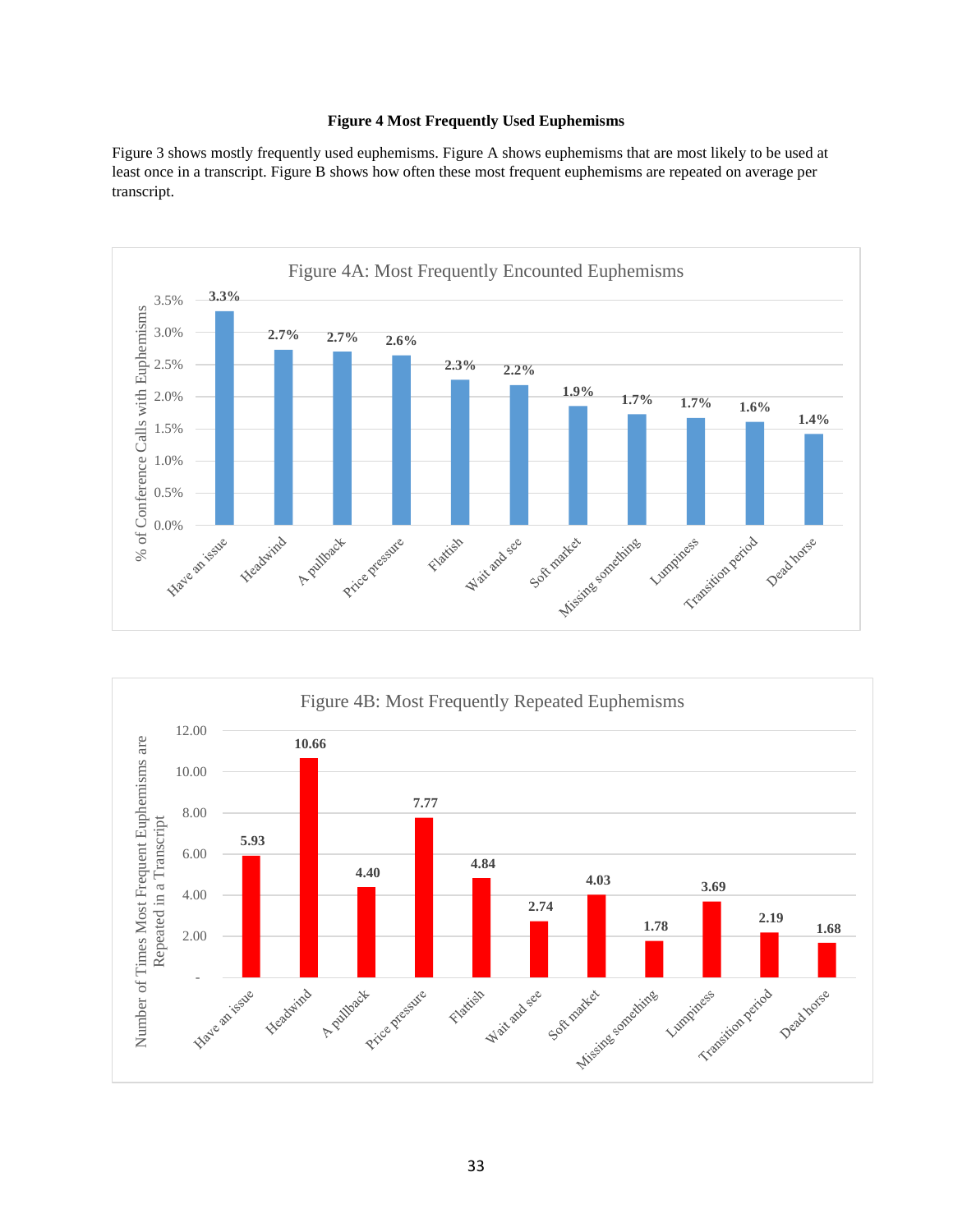## **Figure 5 Mean Excess Returns for Portfolios based on L&M and Euphemism Score**

Figure 5 plots mean excess returns around the date of the conference call for portfolios of companies based on double sorts (this is graphic representation of Table 2 Panel B). Specifically, I independently assign stocks into four portfolios based on *L&M* and *Euph* measures. *Euph* is the euphemism sentiment score calculated as the number of euphemisms in a conference call. *L&M* is a sentiment signal based on the number of positive minus the number of negative words in a conference call, scaled by the sum of the positive and the negative words; the list of positive and negative words is based on the Loughran and McDonald dictionary. Figure 5A plots short-window excess returns in the interval [-1, +1], where day 0 is the preliminary earnings announcement date. Figure 5B plots three-month drift excess returns for the interval from 2 days after the preliminary earnings announcement date through 1 day after the subsequent quarter's preliminary earnings announcement.



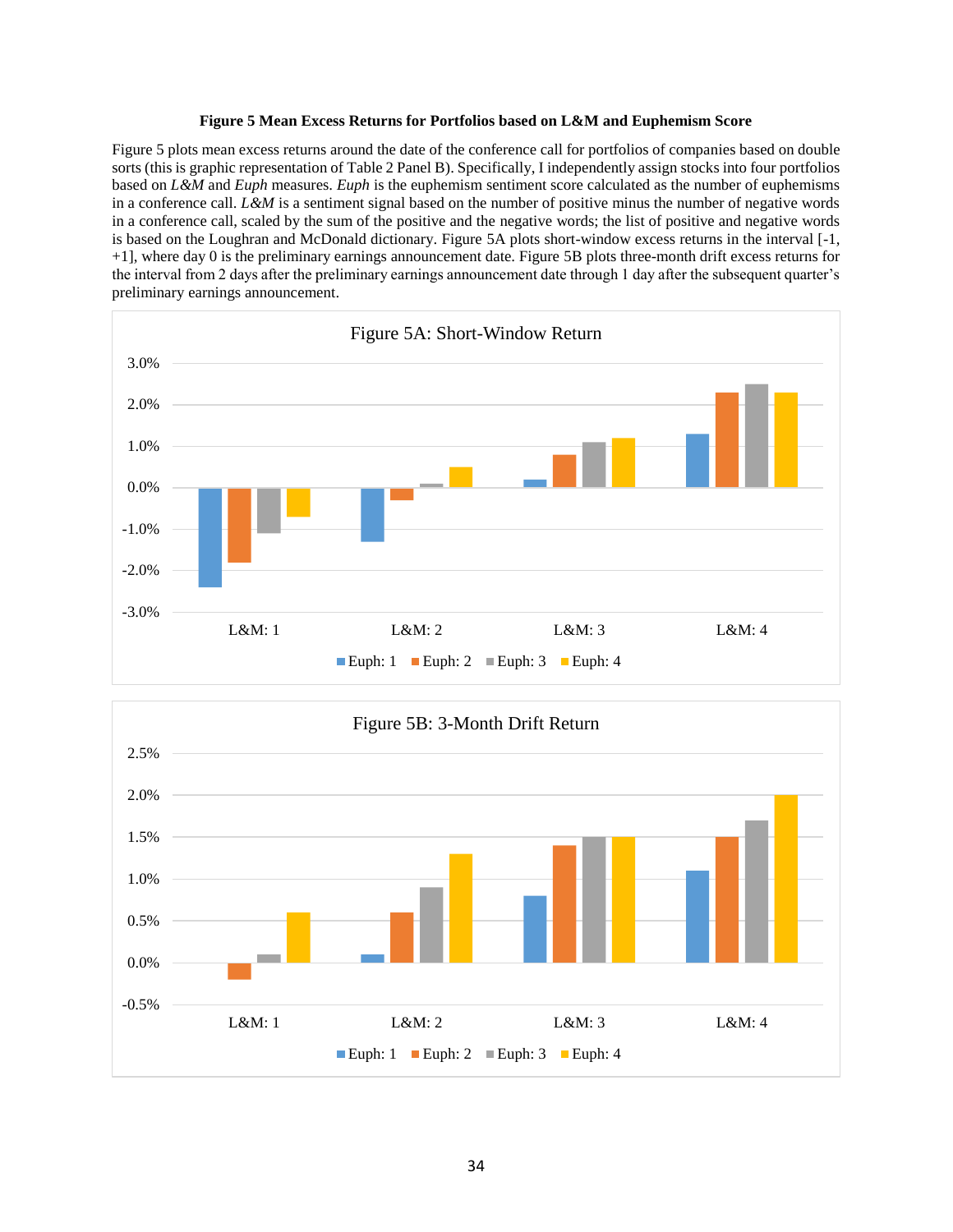## **Figure 6 Mean Excess Returns for Portfolios based on Earnings Surprises and Euphemism Score**

Figure 6 plots mean excess returns around the date of the conference call for portfolios of companies based on double sorts (Table 2 Panel C). Specifically, I independently assign stocks into four portfolios based on *SUE* and *Euph* measures. *Euph* is the euphemism sentiment score calculated as the number of euphemisms in a conference call. *SUE* is a measure of earnings surprise calculated as the adjusted fully-diluted preliminary EPS (before extraordinary items) in the current quarter minus expected EPS for the quarter, scaled by the standard deviation of EPS surprises in the prior 8 quarters. Expected EPS is the adjusted fully-diluted EPS in the same quarter of the prior year plus a constant growth term equivalent to the average EPS surprise in the prior 8 quarters. Figure 6A plots short-window excess returns in the interval [-1, +1], where day 0 is the preliminary earnings announcement date. Figure 6B plots threemonth drift excess returns for the interval from 2 days after the preliminary earnings announcement date through 1 day after the subsequent quarter's preliminary earnings announcement.

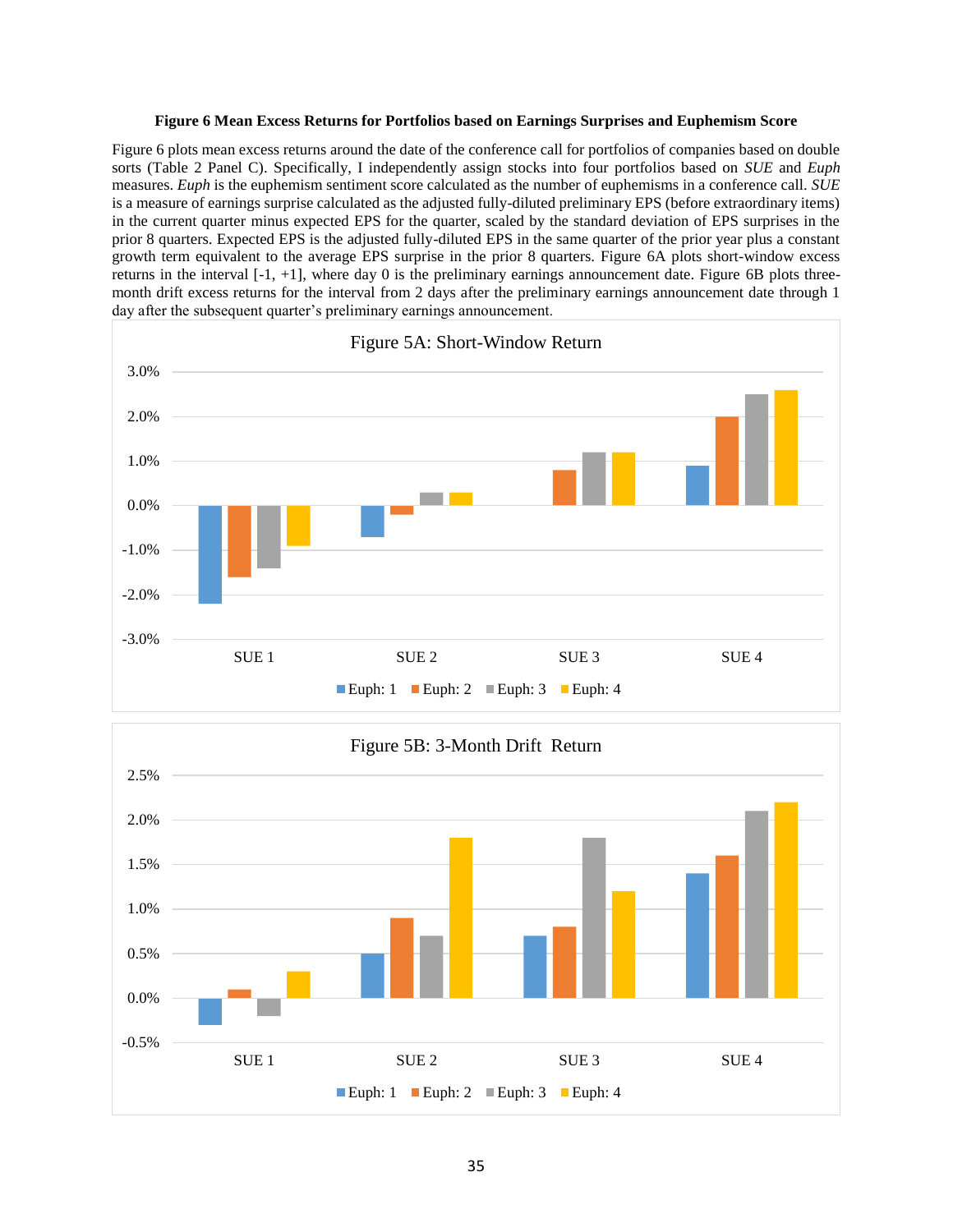#### Table 1: Summary Statistics and Correlations

This table reports summary statistics for variables used in the paper. Panel A reports the summary statistics for the variables used in the analysis. Panel B reports the Spearman correlation between the variables. The sample consists of all US firms in *Thompson Reuter's* conference calls database for the years 2002-2013. The conference call information is from *Thompson Reuters*, financial information is from Compustat, and market information is from the CRSP database. *Euph* is the euphemism sentiment score calculated as the number of euphemisms in a conference call. *L&M* is a sentiment signal based on the number of positive minus the number of negative words in a conference call, scaled by the sum of the positive and the negative words; the list of positive and negative words is based on the Loughran and McDonald dictionary [\(http://www3.nd.edu/~mcdonald/Word\\_Lists.html\)](http://www3.nd.edu/~mcdonald/Word_Lists.html). *VIP* is a sentiment signal based on the difference between the positive sentiment score and the negative sentiment score, scaled by the sum of the positive and the negative sentiment score; the positive and negative sentiment score is calculated with VIP software package (refer to Appendix B for a description of VIP software). *Ch\_Euph* is the difference between the euphemism signal in a company's conference call and the mean euphemism signal in the company's conference calls held within the preceding 370 calendar days. *Ch\_L&M* is the difference between the L&M sentiment signal in a company's conference call and the mean L&M sentiment signal in the company's conference calls held within the preceding 370 calendar days. *Ch\_VIP* is the difference between the VIP sentiment signal in a company's conference call and the mean VIP sentiment signal in the company's conference calls held within the preceding 370 calendar days. *SUE* is a measure of earnings surprise calculated as the adjusted fully-diluted preliminary EPS (before extraordinary items) in the current quarter minus expected EPS for the quarter, scaled by the standard deviation of EPS surprises in the prior 8 quarters. Expected EPS is the adjusted fully-diluted EPS in the same quarter of the prior year plus a constant growth term equivalent to the average EPS surprise in the prior 8 quarters. *XretPrelim* is the buy-and-hold return on a stock minus the average return on a matched size-B/ M-momentum portfolio in the interval [-1, +1], where day 0 is the preliminary earnings announcement date. *XretDrift* is the buy-and-hold return on a stock minus the average return on a matched size-B/ M-momentum portfolio from 2 days after the preliminary earnings announcement date through 1 day after the subsequent quarter's preliminary earnings announcement. *Market cap* is the market value of equity. \*\*\*, \*\*,\* denote significance at 1%, 5% and 10% level.

| <b>Variable</b>   | N      | Mean    | <b>Median</b> | <b>Std Dev</b> | Min      | Q1      | Q <sub>3</sub> | <b>Max</b> |
|-------------------|--------|---------|---------------|----------------|----------|---------|----------------|------------|
| Euph              | 72,600 | 1.99    | 1.00          | 2.45           | $-3.00$  | 0.00    | 3.00           | 30.00      |
| L&M               | 72,600 | 0.16    | 0.16          | 0.21           | $-1.00$  | 0.01    | 0.30           | 1.00       |
| <b>VIP</b>        | 72,084 | 0.53    | 0.56          | 0.19           | $-1.00$  | 0.42    | 0.67           | 1.00       |
| $Ch$ _Euph        | 67.296 | 0.06    | 0.00          | 2.31           | $-21.00$ | $-1.00$ | 1.00           | 29.00      |
| CH L&M            | 67.234 | 0.01    | 0.01          | 0.16           | $-1.38$  | $-0.10$ | 0.11           | 1.33       |
| CH VIP            | 66,707 | 0.00    | 0.01          | 0.15           | $-1.54$  | $-0.09$ | 0.10           | 2.00       |
| <b>XretPrelim</b> | 72,600 | 0.00    | 0.00          | 0.09           | $-0.76$  | $-0.04$ | 0.04           | 1.82       |
| <b>XretDrift</b>  | 72,600 | 0.01    | 0.00          | 0.23           | $-3.00$  | $-0.10$ | 0.10           | 3.00       |
| <b>SUE</b>        | 70.171 | $-0.38$ | $-0.06$       | 2.13           | $-7.70$  | $-0.83$ | 0.62           | 4.10       |
| Market cap        | 72,600 | 5,710   | 1,018         | 20,213         | 10       | 329     | 3,363          | 559,002    |

|  |  | Panel A: Summary Statistics |
|--|--|-----------------------------|
|--|--|-----------------------------|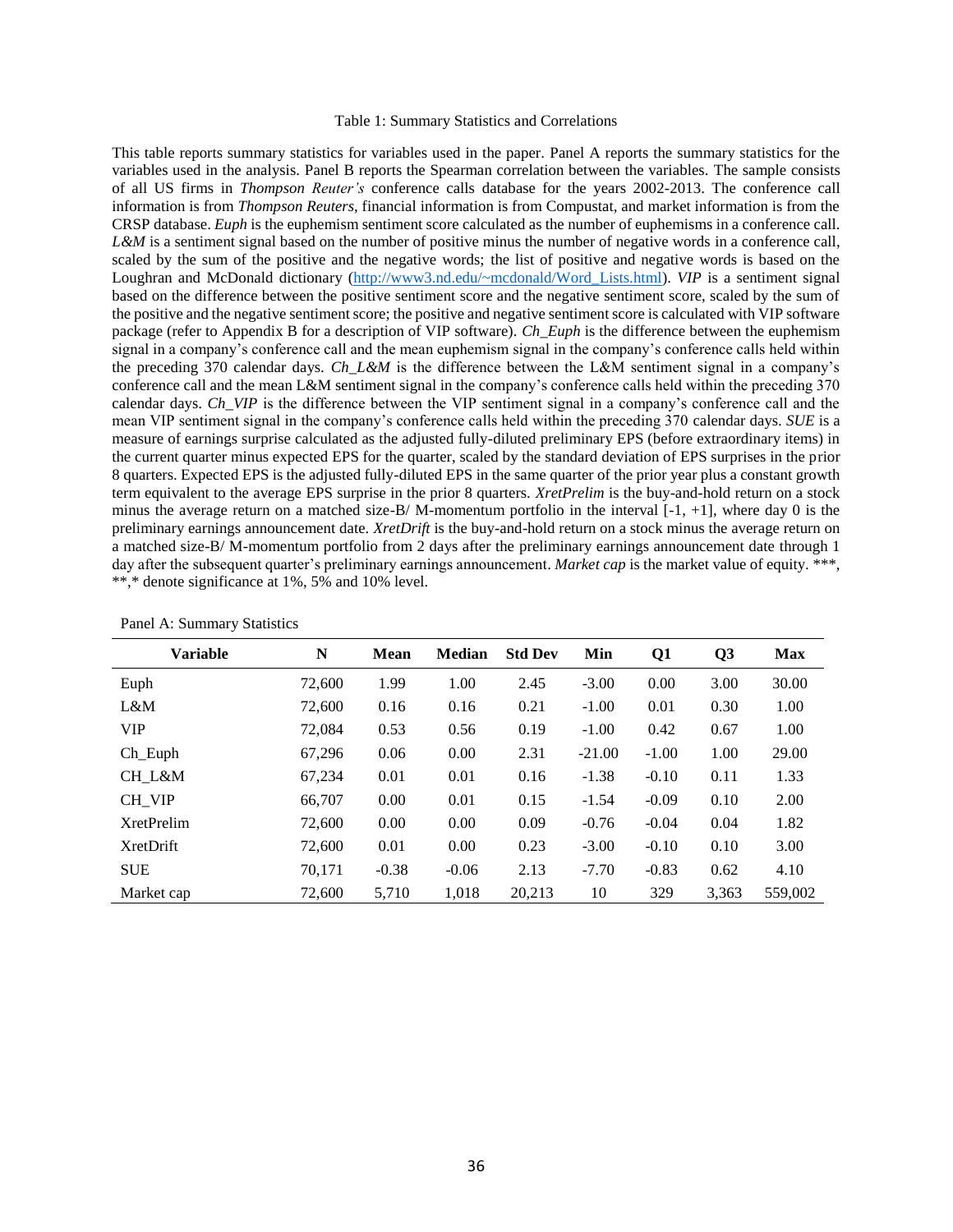|                   | Euph       | L&M        | VIP        | <b>SUE</b> | <b>XretPrelim</b> | <b>XretDrift</b> | Ch Euph    | Ch L&M    |
|-------------------|------------|------------|------------|------------|-------------------|------------------|------------|-----------|
|                   |            |            |            |            |                   |                  |            |           |
| L&M               | $-0.03***$ |            |            |            |                   |                  |            |           |
| <b>VIP</b>        | $-0.13***$ | $0.74***$  |            |            |                   |                  |            |           |
| <b>SUE</b>        | $-0.06***$ | $0.14***$  | $0.16***$  |            |                   |                  |            |           |
| <b>XretPrelim</b> | $-0.06***$ | $0.16***$  | $0.18***$  | $0.15***$  |                   |                  |            |           |
| XretDrift         | 0.00       | $0.04***$  | $0.04***$  | $0.03***$  | $0.04***$         |                  |            |           |
| $Ch$ _Euph        | $0.62***$  | $-0.07***$ | $-0.04***$ | $-0.03***$ | $-0.07***$        | $-0.01***$       |            |           |
| Ch L&M            | $-0.09***$ | $0.36***$  | $0.52***$  | $0.19***$  | $0.18***$         | $0.04***$        | $-0.12***$ |           |
| $Ch_VIP$          | $-0.13***$ | $0.53***$  | $0.35***$  | $0.20***$  | $0.20***$         | $0.05***$        | $-0.17***$ | $0.66***$ |

Panel B: Spearman Correlations Among Regression Variables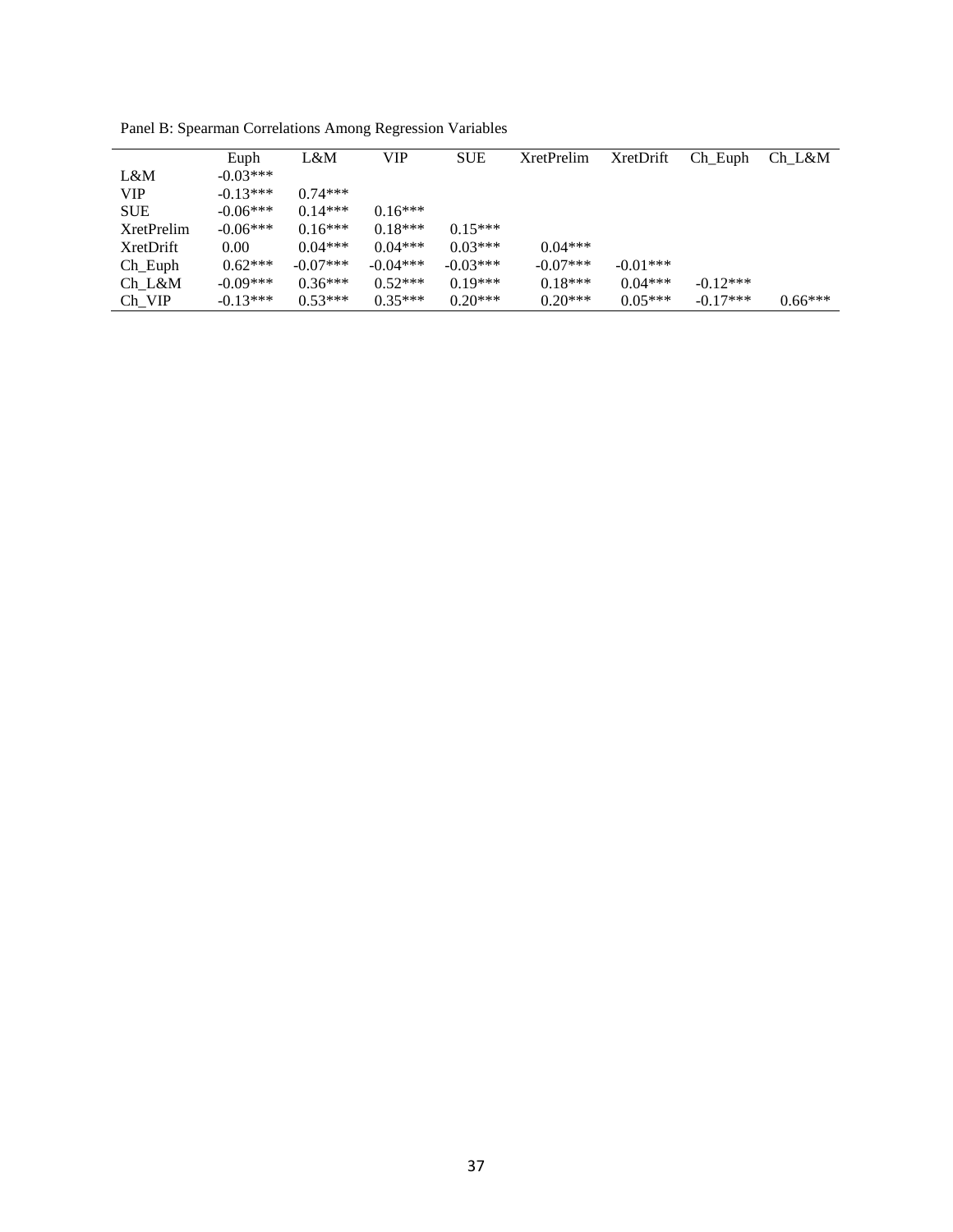#### Table 2: Abnormal Returns and Earning Surprises for the Sentiment Signals

This table reports mean excess returns and earning surprise around conference call for portfolios of firms based on the sentiment signals, ranked into quartiles. Panel A tabulates mean excess returns for the three measures of sentiment: *Euph, L&M, and VIP*. Panel B shows the mean excess returns for portfolios of firms based on the double sorts of *L&M* and *Euph*. Panel C shows the mean excess returns for portfolios of firms based on the double sorts of *Euph* and *SUE*. *iEuph* represents the reverse-ranked euphemism score; *Euph* is calculated as the number of euphemisms in a conference call. *iL&M* is a ranked sentiment signal; *L&M* is based on the number of positive minus the number of negative words in a conference call, scaled by the sum of the positive and the negative words; the list of positive and negative words is based on the Loughran and McDonald dictionary. *iVIP* is a ranked sentiment signal; *VIP* is based on the difference between the positive sentiment score and the negative sentiment score, scaled by the sum of the positive and the negative sentiment score; the positive and negative sentiment score is calculated with VIP software package (refer to Appendix B for a description of VIP software). *rSUE* is a measure of earnings surprise ranked into quintiles and scaled between -0.5 and 0.5; *iSUE* is a ranked measure of earning surprise; *SUE* is calculated as the adjusted fully-diluted preliminary EPS (before extraordinary items) in the current quarter minus expected EPS for the quarter, scaled by the standard deviation of EPS surprises in the prior 8 quarters. Expected EPS is the adjusted fullydiluted EPS in the same quarter of the prior year plus a constant growth term equivalent to the average EPS surprise in the prior 8 quarters. *XretPrelim* is the buy-and-hold return on a stock minus the average return on a matched size-B/ M-momentum portfolio in the interval  $[-1, +1]$ , where day 0 is the preliminary earnings announcement date. *XretDrift* is the buy-and-hold return on a stock minus the average return on a matched size-B/ M-momentum portfolio from 2 days after the SEC filing date through 1 day after the subsequent quarter's preliminary earnings announcement. The table is based on all available observations. *N* is the number of observations in each group for each signal.

|       |                | <b>XretPrelim</b> | N      | <b>XretDrift</b> | N      | rSUE     | N      |
|-------|----------------|-------------------|--------|------------------|--------|----------|--------|
|       | 1              | $-0.6%$           | 18,214 | 0.5%             | 18,214 | $-0.027$ | 17,770 |
| iEuph | $\overline{c}$ | 0.2%              | 15,419 | 0.9%             | 15,419 | 0.002    | 14,933 |
|       | 3              | 0.7%              | 16,005 | 1.1%             | 16,005 | 0.013    | 15,491 |
|       | $\overline{4}$ | 0.9%              | 22,962 | 1.4%             | 22,962 | 0.023    | 21,977 |
|       | All            | 0.3%              | 72,600 | 1.0%             | 72,600 | 0.004    | 70,171 |
|       | 1              | $-1.4%$           | 18,119 | 0.2%             | 18,119 | $-0.056$ | 17,478 |
| iL&M  | $\overline{c}$ | $-0.3%$           | 18,167 | 0.7%             | 18,167 | $-0.009$ | 17,487 |
|       | 3              | 0.8%              | 18,165 | 1.3%             | 18,165 | 0.021    | 17,514 |
|       | $\overline{4}$ | 2.1%              | 18,149 | 1.6%             | 18,149 | 0.059    | 17,623 |
|       | All            | 0.3%              | 72,600 | 1.0%             | 72,600 | 0.004    | 70,102 |
|       | 1              | $-1.7%$           | 18,001 | $-0.1\%$         | 18,001 | $-0.065$ | 17,431 |
| iVIP  | $\overline{c}$ | $-0.2%$           | 18,020 | 0.6%             | 18,020 | $-0.012$ | 17,410 |
|       | 3              | 0.9%              | 18,053 | 1.4%             | 18,053 | 0.03     | 17,432 |
|       | $\overline{4}$ | 2.4%              | 18,010 | 2.0%             | 18,010 | 0.063    | 17,335 |
|       | All            | 0.3%              | 72,084 | 1.0%             | 72,084 | 0.004    | 69,608 |

Panel A: Mean Excess Return and Earnings Surprises around the Date of the Conference Calls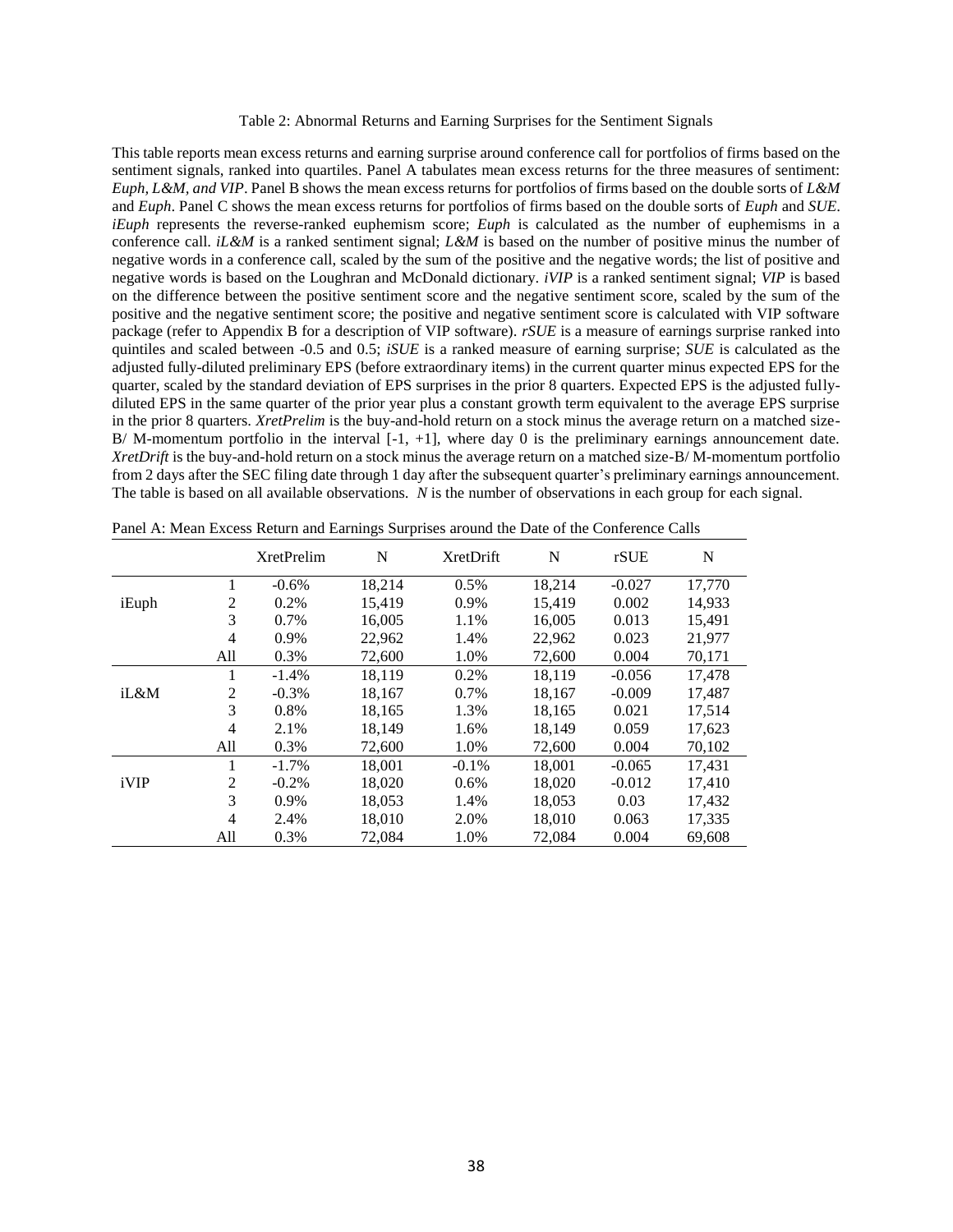|               |          |                    | <b>XretPrelim</b> |          |          | N      |                    |        |        |        |
|---------------|----------|--------------------|-------------------|----------|----------|--------|--------------------|--------|--------|--------|
| iL&M          | iEuph1   | iEuph <sub>2</sub> | iEuph3            | iEuph4   | All      | iEuph1 | iEuph <sub>2</sub> | iEuph3 | iEuph4 | All    |
|               | $-2.4\%$ | $-1.8\%$           | $-1.1\%$          | $-0.7\%$ | $-1.4\%$ | 4.552  | 3.864              | 3.954  | 5.749  | 18.119 |
| $\mathcal{D}$ | $-1.3\%$ | $-0.3%$            | $0.1\%$           | 0.5%     | $-0.3\%$ | 5,021  | 3,867              | 3,936  | 5,343  | 18,167 |
| 3             | 0.2%     | 0.8%               | 1.1%              | 1.2%     | 0.8%     | 4.624  | 3,987              | 4,035  | 5,519  | 18,165 |
| 4             | 1.3%     | 2.3%               | 2.5%              | 2.3%     | 2.1%     | 4.035  | 3,719              | 4,098  | 6.297  | 18,149 |
| All           | $-0.6\%$ | 0.2%               | 0.7%              | 0.9%     | 0.3%     | 18.232 | 15.437             | 16,023 | 22,908 | 72,600 |
|               |          |                    |                   |          |          |        |                    |        |        |        |

iL&M iEuph1 iEuph2 iEuph3 iEuph4 All iEuph1 iEuph2 iEuph3 iEuph4 All 0.0% -0.2% 0.1% 0.6% 0.2% 4,552 3,864 3,954 5,749 18,119 0.1% 0.6% 0.9% 1.3% 0.7% 5,021 3,867 3,936 5,343 18,167 0.8% 1.4% 1.5% 1.5% 1.3% 4,624 3,987 4,035 5,519 18,165 1.1% 1.5% 1.7% 2.0% 1.6% 4,035 3,719 4,098 6,297 18,149 All 0.5% 0.9% 1.1% 1.4% 1.0% 18,232 15,437 16,023 22,908 72,600

XretDrift N

Panel B: Cross Tabulation of Mean Excess Return on the Ranked *Euph* and *L&M* sentiment signals

Panel C: Cross Tabulation of Mean Excess Return on the Ranked *Euph* and *SUE* signals

|      |          |                    | XretPrelim |          |          |        |                    |        |        |        |
|------|----------|--------------------|------------|----------|----------|--------|--------------------|--------|--------|--------|
| iSUE | iEuph1   | iEuph <sub>2</sub> | iEuph3     | iEuph4   | All      | iEuph1 | iEuph <sub>2</sub> | iEuph3 | iEuph4 | All    |
|      | $-2.2\%$ | $-1.6%$            | $-1.4%$    | $-0.9\%$ | $-1.5%$  | 5.021  | 3,735              | 3.739  | 5.028  | 17,523 |
|      | $-0.7\%$ | $-0.2\%$           | 0.3%       | 0.3%     | $-0.1\%$ | 4.603  | 3.719              | 3.817  | 5.409  | 17.548 |
|      | $0.0\%$  | 0.8%               | 1.2%       | .2%      | 0.8%     | 4.254  | 3,738              | 3,882  | 5.688  | 17.562 |
| 4    | $0.9\%$  | 2.0%               | 2.5%       | 2.6%     | 2.1%     | 3.892  | 3.741              | 4.053  | 5.852  | 17,538 |
| All  | $-0.6%$  | 0.2%               | 0.7%       | 0.9%     | 0.3%     | 7.770  | 14,933             | 15.491 | 21.977 | 70,171 |

|      |          |                    | <b>XretDrift</b> |        |         |        |                    | N      |        |        |
|------|----------|--------------------|------------------|--------|---------|--------|--------------------|--------|--------|--------|
| iSUE | iEuph1   | iEuph <sub>2</sub> | iEuph3           | iEuph4 | All     | iEuph1 | iEuph <sub>2</sub> | iEuph3 | iEuph4 | All    |
|      | $-0.3\%$ | 0.1%               | $-0.2\%$         | 0.3%   | $0.0\%$ | 5.021  | 3,735              | 3,739  | 5.028  | 17.523 |
| C.   | $0.5\%$  | 0.9%               | 0.7%             | 1.8%   | 1.0%    | 4.603  | 3,719              | 3.817  | 5.409  | 17.548 |
| 3    | $0.7\%$  | 0.8%               | 1.8%             | 1.2%   | 1.1%    | 4.254  | 3,738              | 3.882  | 5.688  | 17.562 |
| 4    | 1.4%     | l.6%               | 2.1%             | 2.2%   | 1.9%    | 3.892  | 3.741              | 4.053  | 5.852  | 17.538 |
| All  | $0.5\%$  | 0.9%               | 1.1%             | l.4%   | 1.0%    | 17.770 | 14.933             | 15.491 | 21.977 | 70.171 |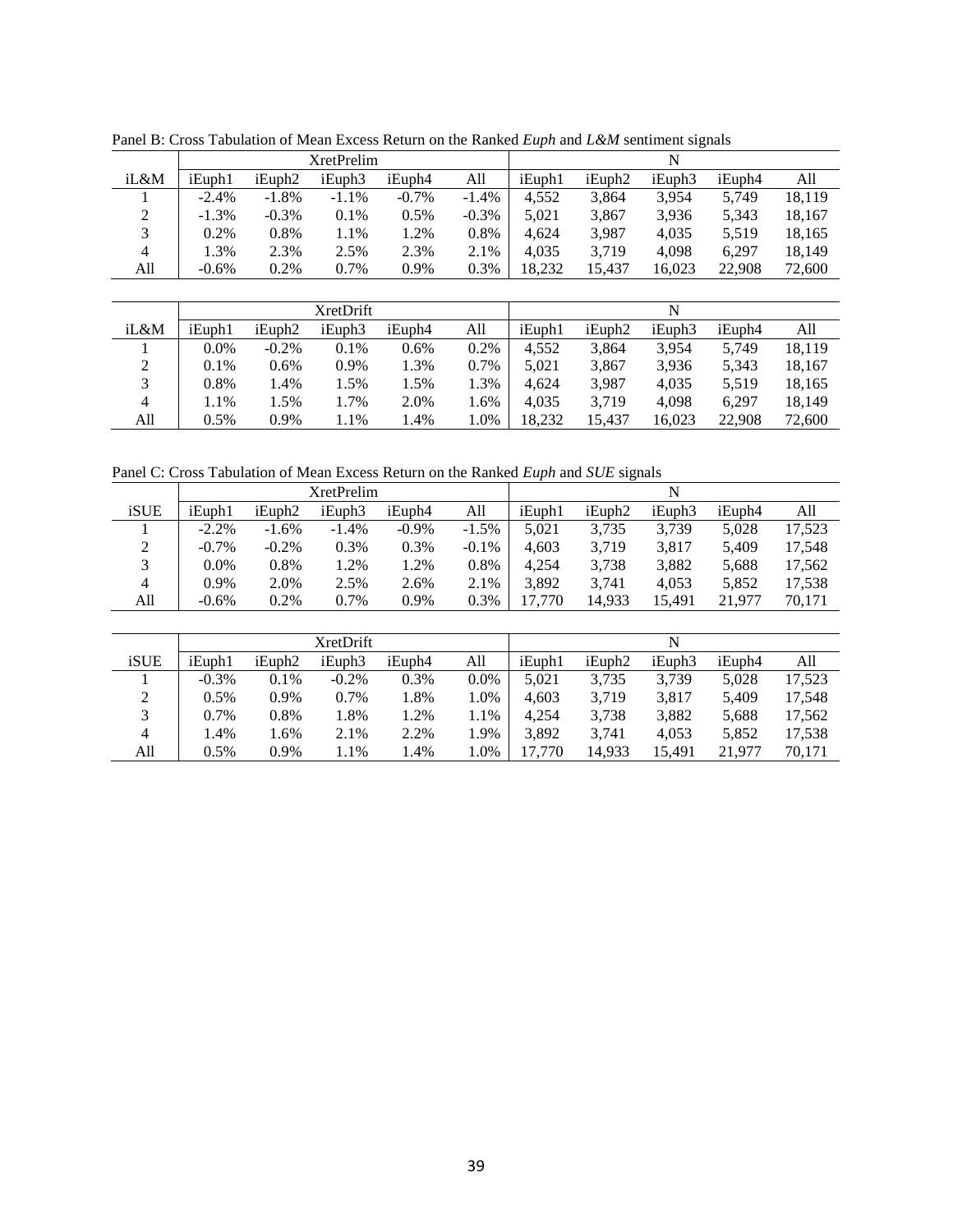#### Table 3: Fama-MacBeth Regressions of Excess Returns on the Level of Sentiment Signals

The table presents mean coefficients from the quarterly regressions of the excess buy-and-hold return (*XretPrelim*) around the conference call dates on scaled signal ranks. *Euph* is calculated as the number of euphemisms in a conference call. *L&M* is based on the number of positive minus the number of negative words in a conference call, scaled by the sum of the positive and the negative words; the list of positive and negative words is based on the Loughran and McDonald dictionary. *VIP* is based on the difference between the positive sentiment score and the negative sentiment score, scaled by the sum of the positive and the negative sentiment score; the positive and negative sentiment score is calculated with VIP software package (refer to Appendix B for a description of VIP software). *SUE* is calculated as the adjusted fully-diluted preliminary EPS (before extraordinary items) in the current quarter minus expected EPS for the quarter, scaled by the standard deviation of EPS surprises in the prior 8 quarters. Expected EPS is the adjusted fully-diluted EPS in the same quarter of the prior year plus a constant growth term equivalent to the average EPS surprise in the prior 8 quarters. *XretPrelim* is the buy-and-hold return on a stock minus the average return on a matched size-B/ M-momentum portfolio in the interval  $[-1, +1]$ , where day 0 is the preliminary earnings announcement date. *XretDrift* is the buy-and-hold return on a stock minus the average return on a matched size-B/ Mmomentum portfolio from 2 days after the preliminary earnings announcement date through 1 day after the subsequent quarter's preliminary earnings announcement. Dependent variables *Euph, L&M*, *VIP*, *SUE,* and *XretPrelim* are scaled as follows: each variable is assigned to its decile rank, divided by 9, and 0.5 is subtracted to obtain the scaled rank. The table reports average coefficients from 44 quarterly cross-sectional regressions. The averages are time-series means with t-statistics computed using the standard error of the mean; statistically significant terms are bolded. N denotes the average number of cross-sectional observations. Significance levels are based on the standard error of the coefficient across the 44 quarterly regressions in a manner of Fama and MacBeth (1973). \*\*\*, \*\*,\* denote significance at 1%, 5% and 10% level.

|                      | Dependent Variable = $XretPrelim$ |                |             | Dependent Variable = $XretDrift$ |             |             |  |
|----------------------|-----------------------------------|----------------|-------------|----------------------------------|-------------|-------------|--|
|                      |                                   | $\mathfrak{D}$ | 3           | 4                                | 5           | 6           |  |
| Intercept            | $0.0034***$                       | $0.0034***$    | $0.0034***$ | $0.0101**$                       | $0.0100**$  | $0.0101**$  |  |
|                      | 4.37                              | 4.35           | 4.42        | 2.39                             | 2.38        | 2.39        |  |
| Euph (scaled)        | $0.0155***$                       | $0.0144***$    | $0.0108***$ | $0.0114**$                       | $0.0114**$  | $0.0093**$  |  |
|                      | 10.70                             | 10.26          | 7.74        | 2.53                             | 2.49        | 2.06        |  |
| $L&M$ (scaled)       |                                   | $0.0366***$    |             |                                  | $0.0103*$   |             |  |
|                      |                                   | 21.89          |             |                                  | 1.87        |             |  |
| VIP (scaled)         |                                   |                | $0.0407***$ |                                  |             | $0.0203***$ |  |
|                      |                                   |                | 27.99       |                                  |             | 3.41        |  |
| SUE (scaled)         | $0.0399$ ***                      | $0.0351***$    | $0.0339***$ | $0.0132**$                       | $0.0117**$  | $0.0107**$  |  |
|                      | 18.45                             | 17.09          | 16.83       | 2.76                             | 2.49        | 2.31        |  |
| XretPrelim (scaled)  |                                   |                |             | $0.0223***$                      | $0.0209***$ | $0.0190***$ |  |
|                      |                                   |                |             | 4.26                             | 4.11        | 3.80        |  |
| Average R-square (%) | 2.9%                              | 4.8%           | 5.2%        | 0.9%                             | 1.1%        | 1.2%        |  |
|                      | 12.81                             | 16.15          | 17.37       | 5.86                             | 6.49        | 7.39        |  |
| N                    | 1,625                             | 1,625          | 1,625       | 1,625                            | 1,625       | 1,625       |  |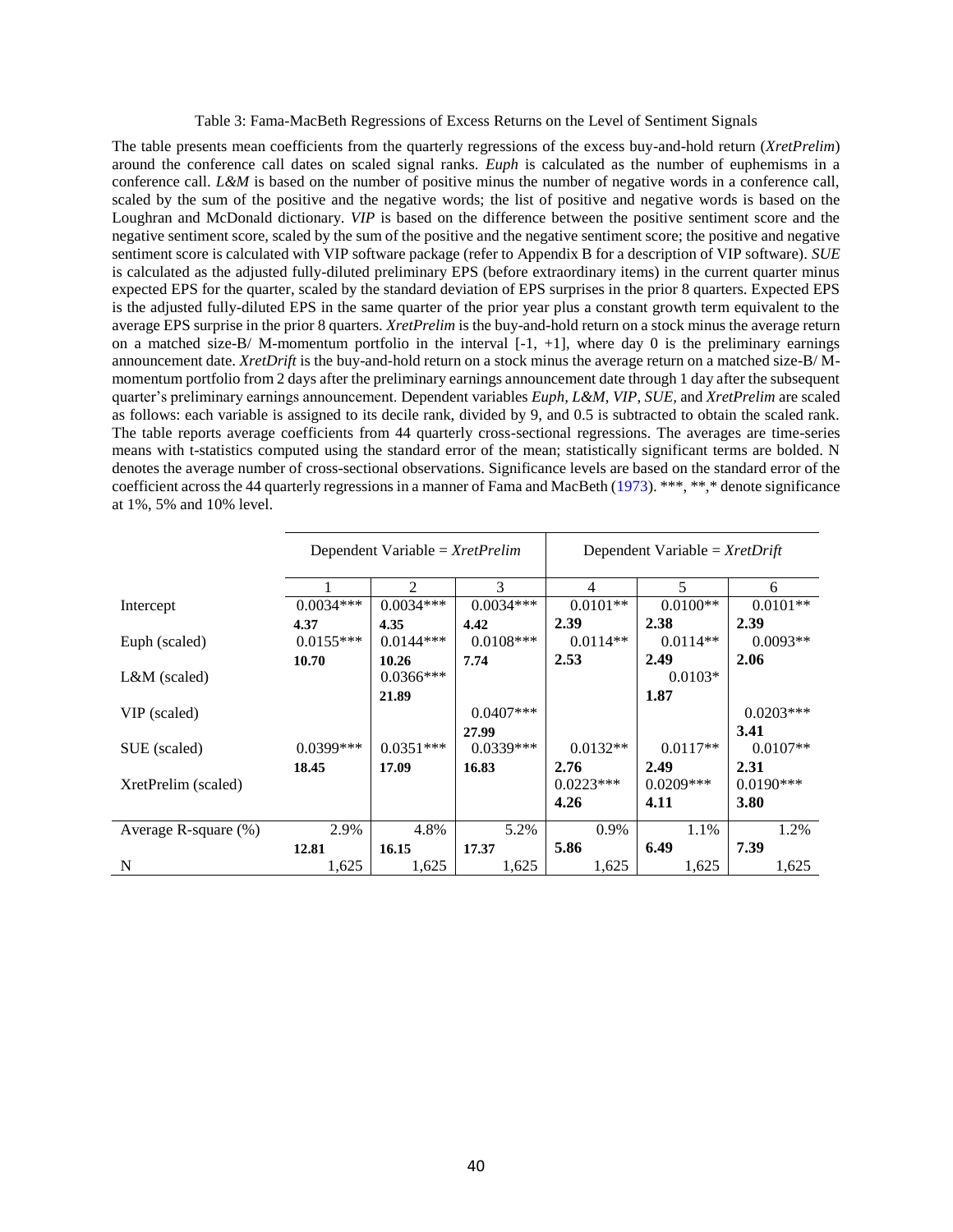#### Table 4: Fama-MacBeth Regressions of Excess Returns on the Changes of Sentiment Signals

The table presents mean coefficients from the quarterly regressions of the excess buy-and-hold return (*XretPrelim*) around the conference call dates on scaled change in the sentiment signals. For all three sentiment signals (*Euph*, *L&M*, and *VIP*), the change in signal is calculated by subtracting the average signal in all periodic conference calls held in the prior 370 days. *EuphChange* is ranked by assigning a value of +1 for all negative changes and a value if - 1 for all positive ones. The rank for the change in *Euph* is then scaled by dividing the rank by two. *Euph* is calculated as the number of euphemisms in a conference call. L&MChange, VIPChange, SUE and XretPrelim (when used as a dependent variable in the Panel B regressions) are scaled as follows: each variable is assigned to its decile rank, divided by 9, and 0.5 is subtracted to obtain the scaled rank. *L&M* is based on the number of positive minus the number of negative words in a conference call, scaled by the sum of the positive and the negative words; the list of positive and negative words is based on the Loughran and McDonald dictionary. *VIP* is based on the difference between the positive sentiment score and the negative sentiment score, scaled by the sum of the positive and the negative sentiment score; the positive and negative sentiment score is calculated with VIP software package (refer to Appendix B for a description of VIP software). *SUE* is calculated as the adjusted fully-diluted preliminary EPS (before extraordinary items) in the current quarter minus expected EPS for the quarter, scaled by the standard deviation of EPS surprises in the prior 8 quarters. Expected EPS is the adjusted fully-diluted EPS in the same quarter of the prior year plus a constant growth term equivalent to the average EPS surprise in the prior 8 quarters. *XretPrelim* is the buy-and-hold return on a stock minus the average return on a matched size-B/M-momentum portfolio in the interval  $[-1, +1]$ , where day 0 is the preliminary earnings announcement date. *XretDrift* is the buy-and-hold return on a stock minus the average return on a matched size-B/ M-momentum portfolio from 2 days after the preliminary earnings announcement date through 1 day after the subsequent quarter's preliminary earnings announcement. The table reports average coefficients from 42 quarterly cross-sectional regressions. The averages are time-series means with t-statistics computed using the standard error of the mean; statistically significant terms are bolded. N denotes the average number of cross-sectional observations. Significance levels are based on the standard error of the coefficient across the 42 quarterly regressions in a manner of Fama and MacBeth (1973). \*\*\*, \*\*, \* denote significance at 1%, 5% and 10% level.

|                         |             | Dependent Variable = $XretPrelim$ |             | Dependent Variable = $XretDrift$ |             |             |  |
|-------------------------|-------------|-----------------------------------|-------------|----------------------------------|-------------|-------------|--|
|                         |             | 2                                 | 3           | 4                                | 5           | 6           |  |
| Intercept               | $0.0033***$ | $0.0033***$                       | $0.0032***$ | $0.0106**$                       | $0.0106**$  | $0.0106**$  |  |
|                         | 4.74        | 4.73                              | 4.65        | 2.47                             | 2.48        | 2.46        |  |
| EuphChange (scaled)     | $0.0091***$ | $0.0069***$                       | $0.0055***$ | $0.0066***$                      | $0.0058***$ | $0.0049***$ |  |
|                         | 9.43        | 7.23                              | 5.87        | 3.82                             | 3.31        | 2.71        |  |
| L&MChange (scaled)      |             | $0.0427***$                       |             |                                  | $0.0187***$ |             |  |
|                         |             | 18.98                             |             |                                  | 4.41        |             |  |
| VIPChange (scaled)      |             |                                   | $0.0484***$ |                                  |             | $0.0252***$ |  |
|                         |             |                                   | 23.47       |                                  |             | 4.97        |  |
| SUE (scaled)            | $0.0417***$ | $0.0347***$                       | $0.0332***$ | $0.0160***$                      | $0.0133**$  | $0.0121**$  |  |
|                         | 19.31       | 18.39                             | 17.98       | 2.96                             | 2.4         | 2.16        |  |
|                         |             |                                   |             |                                  |             |             |  |
| XretPrelim (scaled)     |             |                                   |             | $0.0234***$                      | $0.0209***$ | $0.0188***$ |  |
|                         |             |                                   |             | 5.44                             | 5.17        | 4.55        |  |
| Average R-square $(\%)$ | 3.0%        | 5.6%                              | 6.1%        | 0.7%                             | 0.9%        | 1.1%        |  |
|                         | 12.9        | 15.11                             | 19.37       | 5.73                             | 7.28        | 5.65        |  |
| N                       | 1,578       | 1,578                             | 1,578       | 1,578                            | 1,578       | 1,578       |  |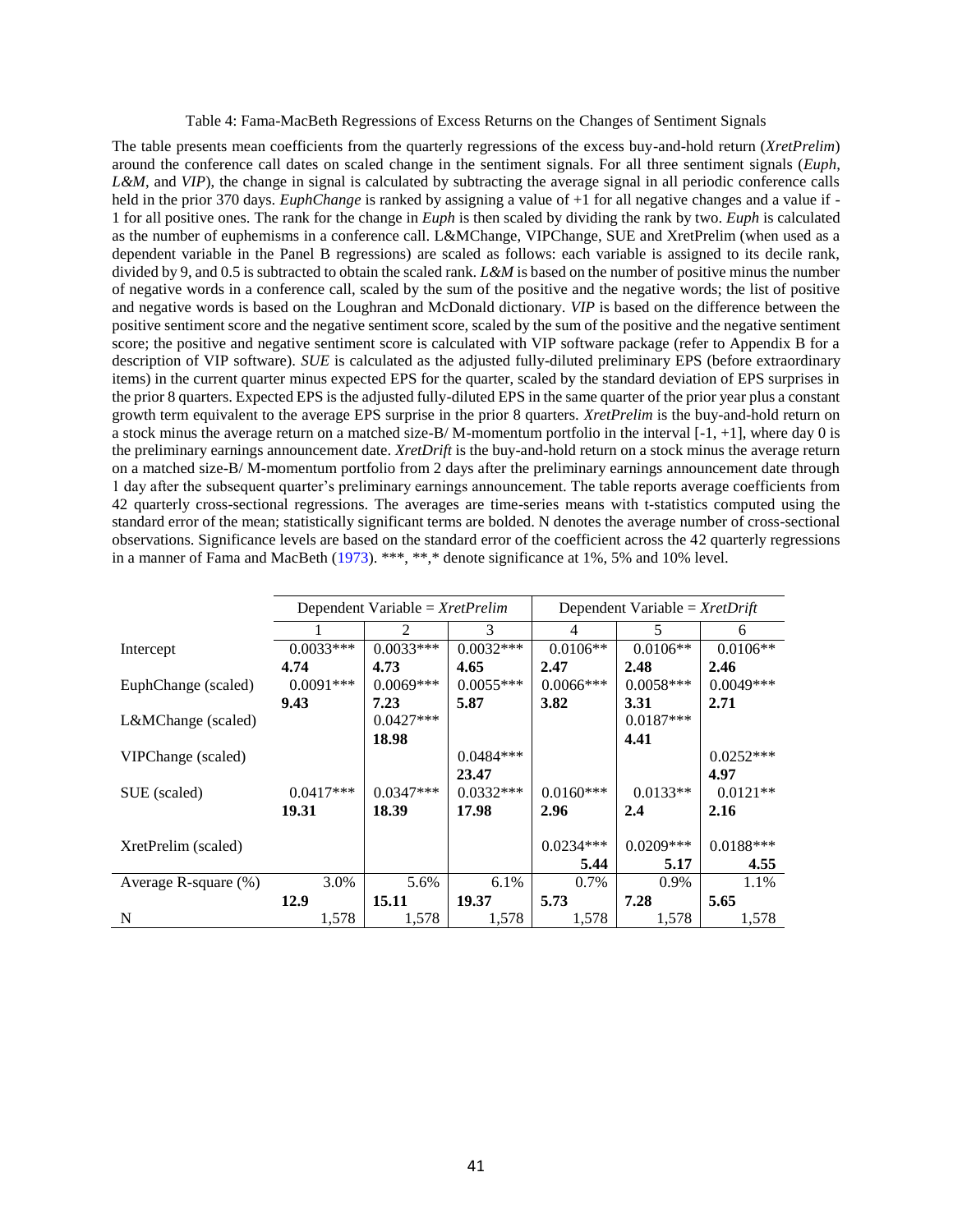#### Table 5: Robustness Tests for Firms with Market Cap> \$500M

The table reports Fama-MacBeth regression results of for the sample, excluding small-cap firms: firms with market capitalization less than \$500 M. Panel A and B re-perform the regressions in Table 3, while Panel C and D those in Table 4. In the interest of conciseness, we report only the results on the key independent variables. All variables are as defined in Tables 3 (for Panel A and B) and Table 4 (for Panel C and D). The T-statistics are in parentheses and statistically significant terms are bolded. \*\*\*, \*\*,\* denote significance at 1%, 5% and 10% level.

Panel A: Levels of Sentiment Scores and Short-Window Excess Returns

|                | Dependent Variable = $XretPrelim$ |             |             |
|----------------|-----------------------------------|-------------|-------------|
|                |                                   |             |             |
| Euph (scaled)  | $0.0098***$                       | $0.0091***$ | $0.0064***$ |
|                | 7.03                              | 6.61        | 4.91        |
| $L&M$ (scaled) |                                   | $0.0335***$ |             |
|                |                                   | 20.72       |             |
| VIP (scaled)   |                                   |             | $0.0383***$ |
|                |                                   |             | 27.36       |
|                | 1.082                             | 1,082       | 1,082       |

Panel B: Levels of Sentiment Scores and 90-Day Excess Drift Returns Dependent Variable = *XretDrift*

| $0.0074*$ | $0.0075*$ | 0.0063     |
|-----------|-----------|------------|
| 1.78      | 1.78      | 1.51       |
|           | 0.0058    |            |
|           | 1.14      |            |
|           |           | $0.0106**$ |
|           |           | 2.04       |
| 1,082     | 1,082     | 1,082      |
|           |           |            |

Panel C: Changes of Sentiment Scores and Short-Window Excess Returns Dependent Variable = *XretPrelim*

|                     | Dependent variable – $\Delta t \ell t \ell t \ell t m$ |             |             |
|---------------------|--------------------------------------------------------|-------------|-------------|
|                     |                                                        |             |             |
| EuphChange (scaled) | $0.0099***$                                            | $0.0078***$ | $0.0065***$ |
|                     | 9.94                                                   | 8.24        | 6.81        |
| L&MChange (scaled)  |                                                        | $0.0379***$ |             |
|                     |                                                        | 16.54       |             |
| VIPChange (scaled)  |                                                        |             | $0.0431***$ |
|                     |                                                        |             | 19.3        |
|                     | 1,062                                                  | 1,062       | 1,062       |

Panel D: Changes of Sentiment Scores and 90-Day Excess Drift Returns

|                     | Dependent Variable = $XretDrift$ |           |            |
|---------------------|----------------------------------|-----------|------------|
|                     |                                  | 2         | 3          |
| EuphChange (scaled) | $0.0038**$                       | $0.0037*$ | $0.0033*$  |
|                     | 2.06                             | 1.95      | 1.78       |
| L&MChange (scaled)  |                                  | 0.0065    |            |
|                     |                                  | 1.60      |            |
| VIPChange (scaled)  |                                  |           | $0.0094**$ |
|                     |                                  |           | 2.44       |
| N                   | .062                             | 1.062     | 1,062      |